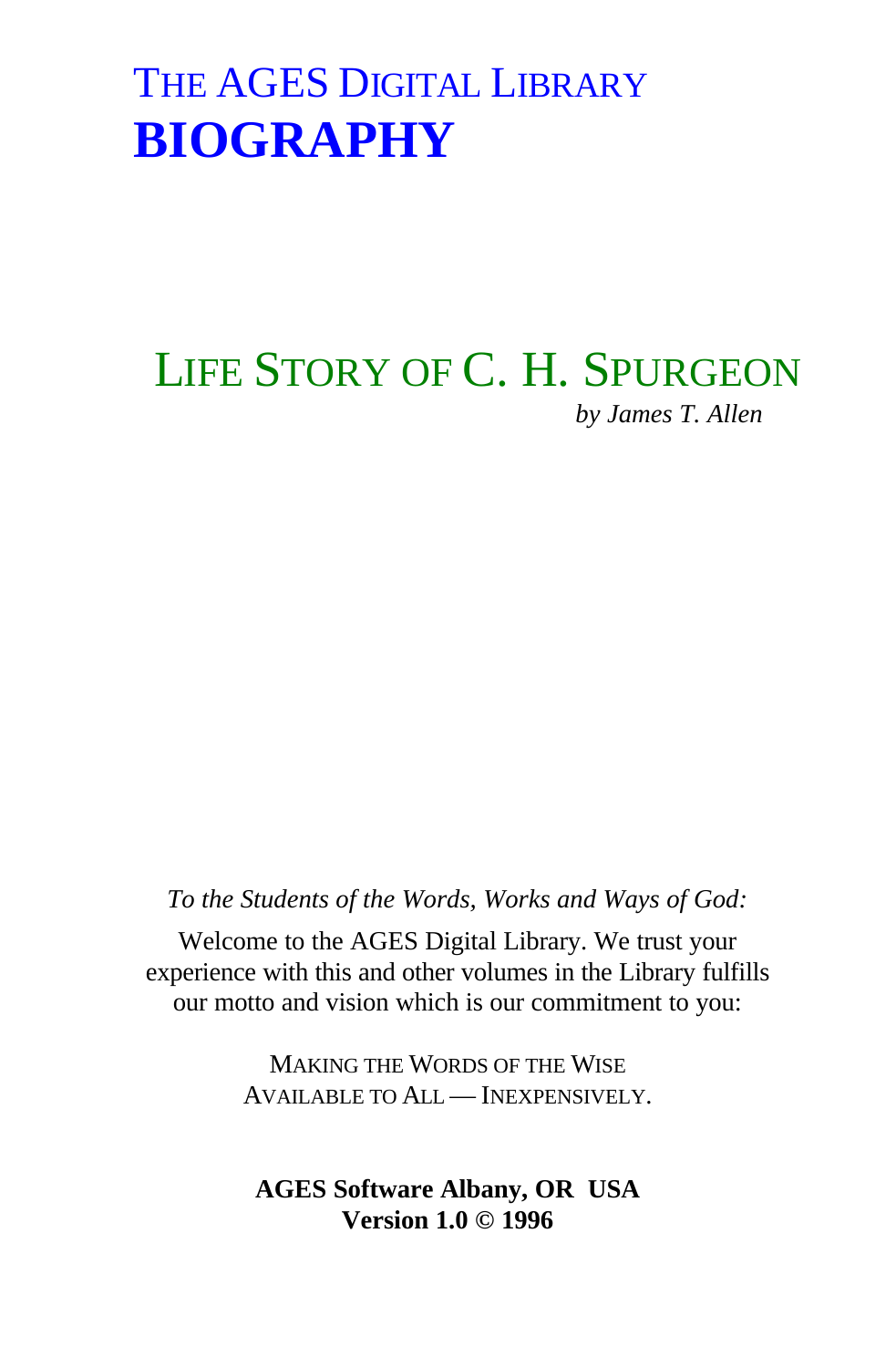### THE MAN

#### **AND**

### HIS WONDERFUL MESSAGE;

#### **BEING THE LIFE STORY OF**

# CHARLES HADDON SPURGEON

**BY**

JAMES T. ALLEN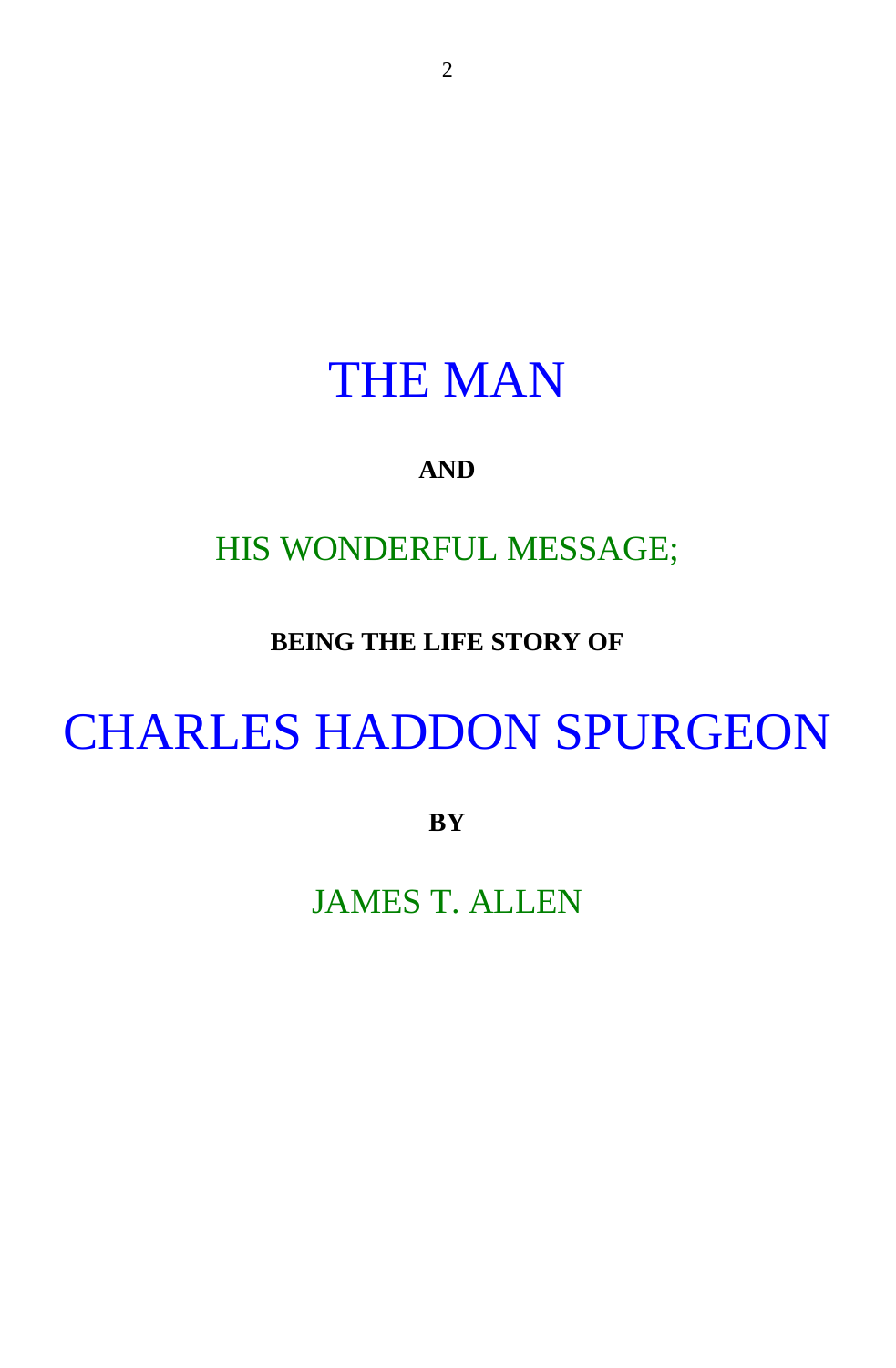# **CONTENTS**

- **CHAPTER 1** SOWING THE SEED
- **CHAPTER 2** DAWNING OF THE LIGHT
- **CHAPTER 3** COMMENCING THE FIGHT
- **CHAPTER 4** STILL FIGHTING
- **CHAPTER 5** IN THE THICK OF THE BATTLE
- **CHAPTER 6** SCARRED AND WOUNDED
- **CHAPTER 7** WESTWOOD
- **CHAPTER 8** LAYING THE WARRIOR TO REST

#### **APPENDIX**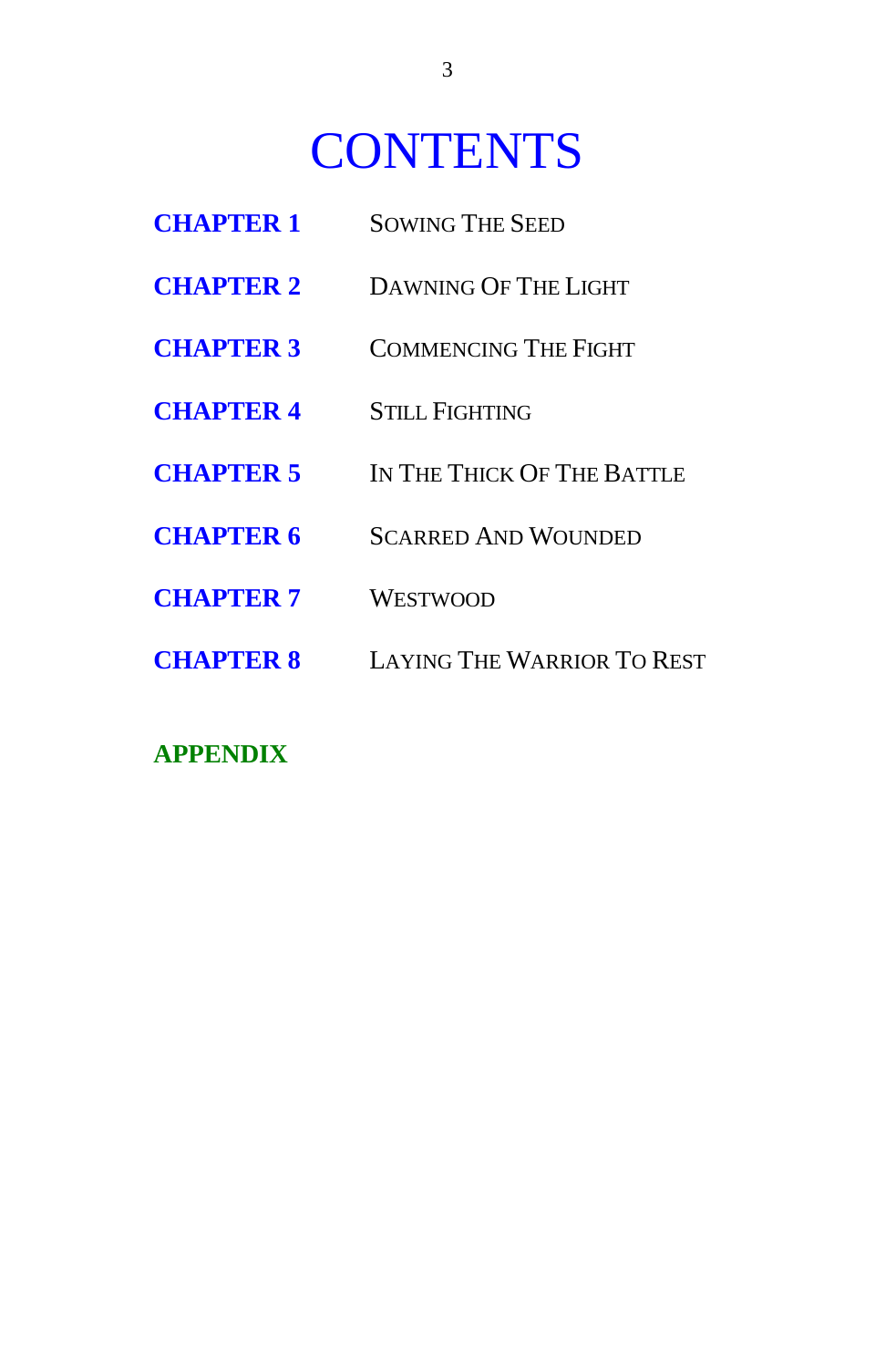## CHAPTER 1

### SOWING THE SEED

*"Sow in the morn thy seed, At eve hold not thy hand, To doubt and fear give thou no heed, Broadcast it o'er the land; And duly shall appear, In verdure, beauty, strength, The tender blade, the stalk, the ear, And the full corn at length."*

We do not measure great men by their specific opinions on this or that question, or by their adherence to this or that dogma. We rather estimate them by their volume of moral and spiritualizing power, by the essential qualities of their manhood, by the leavening influences for righteousness that emanate from their own lives. Does true greatness consist in the accident of birth? Verily, no. This is a matter over which we have no control, and which brings with it only power and responsibility. Greatness is not hereditary. Hence we find the sons of some of our greatest men have only been "shadows of a mighty name."

> *"What can ennoble fools and cowards? Not all the blood of all the Howard's. Honor and shame from no condition rise; Act well thy part, there all the honor lies."*

It was such a greatness that was so strikingly manifested and beautifully set forth in the busy life-work of him who forms the subject of this brief sketch.

No man can occupy a prominent position for forty years, with the full blaze of public scrutiny directed on him and his work, and yet stand the test, and approve himself "a workman that needeth not to be ashamed;" a man of mighty power and religious influence over his fellows, without being in its highest sense, and Divinest meaning, endowed with the elements of true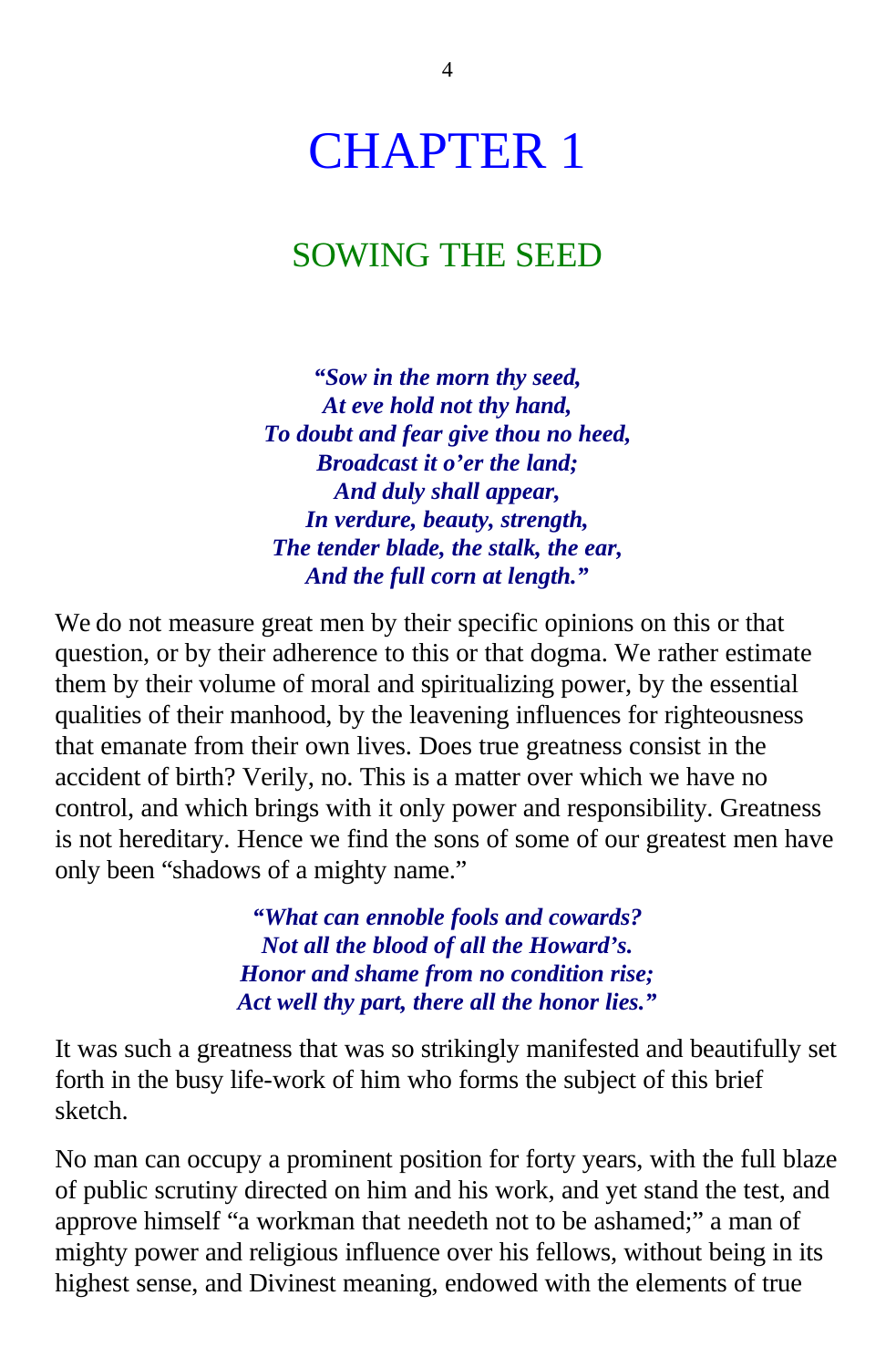greatness. Such a man has passed from our midst in the person of the beloved and revered Charles Haddon Spurgeon, and no matter what our individual opinions may be, we all instinctively recognize that a great man has departed this life — a prince has fallen in Israel.

Charles Haddon Spurgeon was born in the old-fashioned village of Kelvedon, in Essex, on the 19th of June, 1834, and it is somewhat remarkable that throughout his whole life he always displayed a strong partiality for the county of his birth. To mingle with those he knew in his boyhood, and now and again to re-visit the scenes of his early days, was indeed to him a pleasure and delight. The Spurgeons come of an old Puritan stock, and they were a race of sturdy nonconformists. It is said that the founders of the family in Norfolk and Essex came from the Low Countries to escape the persecution of the bloodthirsty Duke of Alva, in the sixteenth century. There was certainly no lack of moral stamina, or of unflinching courage for "conscience' sake" in these lowly refugees from the Netherlands, who came to settle in our eastern counties. Thus we hear of one sturdy ancestor, Job Spurgeon, who, in the reign of Charles II., lay in Chelmsford goal for fifteen weeks, rather than be a traitor to his convictions. It is somewhat remarkable that this family were all Paedo-Baptists, until the subject of our sketch, and his brother James, declared for believers' baptism by immersion.

Stambourne had a singular attraction for Mr. Spurgeon and this is certainly no cause for wonder, when we remember it was there, under the training and tuition of that godly Puritan grandfather, that the formation of his character was laid, and the seed sown, which was in after years to bring forth such an abundant harvest. His parents were blessed with seventeen olive branches to adorn their home; and with but scant means for their support, it was doubtless a great relief to them for their first-born to make, in a large measure, his grandfather's parsonage his home.

#### **HOUSE AT KELVEDON WHERE MR. SPURGEON WAS BORN**

The grandfather of Mr. Spurgeon was a man of sparkling wit, in whom local tradition afterwards discerned the original of "John Ploughman." We are not surprised at this conjecture when we read the following description of the deceased minister: — "The Rev. James Spurgeon. is still well remembered by many persons of our acquaintance as an elderly gentleman who dressed after the manner of the old-fashioned school, and who was of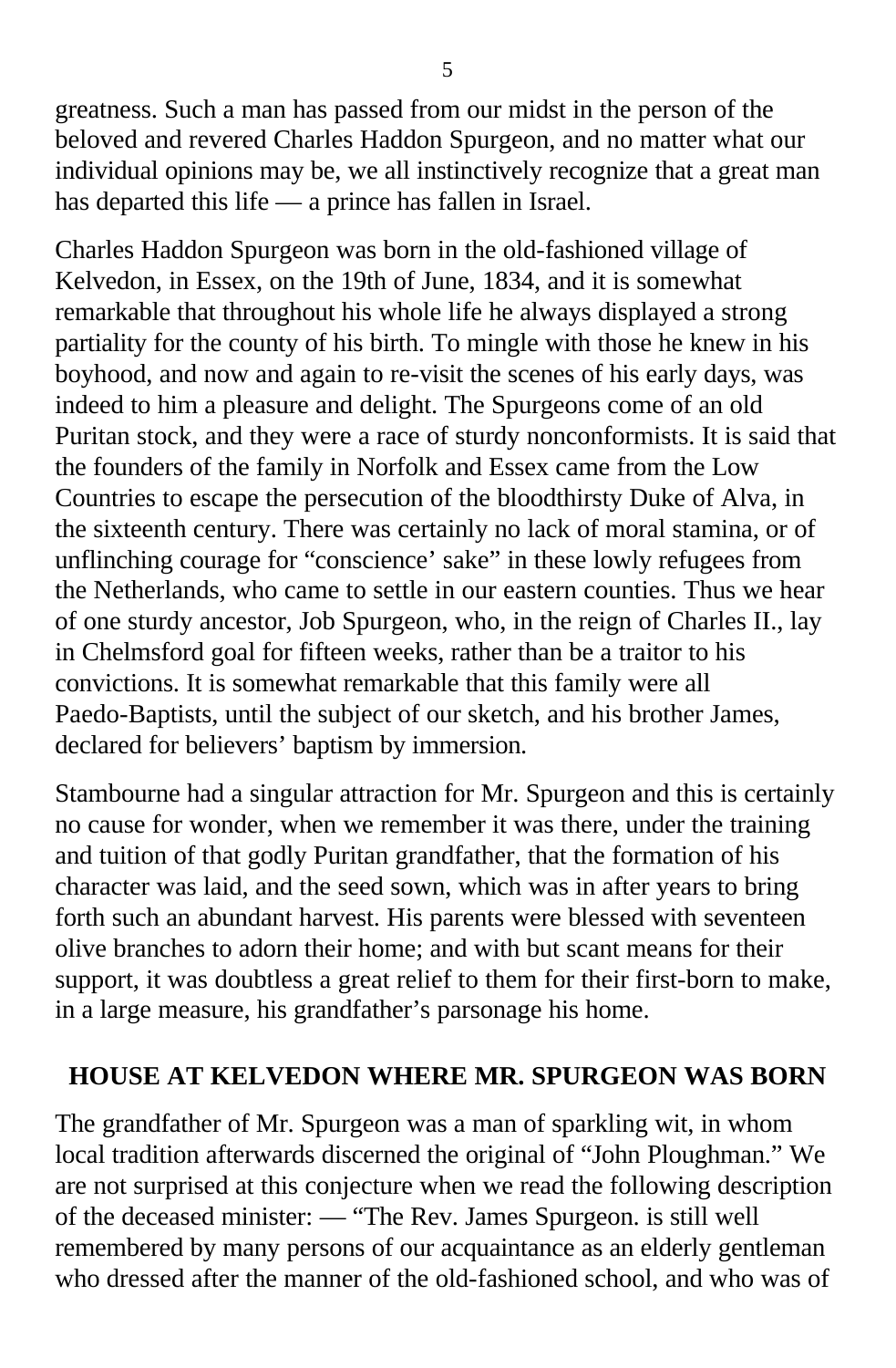spare habit and rather short in stature. Retaining till the last a predilection for the old school of Calvinistic theologians, this veteran also at times could deal in that species of wit which is supposed to be characteristic of a Puritan ancestry." He was a Puritan all over, as was instanced in the rare spiritual force of his preaching. He accepted the pastorate of the Independent Church at Stambourne in 1810, and for more than half a century ministered to these simple village folk in holy things. And here it was that Charles was taken to live with his grandfather, as soon as he was old enough to leave home. There he spent a very happy childhood. He would spend hours in his grandfather's study in reading. He tells us how in those early days the thirst for knowledge made itself already felt. "It was in that dear old study," he says, "that I first made acquaintance with 'Foxe's Martyrs,' 'Bunyan's Pilgrim,' and, further on, with the great masters of Scriptural theology, with whom no moderns are worthy to be named in the same day. Even the old editions of their works, with their margins and old-fashioned notes, are precious to me. It made my eyes water a short time ago to see a number of these old books in the new manse. I wonder whether some other boy will love them, and live to revive that grand old divinity, which will yet be to England her balm and benison?"

We get a glimpse of a happy combination of good will existing in this old Essex village between the Squire, the Parson, and the Dissenting Minister. The Squire attended the church in the morning and the Independent chapel in the afternoon, and then the trio, which Charles often made a quartette, would adjourn to the kindly Squire's and fraternize over "the cup which cheers but not inebriates." One striking instance of the kindly feeling existing between the vicar and his parishioner, James Spurgeon, must be mentioned. Once having a fine joint of beef on the vicarage table, the worthy vicar cut it in halves and sent his man with it to the Independent parsonage while it was yet hot. Happy days! Happy people! Surely examples like these are worthy of imitation by our nineteenth century squires and parsons.

The tact and resolution displayed by Charles even in his youthful days are remarkable. Let the following instance suffice: — One of the members of his grandfathers church was in the habit of frequenting the public house, greatly to the grief of his pastor. Charles saw what trouble the man's conduct caused, and startled the parsonage by exclaiming, "I'll kill old Rhodes, that I will!" "Hush! hush! my dear," said the grandfather; "you must not talk so; it's very wrong you know; and you'll get taken up by the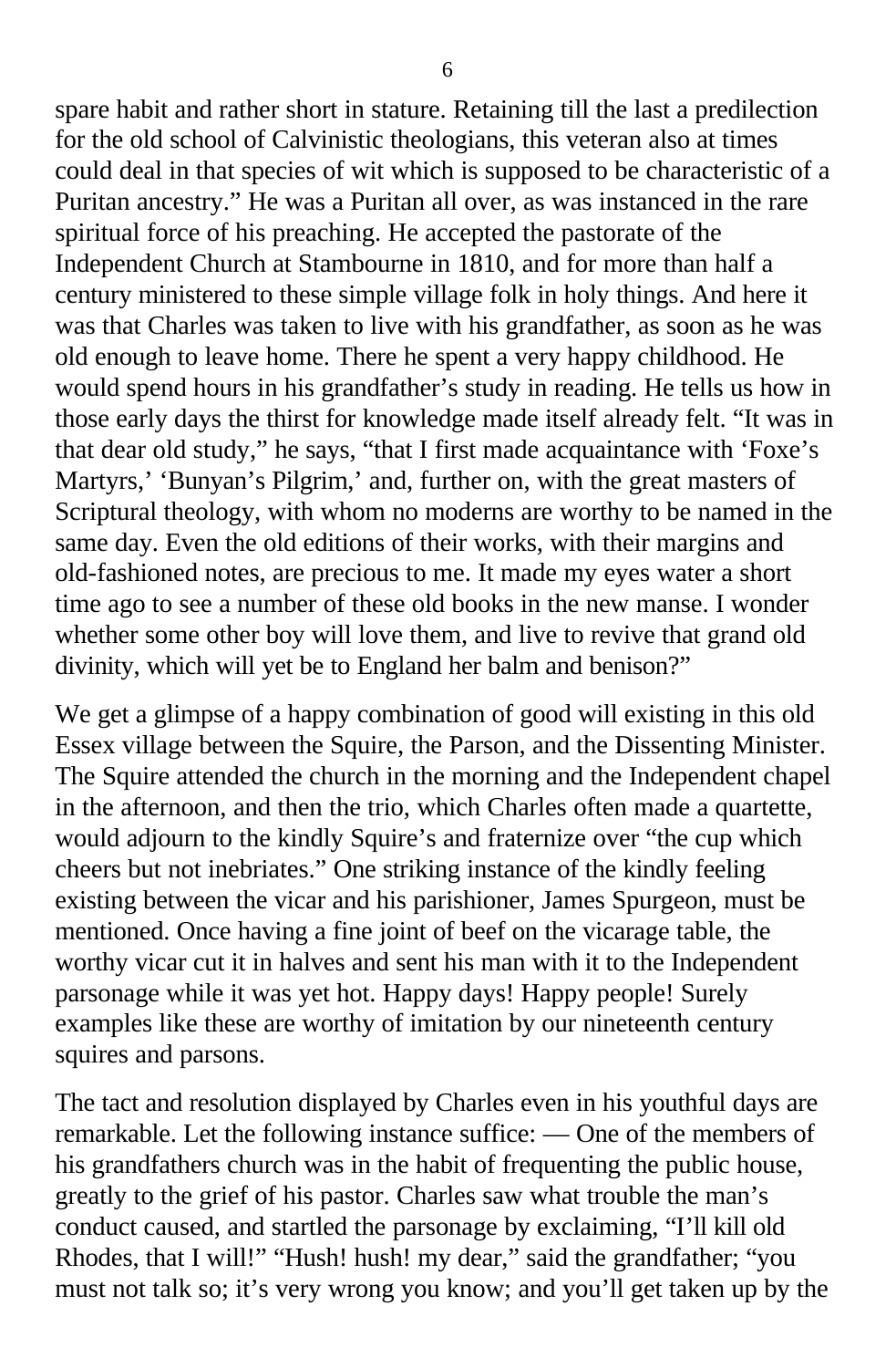police if you do anything wrong" "Oh, but I shall not do anything bad; but I'll kill him though! that I will." Soon afterwards the boy came home saying, "I've killed old Rhodes; he'll never grieve my dear grandpa any more" Nothing more could be learned from the boy, but soon Rhodes himself appeared on the scene. "I am very sorry, indeed," he said, "my dear pastor, to have caused you such grief and trouble. It was very wrong I know, but I always loved you, and wouldn't have done it, if I'd only thought." He had been sitting in the public house having his pipe and glass of beer, when the boy stepped in, and pointing with his finger said, "What doest thou here, Elijah! sitting with the ungodly, and a member of a Church, and breaking your pastor's heart. I'm ashamed of you! I wouldn't break my pastor's heart, I'm sure." The child walked away, but conscience was aroused, and the man was saved. He sought God's forgiveness and vowed that he would never grieve his minister any more.

Nearly forty years ago the Rev. Richard Knill was a visitor to the Stambourne parsonage, and a strong attachment sprang up between the well-known missionary and the pastor's grandson. Surely none can say it was mere guess work that led this man of God to express his belief that the boy would grow up to preach to crowds of immense magnitude. These two, like Eli and Samuel, had sweet intercourse. In the early morning they met to speak of a Savior's love; the elder prayed for the younger, making the garden arbor their sanctuary. When they parted, sixpence was given to Charles on condition that he learnt Cowper's hymn, "God moves in a mysterious way," etc., and a further stipulation was made, that should he ever preach in Rowland Hill's pulpit, that hymn was to be used. Knill's prophecy was fulfilled. The boy became a preacher to thousands. He lived to occupy the Surrey pulpit, and, needless to add, Cowper's hymn was sung. Here again we see the seed sown; "the bread cast upon the waters is found after many days."

Not only at the Stambourne parsonage, but in the old homestead, was there seed sown that was to bring forth precious fruit in due season. John Spurgeon, the father of Charles, was for several years pastor of the Independent Church at Cranbrook, Kent. Both Mr. and Mrs. Spurgeon made great sacrifices to give a good education to their children, and both parents were equally solicitous respecting the spiritual welfare of their offspring. The parents of the popular preacher well maintained the prestige of their family. The mother, who died not very long since, was a devoted Christian woman. She would gather her children around her to pray for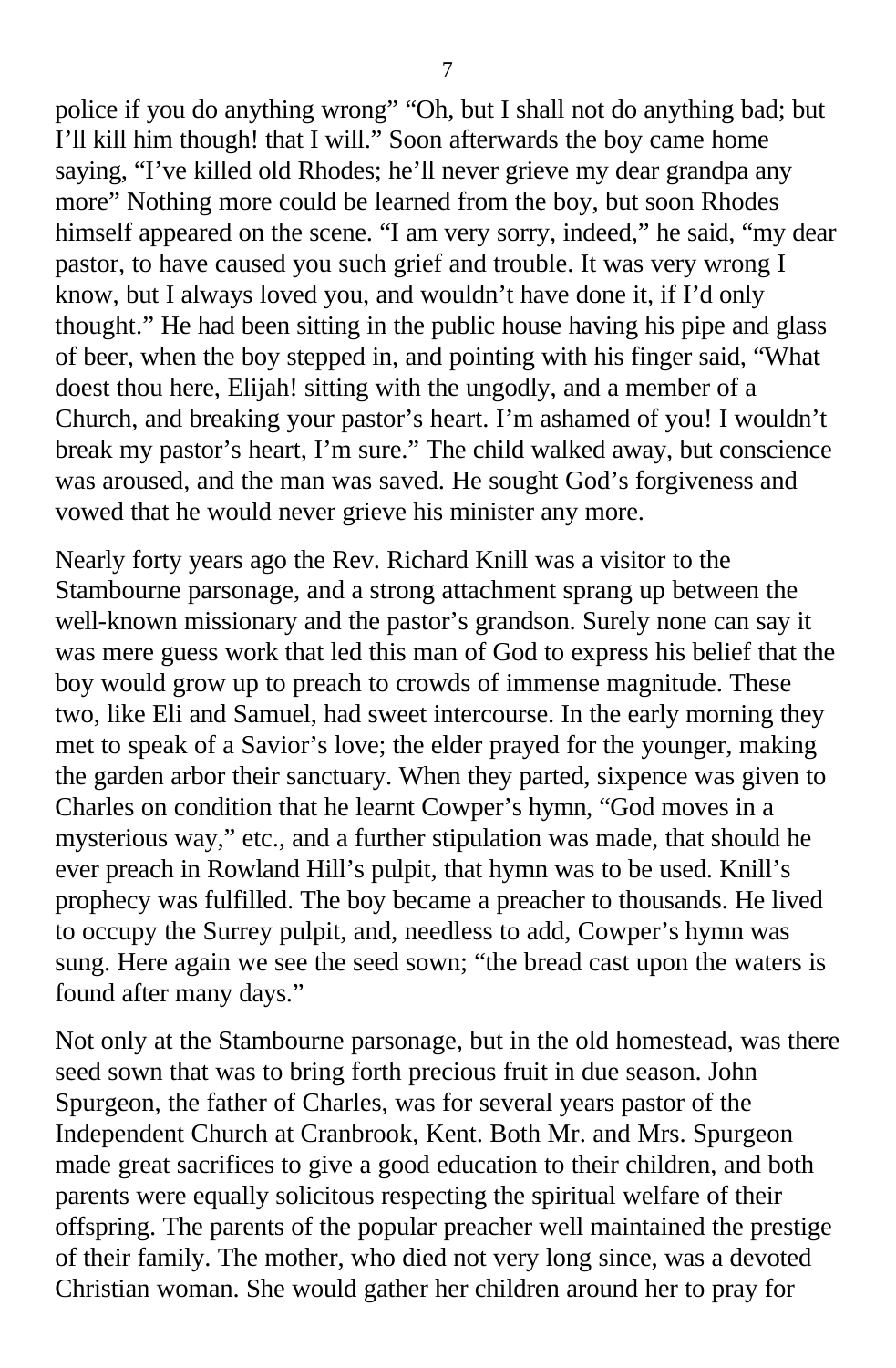them individually, and was accustomed to be especially fervent in asking heaven's blessing on behalf of her eldest boy. The Rev. John Spurgeon, who is still living, contributes the following touching testimony: — "I had been from home a great deal, trying to build up weak congregations, and felt that I was neglecting the religious training of my own children while I toiled for the good of others. I returned home with these feelings. I opened the door, and was surprised to find none of my children about the hall. Going quietly up the stairs, I heard my wife's voice. She was engaged in prayer with the children. I heard her pray for them one by one by name. She came to Charles and especially prayed for him. I felt and said, Lord, I will go on with Thy work; the children will be cared for."

Mrs. Spurgeon's solicitude about her oldest boy was deep and earnest. One day she said to him, "Ah, Charley! I have often prayed that you might be saved, but never that you should become a Baptist." To that Charles replied," God has answered your prayers, mother, with His usual bounty, and given you more than you asked."

The moral and religious development in young Spurgeon was undoubtedly due to a very great extent to the careful and prayerful training of his devoted mother. Herself a daughter of eminently pious parents, she inherited traits of character, and possessed religious instincts which could not but have a great influence on the minds, character, and dispositions of her children. Few mothers have succeeded so well in their difficult task. The spiritual prosperity of her children was dearer to her heart than their intellectual progress. Eternity alone will reveal to how large an extent the prayers offered by that pious mother in the little home sanctuary have been answered.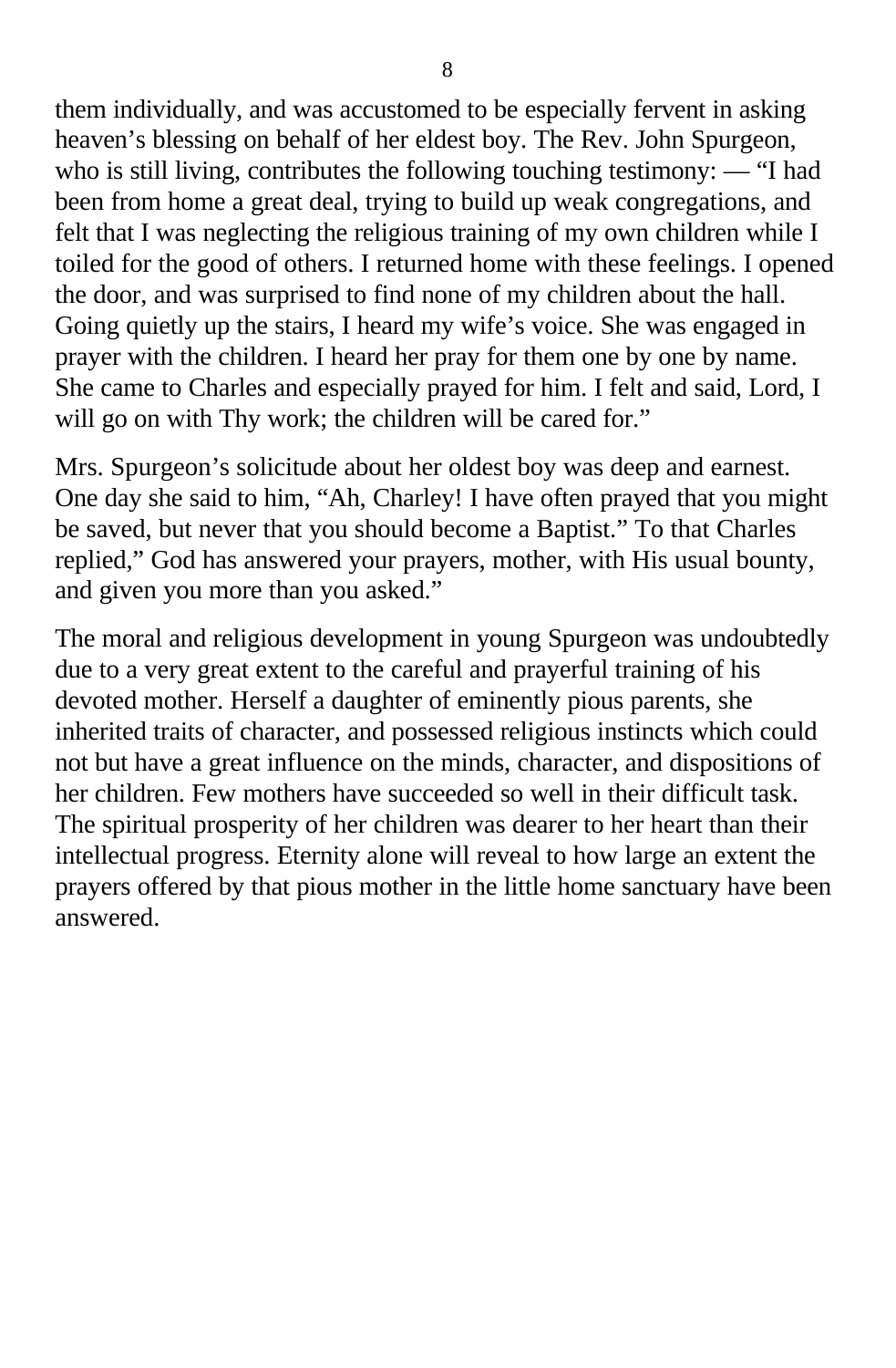# CHAPTER 2

### DAWNING OF THE LIGHT

At the age of seven years, Charles Spurgeon was sent to school at Colchester, where his parents were then living. There he acquired some knowledge of Latin, Greek, and French, and always headed the list at every examination. His vacations were passed in the manse at Stambourne, his time being principally spent in studying the religious books and the Puritan writings which adorned his grandfather's library. But Spurgeon was a born genius, and in a very few years had far outridden the intelligence of his would he teachers.

Perhaps lack of riches was the best thing that could surround a youth with such a spirit, from the very fact that it most likely compelled him to call into action latent powers, which otherwise might have lain dormant in his mind.

Whilst making such rapid progress in his school life, the home teaching was not neglected, and there is no doubt this had an important bearing upon his future. Every day some Scripture lesson would be instilled into his memory, and some Scriptural truth implanted upon his mind. Thus we can understand how, even from the cradle, he was enlightened with spiritual teaching, which would be of invaluable benefit to him in after years.

At the age of fourteen Charles had to leave his home in Colchester; and having spent part of 1848 in an agricultural college at Maidstone he, in 1849, became a teacher at Newmarket, in a school kept by a Mr. Swindell. It was doubtless during his sojourn at New-market that a circumstance transpired, which was to revolutionize the whole tenor of his life. We suppose he would be paying a visit to Colchester, for it was in this town that the remarkable event took place. We refer to his conversion, which could not be better given than in his own words. He says: — "The secret of my distress was this: I did not know the Gospel. For five years I had been in the most fearful distress of mind. I was in a Christian land; I had Christian parents; but I did not fully understand the freeness and simplicity of the Gospel." Spurgeon's state of mind at this time was pitiable in the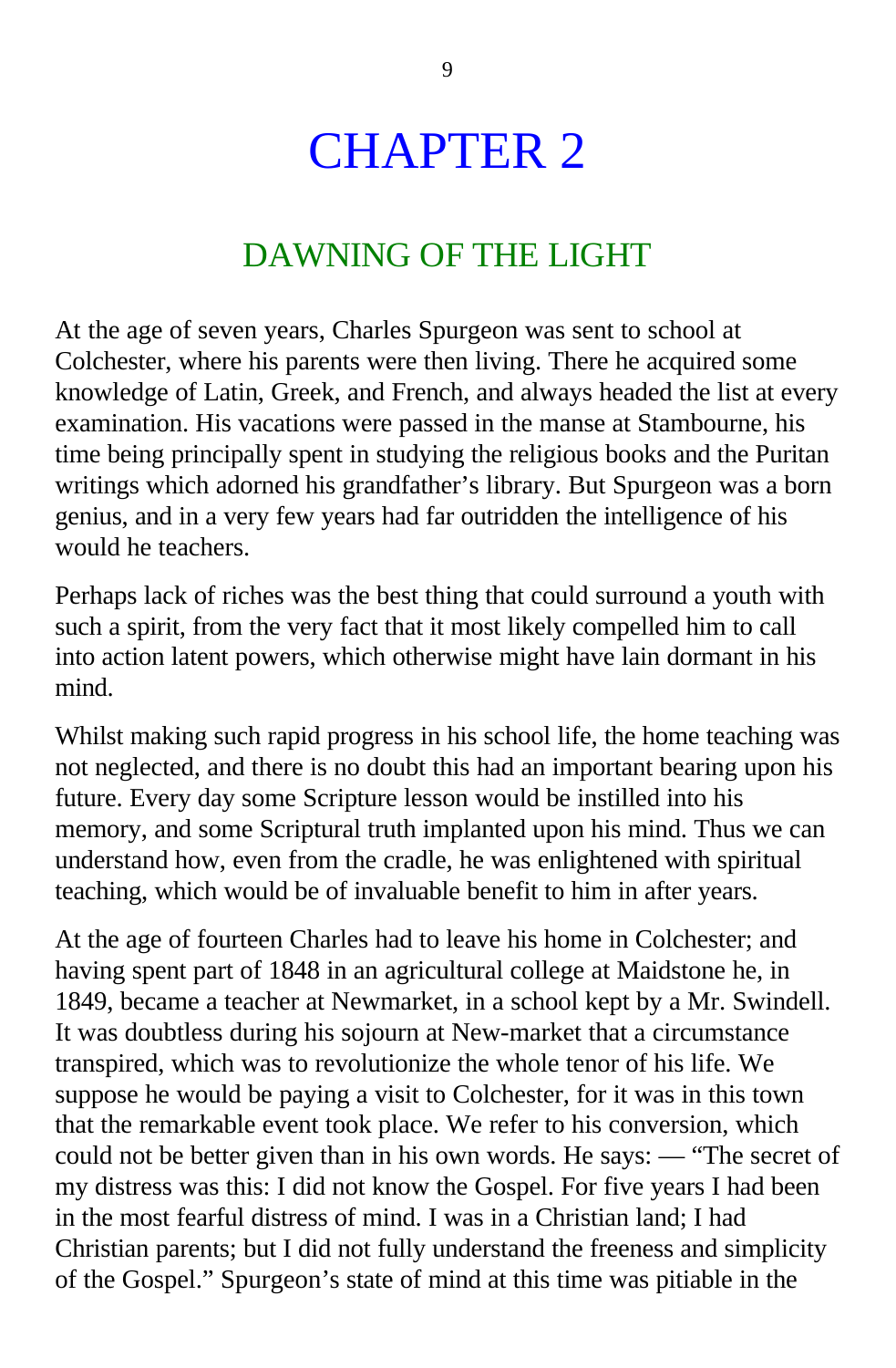extreme. Tortured by doubts, surrounded by fears, beset by unbelief, he might well say, "Who will deliver me from the fear of death?" Evidently one task had been accomplished. One lesson had been learned. He had learned to know himself. How marvelously strange! Quick and apt to learn in other matters, he had yet to learn the nature and operation of simple, childlike faith. But he was not far from the kingdom. God would not leave such a soul long in darkness. The deliverance came from a very unexpected source. Not from the lips of the learned or the eloquent was the message delivered that was to give freedom to this sin-bound soul. No; but from a very poor man; one of the humblest disciples, and the weakest of instruments, was the chosen of God to bring words of peace to that tempest-tossed soul. How true it is,

#### *"God moves in a mysterious way, His wonders to perform."*

 "God sent the snowstorm," says Spurgeon, "when I was going to a meeting room. When I could go no further, I came to a little chapel, containing a dozen or fifteen people." The preacher announced his text, "Look unto Me, and be ye saved, all the ends of the earth." After preaching for ten minutes, says Spurgeon, "he looked at me under the gallery, and I daresay, with so few present, he knew me to be a stranger. He then said, 'Young man, you look very miserable!' Well, I did; but I had not been accustomed to have remarks made on my personal appearance from the pulpit before. However, it was a good blow struck. He continued, 'And you will always be miserable — miserable in life and miserable in death if you do not obey my text. But if you obey now, this moment you will be saved.'

"Then he shouted, 'Young man, look to Jesus Christ; look now.' He made me start in my seat, but I did look to Jesus Christ there and then. The cloud was gone, the darkness had rolled away, and that moment I saw the sun; and I could have risen that moment and sang with the most enthusiastic of them of the precious blood of Christ, and the simple faith which looks alone to Him. O that somebody had told me that before. Trust Christ and you shall be saved. It was, no doubt, wisely ordered, and I must ever say

—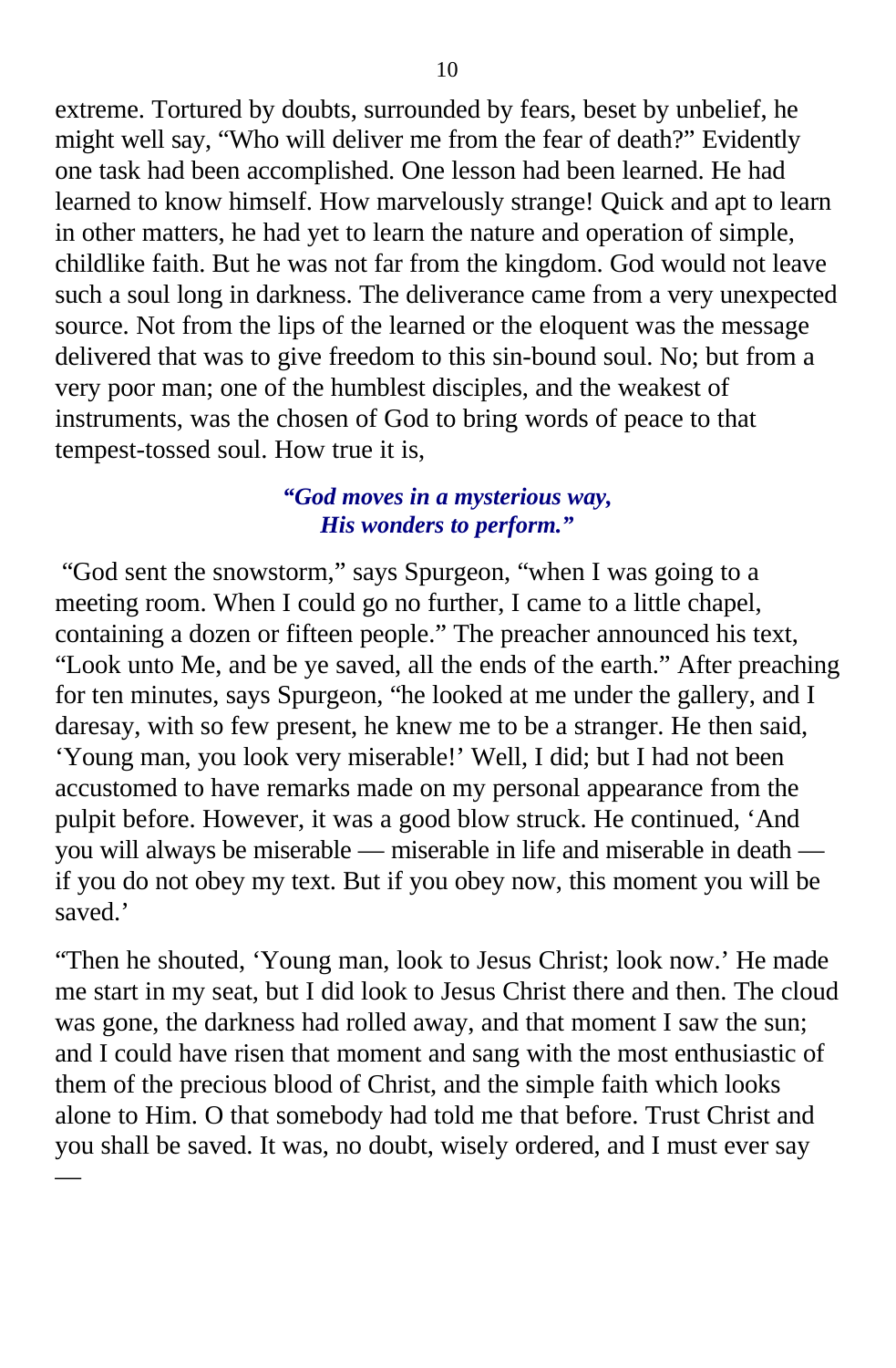*"E'er since by faith I saw the stream Thy wounds supplied for me, Redeeming love has been my theme, And shall for ever be."*

And yet, the manifestations of Divine grace on this never-to-be-forgotten day in the life of C. H. Spurgeon, were not yet complete. No, truly there was more to follow. From glory unto glory were dim leadings of his soul on that memorable Sabbath. In the morning, at the humble Primitive Methodist chapel, he found salvation to the joy of his soul. He possessed the assurance that was realized by a knowledge that there is "life in a look at the Crucified One." But the joy was not yet complete. The experience of full liberty and perfect freedom had yet to be known to be enjoyed. Says Spurgeon, "In the text, 'Look, look, look,' I found salvation in the morning. In the text, 'Accepted in the Beloved,' preached at the Baptist church in the evening, I found peace and freedom." Yes,

> *'Tis done. the mighty deed is done, And from the Father's glorious throne, The silver trumpet now proclaims, In sweet, melodious. heavenly strains, A pardon free, Through Christ the Savior's bleeding veins."*

Thus it was that the soul of him was set at liberty who was in his turn to tell the unsearchable riches of Christ, not only by his silver tongue, but by the wielding of his pen, to hundreds of thousands of his fellow-men, a vast multitude of whom are already the crown of his rejoicing.

Oh! blessed change! glorious realization! unspeakable joy! Now, Lord, the change is wrought; the work is accomplished; the burden removed; the scales have fallen from the eyes; the emancipation from the bondage of the law has taken place. This is the assurance of salvation. This is the joy that springs from faith. This is the pardon enjoyed, and the peace obtained through believing. Go forth thou chosen of the Lord, baptized with this mighty faith, enriched with the indwelling of the Holy Ghost! And thousands obeying the call of your great Master's voice shall yet rise up to call you blessed.

It was just prior to his conversion that he was tempted to embrace skepticism. Speaking at Exeter Hall in 1855, he thus refers to that sad period of doubt and mistrust: — "There was an evil hour when once I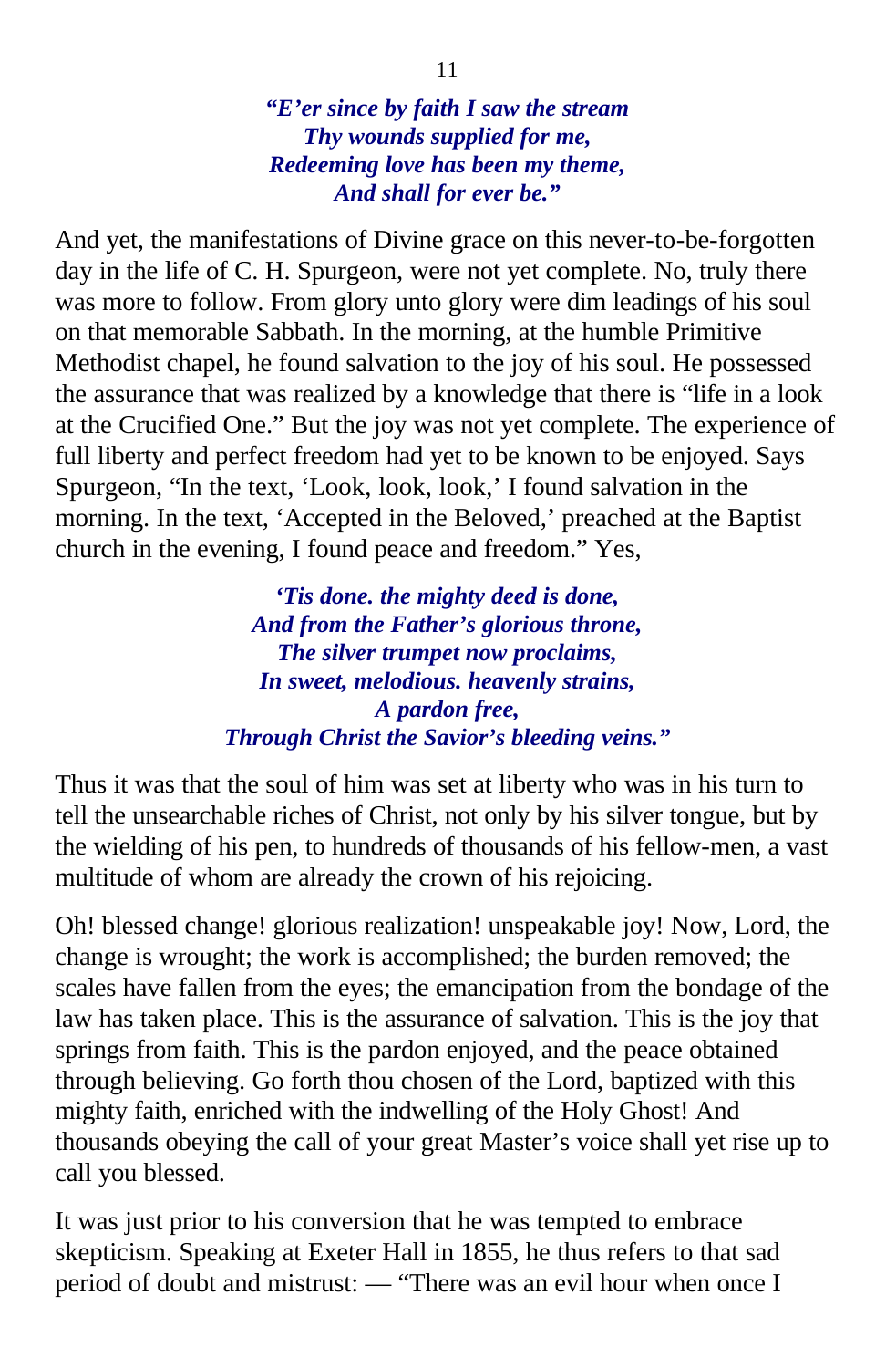slipped the anchor of my faith. I cut the cable of my belief; I no longer moored myself by the coasts of revelation; I allowed my vessel to drift before the wind! I said to reason, 'Be thou my captain;' I said to my own brain, 'Be thou my rudder!' And I started on my voyage. Thank God, it is all over now! It was one hurried sailing over the tempestuous ocean of free thought."

How many as they read these words will devoutly re-echo the "Thank God" that in this time of conflict he was so miraculously and wondrously delivered from the snare of the tempter.

We have referred at greater length than our space warrants to this interesting conversion and early experience with the "powers of darkness," simply because to our mind they are the most important epochs in this wonderful life. Had not the matchless grace of God been thus displayed in the delivery of His David from the Goliath of skepticism, this brief sketch would never have been penned. We feel sure that, could he speak, he would wish that the story of his conversion should be placed in the forefront, setting forth as it does the wonderful grace and amazing love of the Christ he loved so ardently and served so faithfully.

We cannot close this chapter without a word of explanation. A great deal of conjecture is displayed as to who was the actual preacher on that particular Sunday morning. Some writers assert that it was Robert Eaglan. One writer says, "It was no more Mr. Eaglan than Mr. Eaglan is Mr. Spurgeon." We have been at some considerable pains to ascertain the right version of this matter. From what we can gather, whoever the preacher was his name has never been disclosed, at least not publicly. After all this is only a small detail, and of little moment perhaps. Of one thing we feel confident we may be assured, that ere this the father and his spiritual child have met and exchanged their greetings on that "blood be-sprinkled shore." Even now, whilst we are penning these words, they are engaged in "looking" upon that face that was "scarred more than any man's;" and in unison singing the "song of Moses and the Lamb." "Not unto us, O Lord, not unto us, but unto Thy name be all the glory."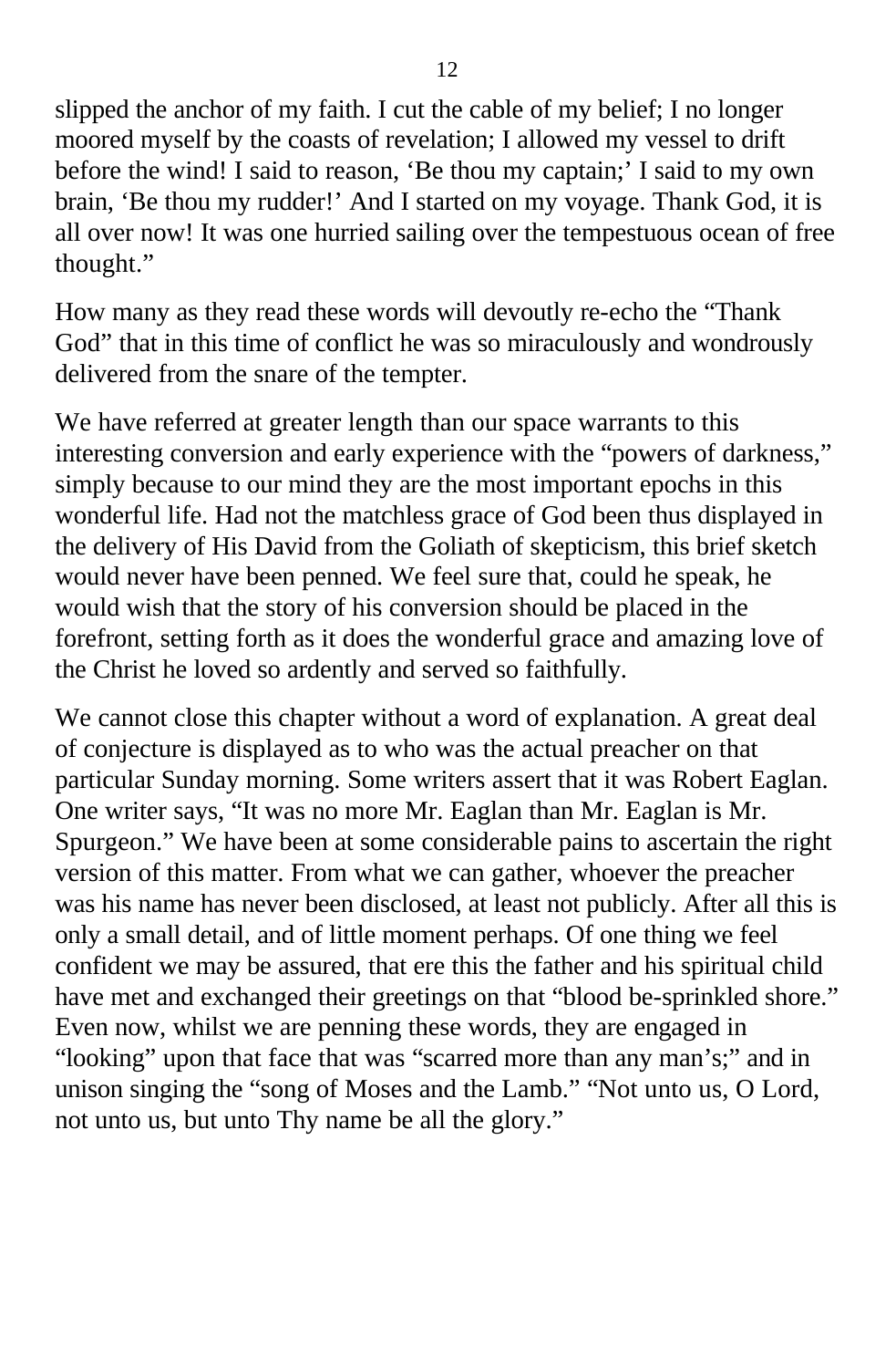## CHAPTER 3

#### COMMENCING THE FIGHT

After a short stay at Newmarket, in 1851, Spurgeon removed to Cambridge to take the office of usher in an important school, under the principalship of a Mr. Leeding. From the testimony of one who lived under the same roof we gather that at this time he was of a very playful disposition, ready for almost any fun and mischief, willing to perpetrate the most outrageous jokes. Though of somewhat indifferent health, yet with a ponderous voice, his merry shouts and hearty laugh were constantly heard to ring through the house. But beneath the seemingly rough exterior, there was a sterling, deep, thoughtful interior. His life was as a diamond of incalculable worth, in its rough and unfinished state; yet one which, when polished and refined, was to occupy a prince's place in the hearts of the sons of Britain's worthiest subjects; and also to win the admiration of the world's greatest statesmen. It was in the early spring of this year that Mr. Spurgeon was baptized by immersion in the Triune name, according to the sacred command. Singularly enough it was on the birthday of his beloved mother that this Christian ordinance was administered. Not in some quiet, sheltered nook, away from scrutiny and observation; not secretly for fear of man was this solemn rite administered. No. In the river dividing two counties, C. H. Spurgeon publicly confessed his "profession of faith in the Lord Jesus Christ," by being buried with Him in baptism. Two hours devoted to deep heart-searching, quiet prayer, holy meditation, was a fitting prelude to that which was to follow. For more than forty years a consistent, useful and blameless life testified to his sincerity and wholeheartedness in the Master's cause, and for whose service he thus proclaimed his discipleship.

It was at Cambridge that his faith seemed to have first been evidenced by his works. The spiritual nature was evidently stirred within him; and having received the "Truth as it is in Jesus," the natural desire was created to impart that "Truth" to others. The first time Spurgeon was called upon to testify as to his newly found faith was brought about in a very unexpected manner, at least to the then untried, unfledged, inexperienced youth. He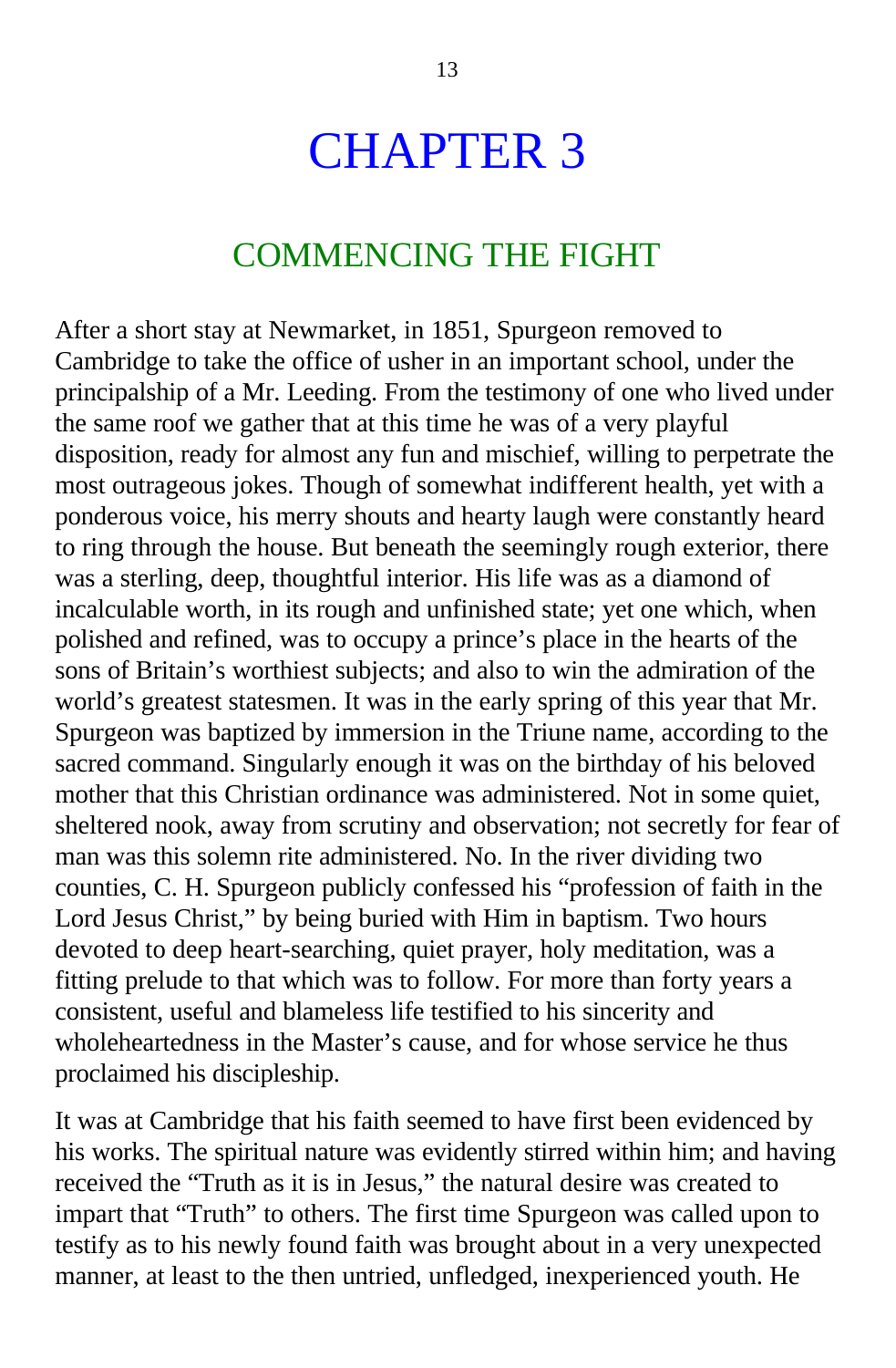was invited one Sunday evening by a gentleman to accompany him to a village preaching station some three miles from Cambridge. Whilst on their journey the question arose as to who was to officiate at the service; after much debate the lot fell upon Spurgeon. Thus it was in a small cottage (in the village of Teversham), with a pulpit in one corner of the room, the late renowned pastor of the Metropolitan Tabernacle, then a lad of sixteen, spoke out of the fullness of his heart of the preciousness of Jesus. "Unto you therefore which believe He is precious," was the text. There was no breaking down or destitution of ideas in this first sermon. "To our own delight," says Spurgeon, referring to this memorable incident, "we did not stop short in the middle of the sermon, and at last the desired haven was in view. We made. a finish and took up the hymn book, but, to our astonishment, an aged voice cried out, 'Bless your dear heart, how old are you?' Our very solemn reply was, 'You must wait tilt the service is over before making such inquiries. Let us now sing." Having once entered upon this solemn duty, and finding acceptance with the people, the youthful preacher laid himself out for one service every evening, after attending to his duties in school during the day. The writer of this sketch, in speaking to a Baptist minister of Wisbech the other day respecting the great loss they had sustained, was agreeably surprised to hear him remark, "I know that little cottage at Teversham well; for it was there. in that little room, that I, like my revered predecessor, preached my first sermon."

In a very short time the youth of sixteen summers was continually occupying the pulpits of the surrounding villages, and so highly were his services appreciated that his visits generally had to be repeated again and again; and there was a unanimity of opinion that he had "an old head upon young shoulders?' His reputation spread amazingly, and in a short time he was engaged in week-night services in the pulpits of Cambridge, the first pulpit he occupied in that town being that of the father of the Baptist minister just referred to.

Another feature of his work came to the front at this period. Temperance principles were not so popular then as now, and temperance advocates could boast of few really godly lay helpers (much less clerical), so they were devoutly thankful for any raw recruits. It was rumored that Spurgeon had joined their ranks. The addition of this young orator to their number was an important accession, and almost immediately he was announced to address a meeting on temperance. He did so with the greatest eloquence, and from his manner one would have concluded he had been an upholder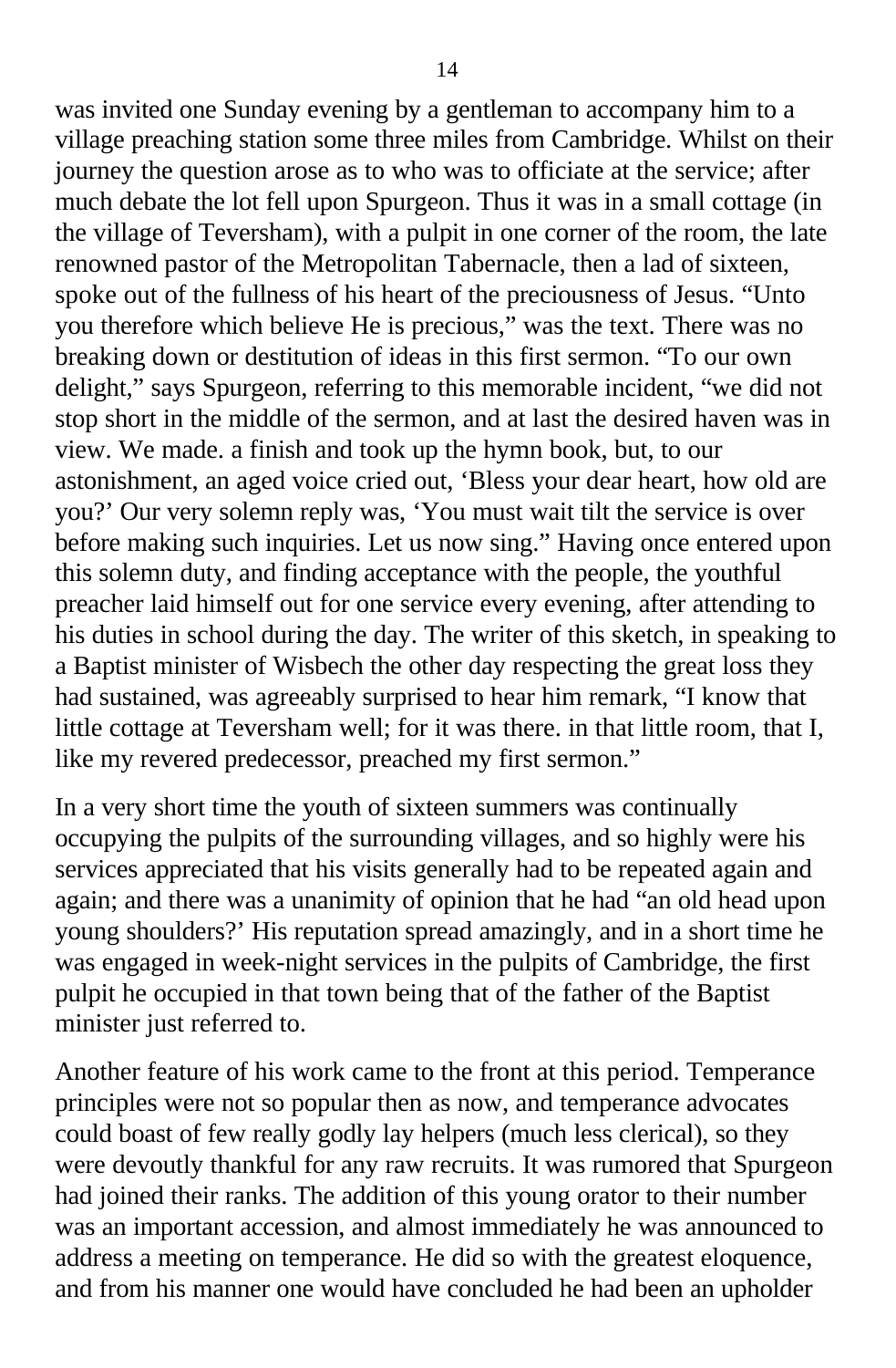of total abstinence all his days. At the close of the meeting a gentleman said,

"And, pray, how long have you been a temperance man, Mr. Spurgeon?"

The answer was given with the greatest sang froid and coolness imaginable,

"About three weeks, sir."

The villagers of the various rural districts around Cambridge were soon to lose the ministrations of Spurgeon. and be deprived of the privilege of listening to the "boy preacher" of the Fens. The Baptists of Water-beach gave him a call to be the pastor of their church, promising he should not be overburdened with an exorbitant stipend. Spurgeon, after much prayer and meditation, accepted the call, and went to minister to the people in an old square building, although many of its attendants looked upon it as sacred as the Ark of the Covenant. The position held by Spurgeon was indeed a marvelous one. Picture to your mind the scene in its varied aspects. Here is a youth of seventeen called to be the spiritual instructor to many old enough to be his grandfather. Verily, the hand of the Lord was in all this. Some there were who boasted they were SOUND in the faith, the elect, according to the foreknowledge of God. Others there were, scrawed with a kind of Calvinism that was enough to make the ghost of Calvin appear among them and reprove them for their narrow-minded bigotry. Some writers have thought that these good souls must have had an important influence on the mind of the young minister; hence this would in some measure account for the very strong Calvinistic tone which pervaded his early sermons, although we should think even his narrowness would not be strong enough for these followers of good John Calvin. Now and again, by a nod of disapproval, or a mournful shake of the head, they would show their non-acceptance of the truth as the preacher presented a full and free gospel for a needy and empty sinner. Be that as it may, for some two years Spurgeon ministered successfully to this village church. Members were added to the church, and their preaching place could not contain the numbers that flocked to hear him. The enormous stipend of forty pounds per annum, with a number of old-fashioned country deacons, and members who demanded three sermons every week, each of which sermons would occupy an hour at the very least, and must have the full weight of sixteen ounces to the pound, were not very tempting elements in a man's work to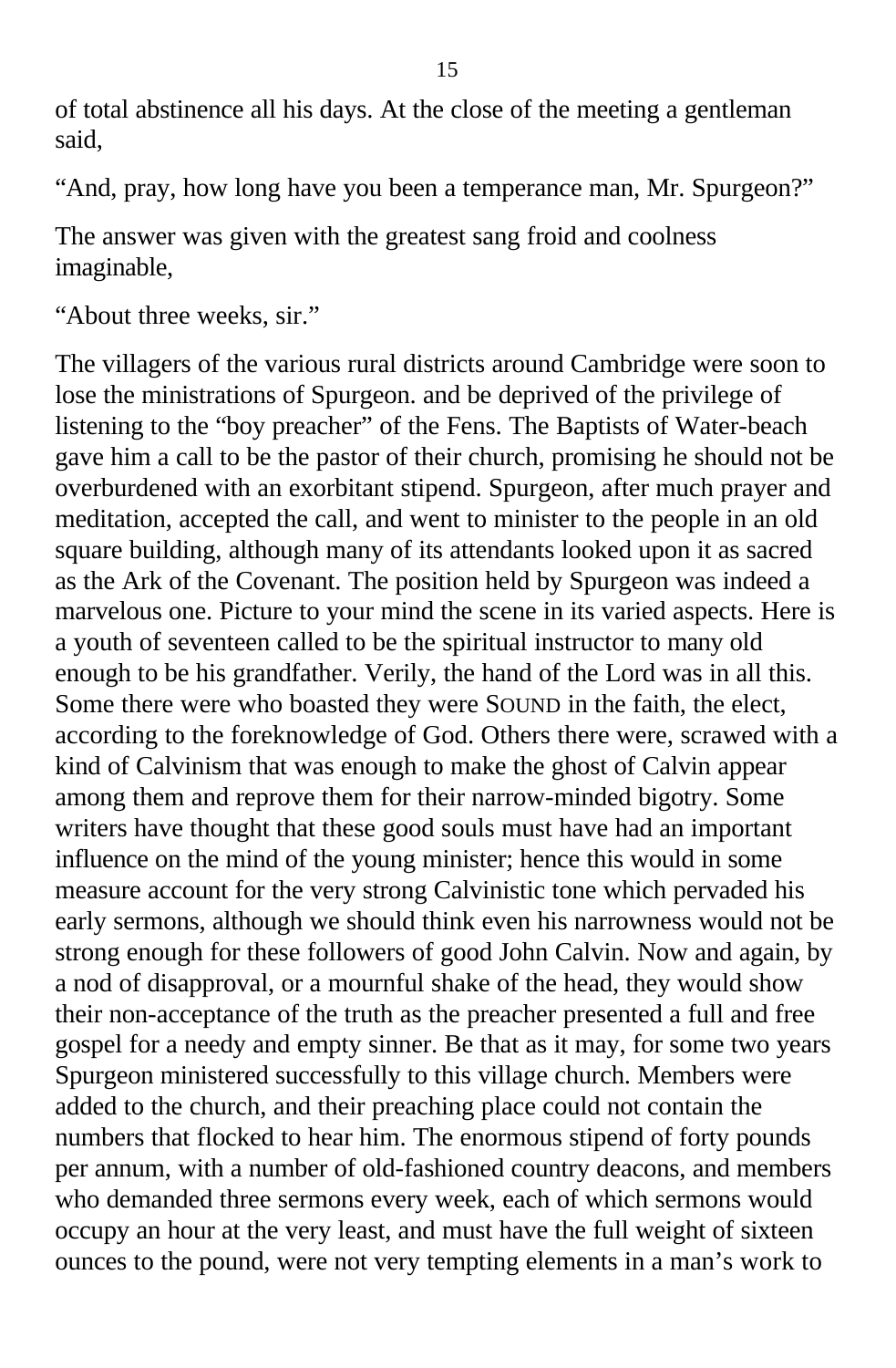induce him to make a very long sojourn; and yet for a considerable period Spurgeon labored harmoniously and contentedly with this people.

It is quite a mistake to suppose that at this time the preacher, young as he was, was hidden in a corner or unknown to fame. The fact is, he was fast becoming one of the most popular preachers in the county. His services were in great requisition and constant request. Well does the writer remember Spurgeon preaching at Somersham at this period. It was at that time he wore the much talked of short jacket and turned-down collar. During the services he was the guest of the eccentric miller of Houghton, the late W. Porto Brown. Mr. Brown was a good, kind, charitable man; but his eccentricities made him less popular than he would otherwise have been. Speaking of his stay at the old man's house, Mr. Spurgeon quaintly remarks, "In our youth we preached at Houghton, and had the felicitous misery of being the good miller's guest." On Mr. Spurgeon making his appearance in the pulpit at Somersham, the old man was much surprised at his youthful appearance, and did not hesitate at the close of the service to tell him, "that his preaching was very well for an apprentice boy." Notwithstanding, this veteran descendant of a Quaker ancestry and the rapidly developing protege of the Stambourne Puritan formed a friendship that continued till the decease of the honest and outspoken miller.

The time was now drawing near that proved the youthful pastor of Waterbeach was destined to occupy a larger sphere, and to cover a large surface with his influence. The talents hidden in his mind were to extend their domain of exercise; the light which was irradiating a mere handful of people was to shine into the understandings of myriads, and the man who was an astonishment to these humble villagers was to excite the wonderment of the world's greatest intelligences. Yes, sovereign and subjects, rich and poor, wise and unwise, statesmen and senators, peers and peeresses, poet and preacher, philanthropist and philosopher, were yet to sit at his feet and learn of him, listen to his unapproachable eloquence, and acknowledge his unmistakable power.

The two years at Waterbeach must have been an exceedingly happy time, for in the heyday of youth work was indeed to him a pleasure, whilst the results of that work was helpful and stimulating in after years. Often were these early days of his ministry referred to by him who has left us all too soon, as seasons of mighty power, and "times of refreshing from the presence of the Lord." By his ministry there a great reformation had been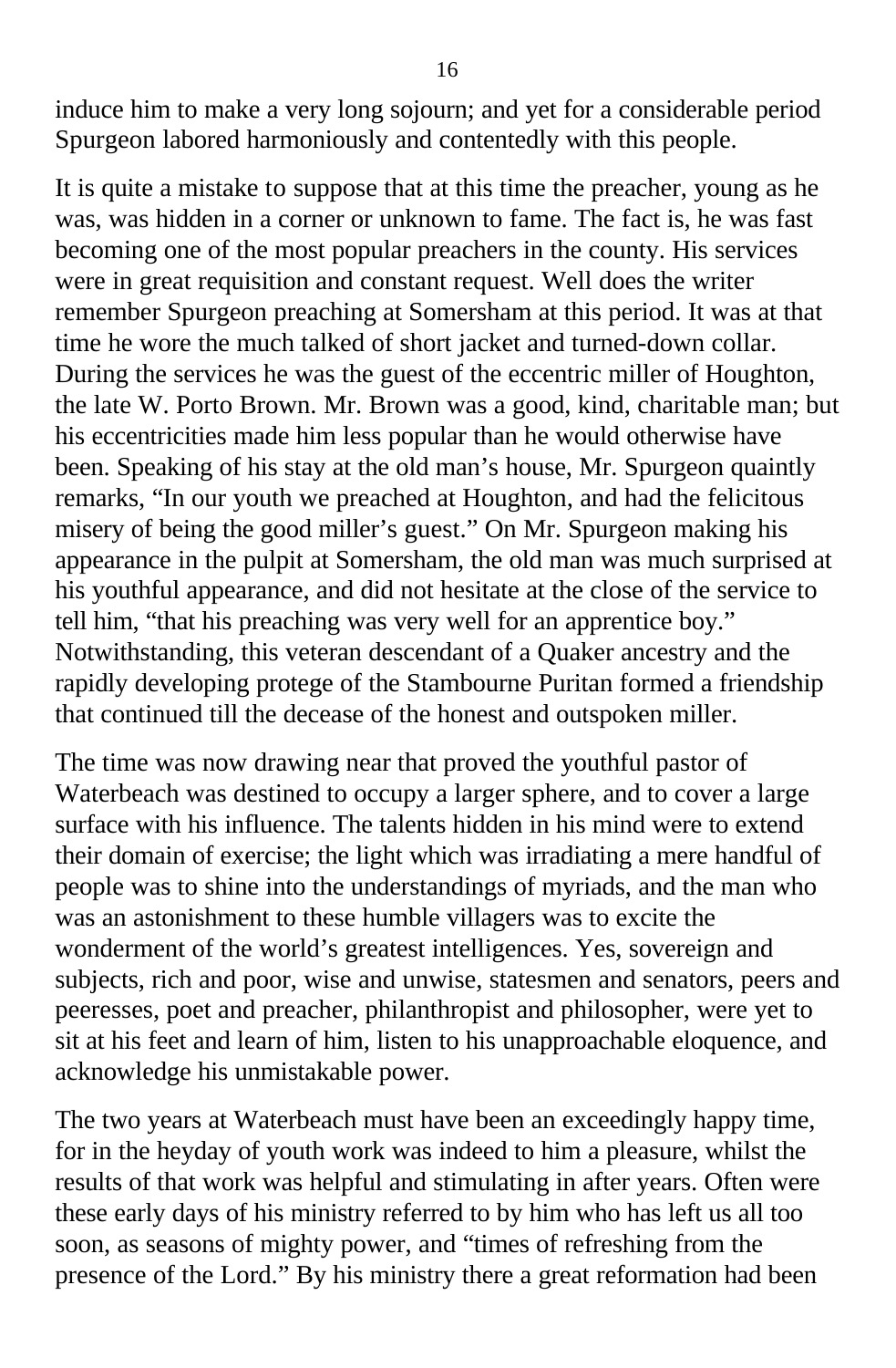effected in the lives of the people. Not only had many joined the church, but the Sabbath was kept a holy day — drunkards became sober, the profligate abandoned his sinful life, backsliders were restored, and great power accompanied the ministry of the word. What was the true secret of the successes of this youthful pastor? He not only believed in but he preached as though he believed in the Bible as God's book, containing God's revealed will to man. He also was a firm believer in the work and office of the Holy Ghost, in the personal indwelling of that Holy Ghost. True it was, he lived and preached with a deep personal sense that God lived in him, and through Him in him, and by Him his ministry (as a true soldier of Jesus Christ) was begun, continued, and finally finished, with the sure and certain hope of "the recompense of reward," As a leading dignitary of the Church of England aptly puts it, "Charles Haddon Spurgeon made the people feel that the Bible was a book never to be suspected, not to be apologized for, but a book to be believed and trusted, and received as the very Word of God." Here, then, is the secret of the successes of that long and laborious life made manisest. From his childlike faith and whole hearted belief in Israel's God should spring forth a power that should be felt by his consecrated ministry and life. Here was born that love, begotten by Jesus Christ, that should carry with it an influence that should be felt in the hearts of multitudes long after he had ceased to labor and to work. Here shone forth a sympathy, lighted by the indwelling of the Spirit of "the Prince of Peace," that shed its luster round about his pathway, "shining more and more unto the perfect day." Surely from the new-made grave in the quiet God's-acre at Norwood there comes a voice to every reader of this sketch, "Be not weary in well doing, for in due season ye shall reap if ye faint not."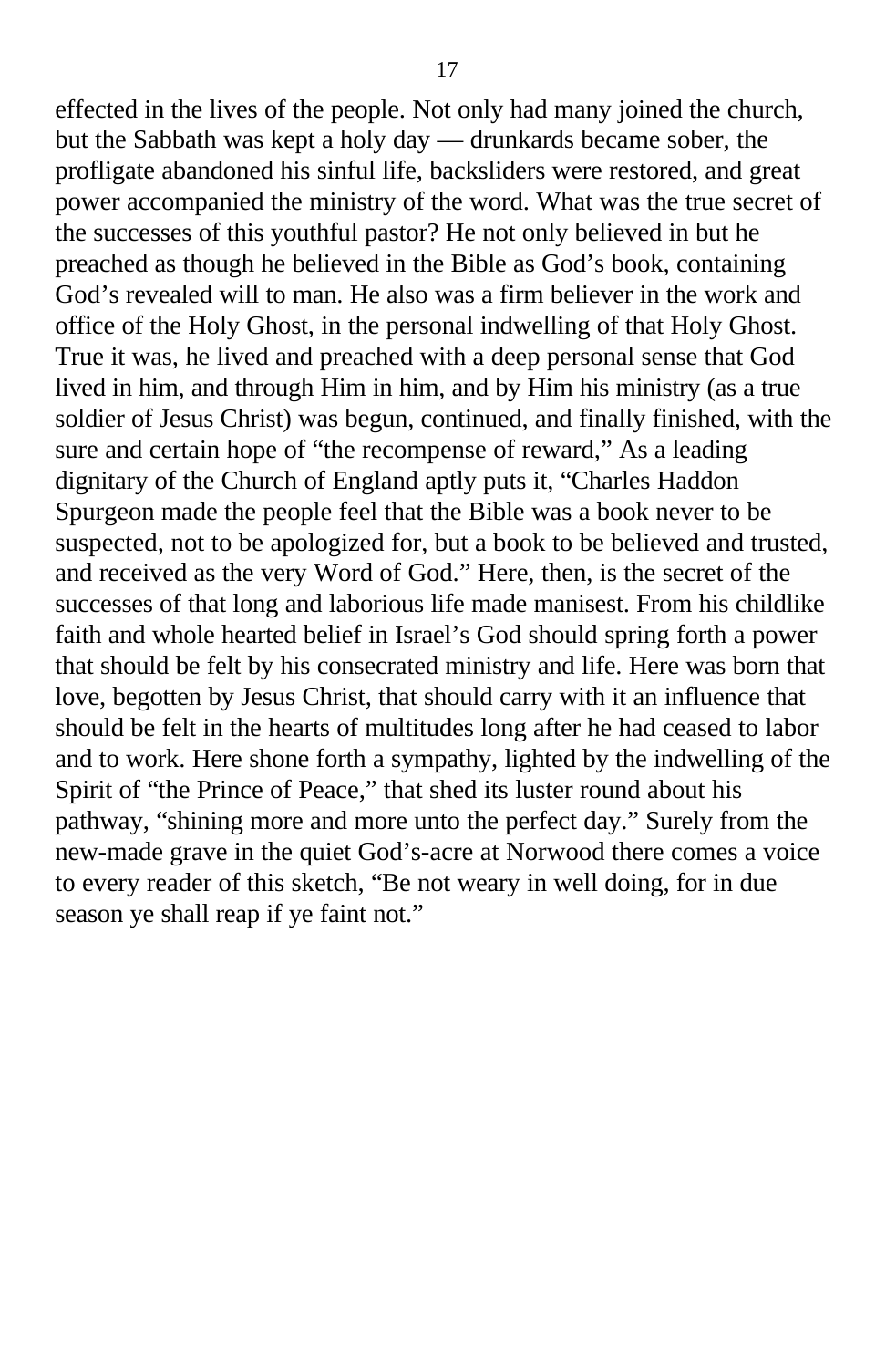## CHAPTER 4

#### STILL FIGHTING

The year 1853 was an eventful one to Mr. Spurgeon. One Sabbath morning he had walked from Cambridge to Waterbeach to officiate at his beloved meeting-house. On this especial morning the pastor was all aglow with his brisk walk, and quite ready for his pulpit exercises. Sitting down in the "table pew," a letter was placed in his hands bearing the London post-mark. Referring to this incident twenty-five years afterwards, Spurgeon remarks, "It was an unusual missive, and was opened with some curiosity. It contained an invitation to preach at New Park Street Chapel, Southwark, the pulpit of which had been formerly occupied by Dr. Rippon; the very Dr. Rippon whose hymn book was then before me, and out of which I was to choose my hymns for the service." The shadow of the good Dr. Rippon seemed to hover over Park Street Chapel, and led the subject of our sketch to view it with a considerable amount of awe. He passed the epistle over to the deacon, remarking that "it must have been sent to him in mistake, and was no doubt intended for a namesake of his resident in Norfolk." The deacon quietly replied he feared it was no mistake. The fact being, he had expected some of the large adjacent churches would rob them of their shepherd; never dreaming his fame as a preacher had already reached the ears of Metropolitan Baptists. But it was time to begin the service, so the letter was laid on one side to be answered the next day. The correspondence which ensued resulted in the "boy preacher" receiving an invitation to supply the New Park Street Chapel.

Spurgeon's first impressions of the great city, like those of many others, were far from favorable. That was indeed a trying Saturday night for the youthful preacher. One of the deacons directed him to his apartments, where he met with other young clergymen. We are not surprised that they wondered at the audacity of this young countryman in coming to preach to the City folks. Evidently his dress was not the ideal of what a cleric's should be. Like Eliab of old, so did these brethren in the ministry wonder at this young David's pride and haughtiness of heart in presuming to foist himself upon their notice as a teacher of the London people. Verily, they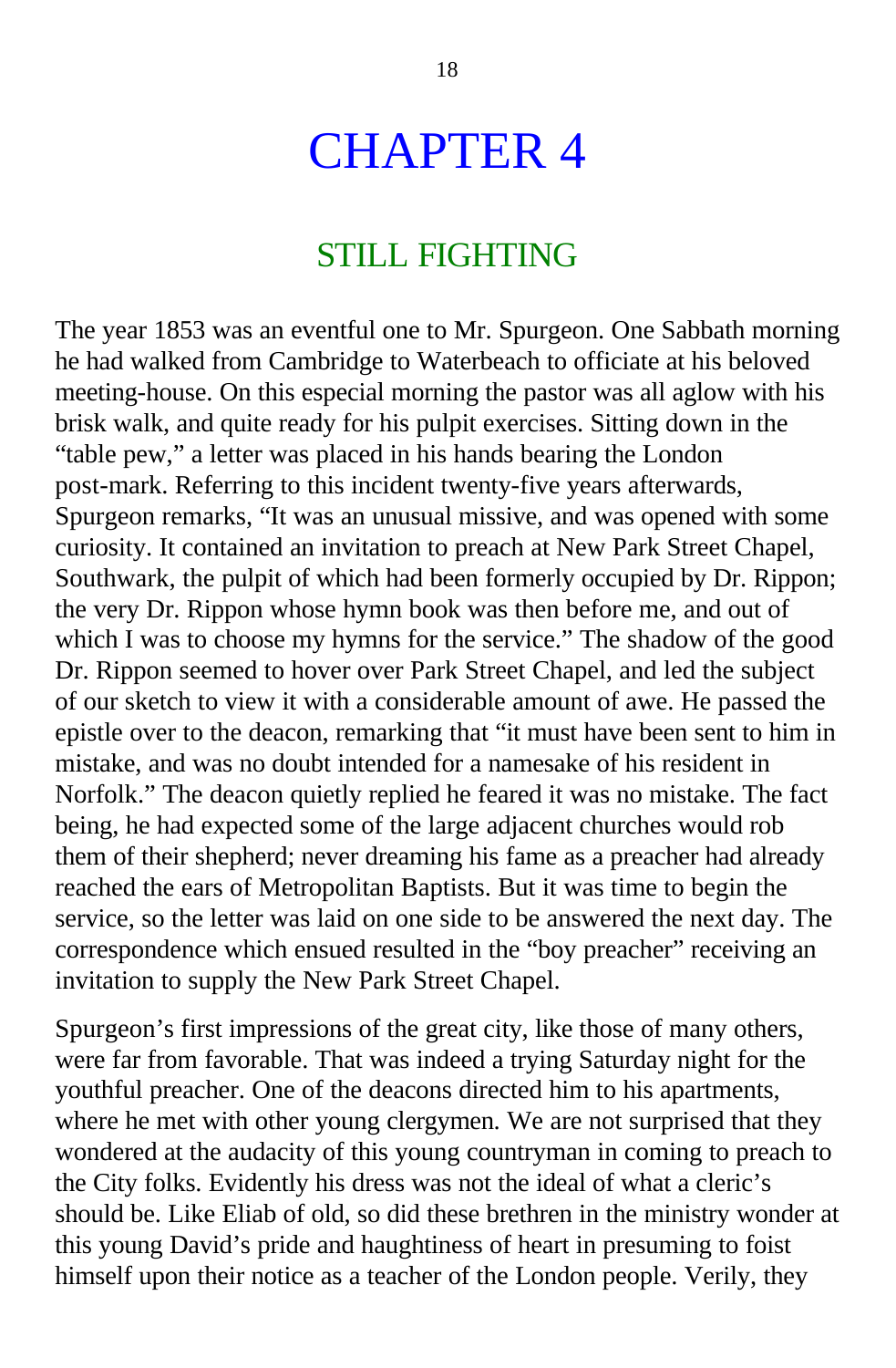were indeed Job comforters to this stripling stranger. Ah, they knew not of the sling and stone of prayer and faith hidden in the secret of that young heart. Little thought they that in that youth they saw one whose name, in the days to come, was to be a household one in that great city. His first night in London was an anxious and troubled one. In the morning he wended his way through the streets to Park Street Chapel dreading to meet the worthy dignitaries of that important edifice. The ordeal was indeed a trying one, but depending upon the arm of Jeshurun's God, the "boy preacher.... came, saw, and conquered." The morning service was only sparsely attended, but at night, his fame having spread, a true London audience had to be faced; the lions he so much dreaded had to be and were confronted; and henceforth Spurgeon cared as little about facing a company of Londoners as he did meeting a few simple folks in a country village. The tremor of the early morn had for ever vanished; the "fear of than which bringeth a snare," had been removed; and when he returned that evening to his lonely lodgings, he did so a stronger and a braver man for the ordeal through which he had passed.

It is needless to say the outspoken utterance of the boy-preacher created a profound impression; and these first services were highly appreciated. The second Sabbath services were even more strikingly successful (for the fame of this youthful expositor had spread abroad), and when the four probationary Sundays were over, Spurgeon went back to Cambridge confident of the fact that he had moved his hearers; whether that should lead Park Street Church to move him remained to be seen. It was soon manifest that even the youth of nineteen sunliners was to become a successor to the renowned Dr. Rippon, and other celebrated preachers who had been his forerunners in that pastorate. The attendance at Park Street Chapel had so much improved, and so greatly had God honored the work of His youthful servant. that the prayer meetings were attended by larger numbers than had formerly been seem at the public preaching services. Who shall say what a mighty influence on the great preacher's life was exercised by the prayer meetings held in those early days in Park Street. On 28th April, 1854, Mr. Spurgeon accepted the pastorate of Park Street Chapel.

Within twelve months Park Street Chapel had to be enlarged. It was admitted on all hands that an original genius had appeared in the English pulpit, and such crowds flocked to hear him that not even standing room could be obtained. So dense were the crowds that the atmosphere of Park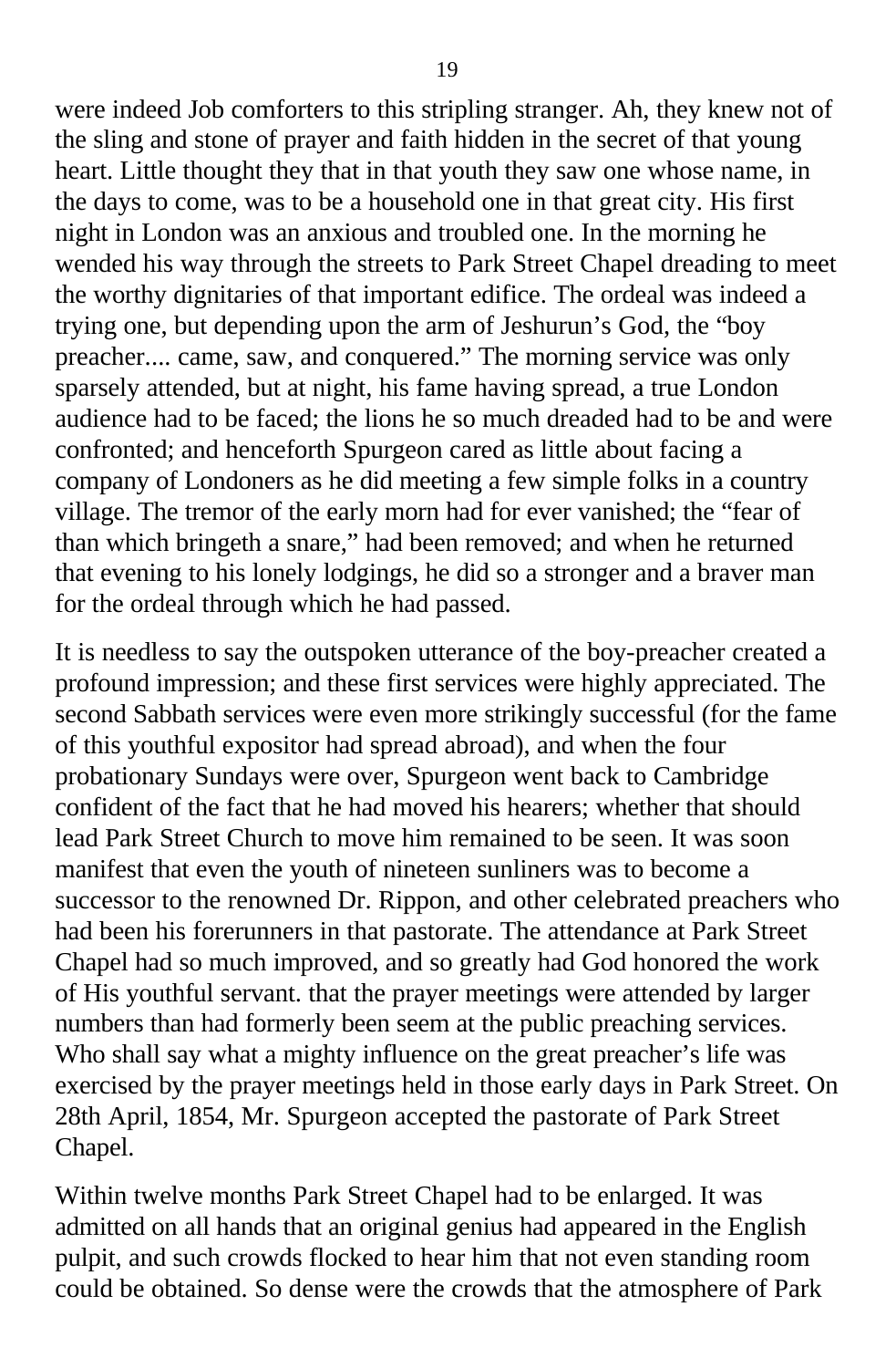Street Chapel was compared by the preacher to "the Black Hole of Calcutta." So crowded was the sanctuary on Sabbath nights that Spurgeon exclaimed, "By faith the walls of Jericho fell down, and by faith this wall at the back shall come down too." An aged and prudent deacon, at the close of the service, in somewhat denouncing terms said to him, "Let us never hear of that again, sir;" upon which the great preacher promptly replied, "You will hear no more about it when it is done, therefore the sooner you set about doing it the better;" and they did set about it early in 1855, the congregation meeting meanwhile in Exeter Hall.

No man, and that man a preacher of the Gospel, was more vilified and traduced than was Mr. Spurgeon at this time. Every man has to pay his price in some shape or form for popularity. Mr. Spurgeon was no exception. The treatment he received will ever be a standing disgrace to us as a people. We boast of our civilization in this nineteenth century, but the common hangman was treated with more respect than was rendered by a large portion of the nineteenth century Babylonians to the sacred office held by Mr. Spurgeon. Who at this time would have dared to prophesy that this was the man who, in a few years, should command the respect of Royalty itself, and be favored with the friendship of the most gifted leaders of the Church? Oh! the vacillation of the world in which we live; it is wonderful; it is marvelous indeed! Today it greets the man with the most opprobrious shouts, and the coarsest jeers; tomorrow, it sings its hosannas of praise and eulogy to him.

The advent of Mr. Spurgeon to the metropolis was the occasion of sundry remarks of onlookers, which were neither charitable, Christianlike, or Christly, many affirming that the flush of success would be but a nine-days wonder; wiseacres prophesied various calamities; and even some of his own ministerial brethren thought — was the thought father to the wish? the presumptuous boy would ere long have a most humiliating fall. But all these prophets prophesied falsely! Comments, of anything but a flattering nature, appeared in various journals. Caricatures entitled "Brimstone and Treacle," "Catch 'em alive O," etc., adorned the publisher's windows. Then arose a host of critics, votaries of the pencil and the pen, some of whom were friendly, some were neutral, others (and they a great multitude) were bitterly antagonistic. The most villainous stories were circulated; the most cruel falsehoods were invented; nevertheless, the work of God prospered, the multitude increased, and numbers were added to the Church.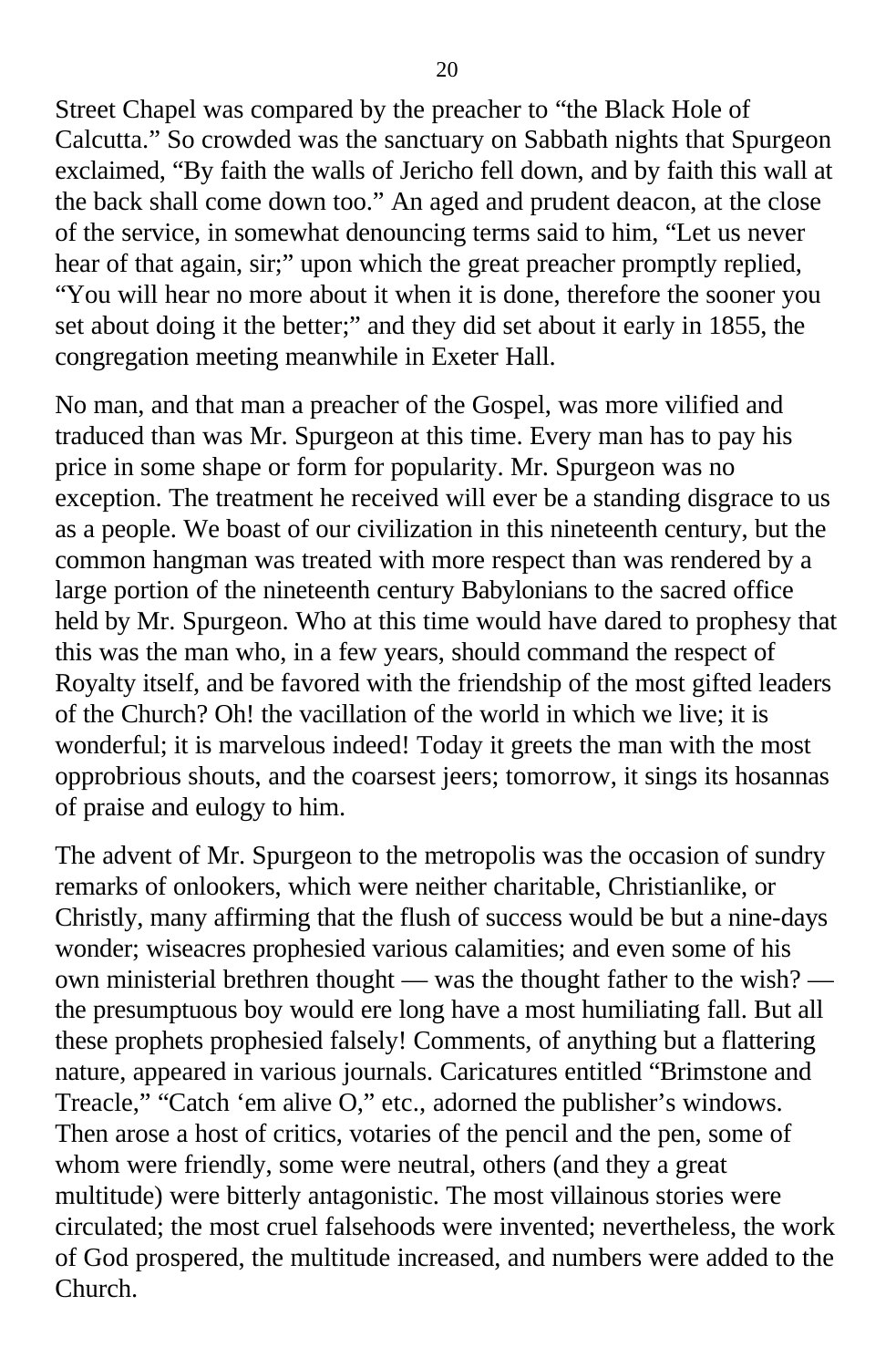Beside this outside persecution, there were other matters that were pressing heavily upon the mind of this youthful and devoted pastor. His experience at that time was a peculiar one; and he tells it in that characteristic way that no other could do. A paragraph from his "Treasury of David," on Psalm 91, most graphically describes this trying period. "When I had scarcely been in London twelve months, the neighbor-hood in which I labored was visited by Asiatic cholera, and my congregation suffered from its inroads. Family after family summoned me to the bedside of the smitten, and almost every day I was called to visit the grave. I gave myself up with youthful ardor to the visitation of the sick, and was sent for from all corners of the district by persons of all ranks and religions. I became weary in body and sick at heart. My friends seemed falling one by one, and I felt or fancied that I was sickening like those around me. A little more work and weeping would have laid me low among the rest. I felt my burden was heavier than I could bear. and I was ready to sink under it. As God would have it, I was returning mournfully home from a funeral, when my curiosity led me to read a paper which was wafered up in a shoemaker's window in the Dover road. It did not look like a trade announcement, nor was it, for it bore in a good bold handwriting those words: 'Because thou hast made the Lord, which is my refuge, even the Most High, thy habitation, there shall no evil befall thee, neither shall any plague come nigh thy dwelling.' The effect upon my heart was immediate. Faith appropriated the passage as her own. I felt secure, refreshed, girt with immortality. I went on with my visitation of the dying in a calm and peaceful spirit; I felt no fear of evil, and I suffered no harm. The Providence which moved the tradesman to place these verses in his window I gratefully acknowledge, and in the remembrance of its marvelous power, I adore the Lord my God."

One more instance of "the trial of his faith" which befell this mighty man of God, must be given ere we pass on to a brighter picture.

New Park Street Chapel, when enlarged, soon became far too small for the crowds which came to hear Spurgeon; and the deacons took the largest available building in London — the Royal Surrey Gardens Music Hall; and in October, 1856, he began his ministry there, and continued it till the Metropolitan Tabernacle was opened. What is so well known as the Surrey Gardens accident cost Mr. Spurgeon a serious illness, in fact. it is questioned by some whether he ever fully recovered the shock which it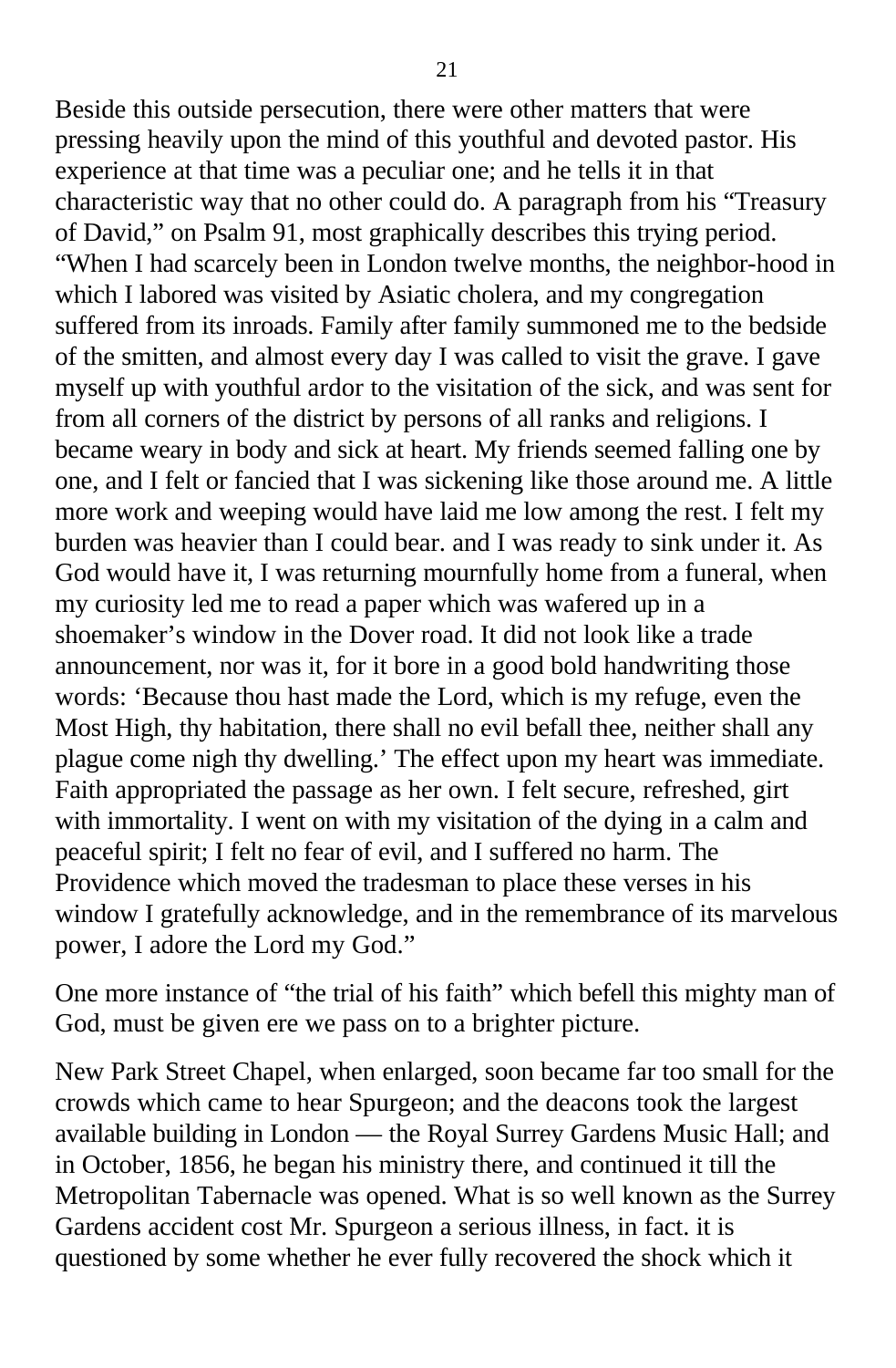gave to his whole system. The following is an extract taken from the church book describing this terrible catastrophe: —

"Lord's day, October 19th, 1856. — On the evening of this day, in accordance with the resolution passed at the church meeting, held October 6th, the church and congregation assembled to hear our pastor in the Music Hall of the Royal Surrey Gardens. A very large number of persons (about 7,000) assembled on that occasion, and the service was commenced in the usual way by singing, reading the Scriptures, and prayer. Just, however, after our pastor had commenced his prayer, a disturbance was caused (it is supposed by some evil persons acting in concert), and the whole congregation was seized with a sudden panic. In the stampede that ensued. seven persons were killed outright, and twenty-eight others seriously injured. This lamentable occurrence produced very serious effects on the nervous system of our pastor. He was entirely prostrated for some days, and compelled to abandon his preaching engagements. Through the great mercy of our Heavenly Father, he was, however, restored, so as to be able to officiate in his own chapel, on Sunday, October 31st, and gradually recovered his wonted health and vigor. The Lord's name be praised."

The pain and grief endured at this time by Mr. Spurgeon were greatly increased by the inconsiderate and virulent attacks, and cruel misrepresentations of the press. By one London daily paper, a type of many others, the broken-hearted preacher was described as a 'ranting charlatan!' who uttered vile blasphemies, and hurled damnation at the heads of his sinful hearers. It is well known that these calumnies have been long since lived down, and the very newspapers, which twenty-five years ago thus sought to bring him and his work into obloquy and disrepute, are today the upholders of his character, the adherents of his institutions, and the staunchest of his friends. Verily, "Thou wilt make even the wrath of man to praise Thee, and the remainder of his wrath wilt Thou restrain?"

During the period in which Mr. Spurgeon was preaching in the Surrey Music Hall, large numbers of the aristocracy attended his ministry, amongst whom were the Lord Chief-Justice Campbell, the Lord Mayor and Sheriffs of London, Earl Russell, Lord Alfred Paget, Lord Panmure, Earl Gray, Earl Shaftesbury, Miss Florence Nightingale, Lady Rothschild, Dr. Livingstone, and many other persons of learning and distinction. It was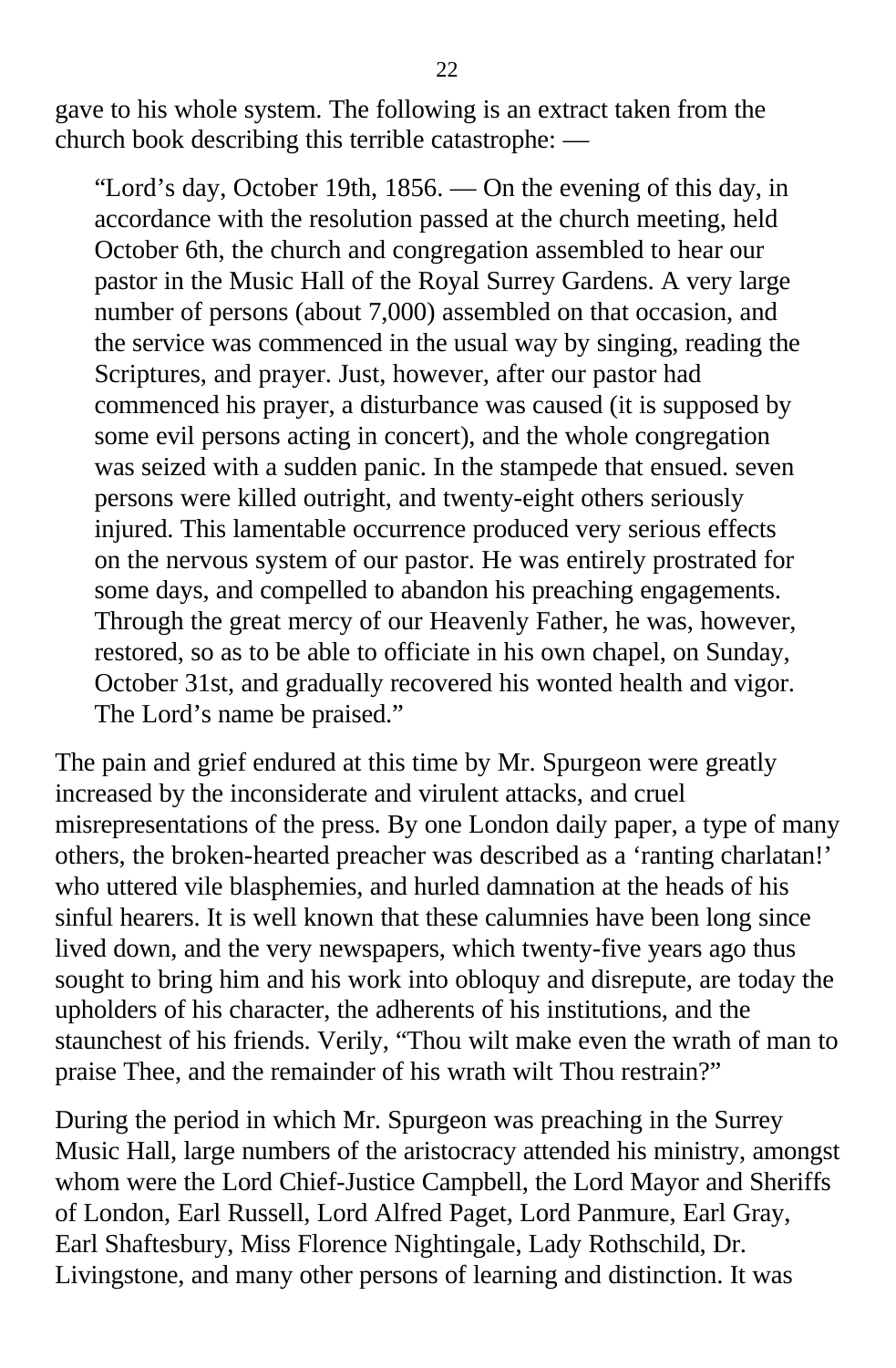during that interim that Mr. Spurgeon paid one of his visits to Holland, was privileged to preach before the Dutch Court, and had a lengthened interview with the Queen of that country.

On Tuesday, 16th August, 1859, the first stone of the Metropolitan Tabernacle was laid by Sir Morton Peto. The proceedings opened with the singing of the hymn, "Before Jehovah's awful throne." After prayer, a history of the church was read by Mr. W. B. Carr. In the evening a tea meeting was held in Rea's Repository, at which more than 2,000 persons were present. The Lord Mayor, a Colchester man, presided at the evening meeting, and some racy speeches were made. One by Judge Payne contains the following play on Mr. Spurgeon's initials: — "C. H. S. means a clear headed speaker. who is clever at handling subjects in a cheerful-hearted style; he is a captain of the hosts of Surrey; he is a cold-hating spirit; he has a chapel-heating skill; he is a care-hushing soother; he is a Christ-honoring soldier; and he is a Christ honored servant."

Truly we may say that now the sun was beginning shine through the clouds, which had so long hung around Mr. Spurgeon. He had fought a fierce battle. There are few men that would not have succumbed to a tithe of the difficulties which had surrounded him. These early years of his ministry had been times of persecution, suffering, and discouragement, but their lessons had been well heeded. Rich, ripe, and varied experience had been treasured up during these years of trial. How much he had had to encourage him in his work of faith and labor of love! When he first preached in London he had 200 hearers, now they numbered 1,178 members. During that period he had received into fellowship by baptism no less than 3,569 persons. None can deny he was a great and successful preacher. None more so. It is not too much to say that even at this time he was the "prince of preachers," towering high above his fellows. There was only one Spurgeon, and he stood alone in all he said or did. None could imitate or copy him successfully. He possessed one of the most vivid imaginations. He was a real man. To him sin was real; Christ was real; heaven was real; pardon was real. It was this reality that he carried with him into every detail of his life that made him speak "as a dying man to dying men." He owed not his success or his influence to the chance of circumstances, to his wit and raciness, to his wonderful and striking command of language; no, to none of these things but to his firm and tenacious grasp of the Gospel of the Lord Jesus Christ.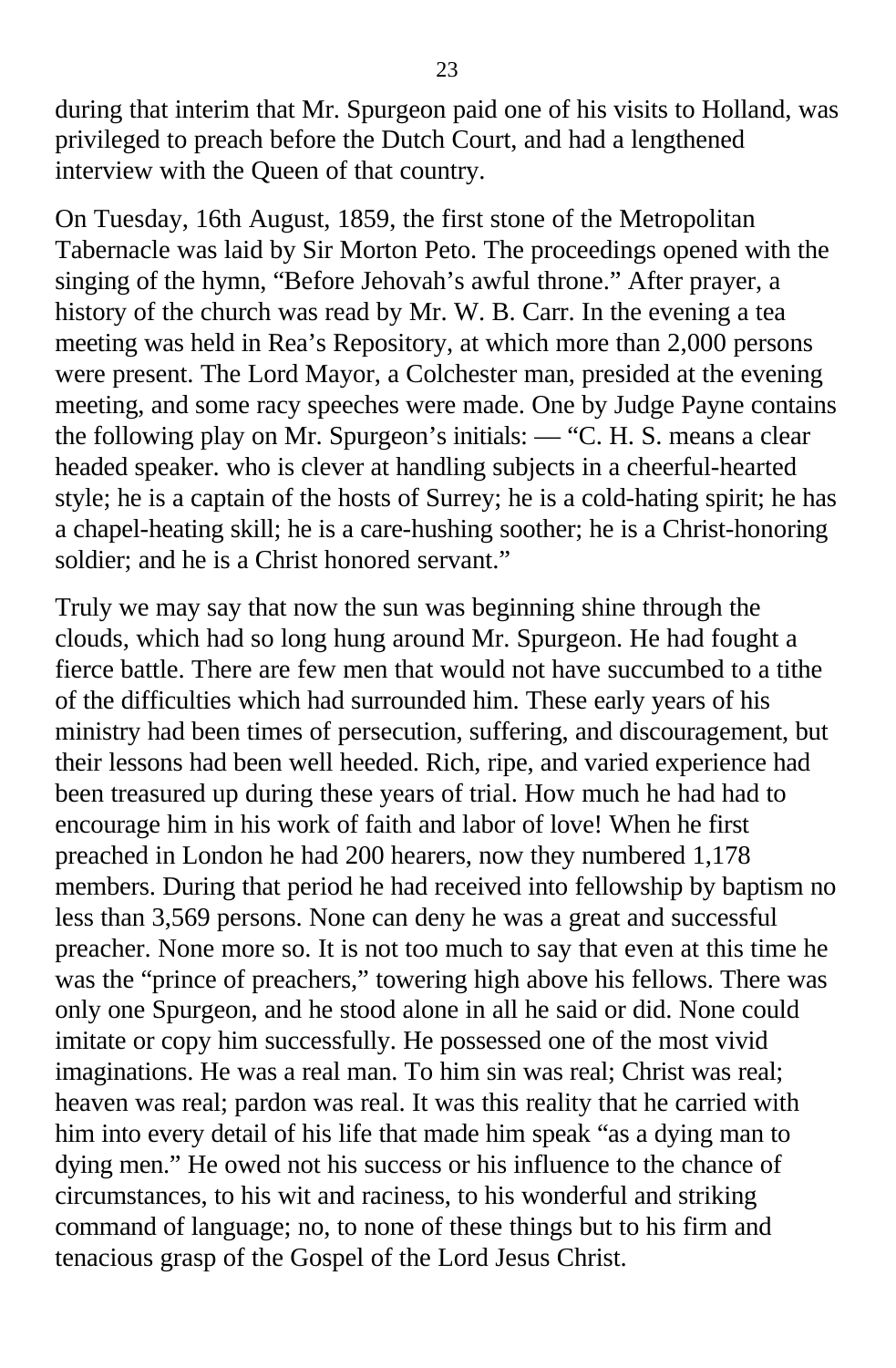That the reader may form some idea of Spurgeon's widely-spread popularity, we give the following instances as a fitting close to this chapter On 7th October, 1857, the day set apart for national humiliation on account of the troubles in India, Spurgeon preached to 24,000 people in the Crystal Palace, when the munificent sum of 686 pounds was collected for the national fund. Some two or three days prior to this great meeting, Mr. Spurgeon went down to the palace to make some special arrangements, and to test the acoustic properties of the vast building Asking a friend that accompanied him to take his stand at the farthest extremity of the building, Mr. Spurgeon mounted the platform, and uttered the words, "Behold the Lamb of God which taketh away the sin of the world," every word of which was heard distinctly by his friend. Soon after they left the building and returned home. About twenty — seven years afterwards Mr. Spurgeon was asked to visit a dying man who particularly wished to see him. He at once complied. On entering the sick chamber, the sufferer asked Mr. Spurgeon whether he remembered his visit with his friend to the Crystal Palace. "Perfectly well," answered Mr. Spurgeon. "Well, sir," said the man, "on that day I was working just underneath where you stood. I was an unsaved man, living a sinful, wicked life. When I heard you give utterance that day to the words, 'Behold the Lamb of God which taketh away the sin of the world,' the Holy Spirit applied those words to my heart, and very soon after I found peace through believing. I thought I could not die till I had told you how God had used you as His instrument in my conversion."

The joy and pleasure that this death bed testimony gave the great preacher can be better imagined than described.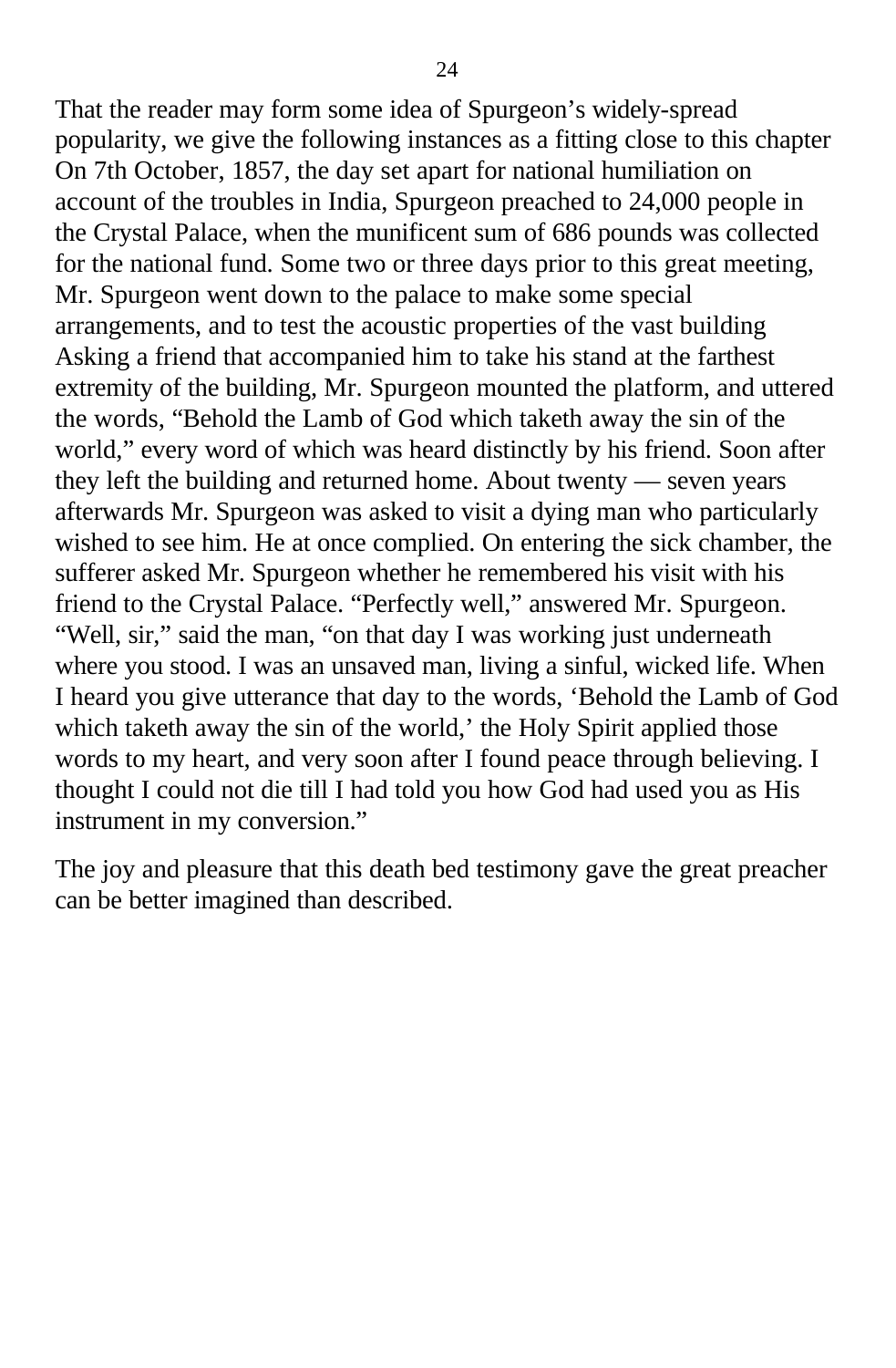## CHAPTER 5

### IN THE THICK OF THE BATTLE

The first service held at the New Tabernacle was on Monday morning, 15th March, 1861, more than a thousand persons being present. Mr. Spurgeon presided, and the time was profitably spent by this vast number of people in praise and prayer. The first sermon was preached on the following Monday to a crowded audience by the pastor, from  $4452$ Acts 5:42, "And daily in the temple and in every house they ceased not to teach and to preach Jesus Christ," the sermon being but the forecast of what was to be the essence of the preacher's ministry. After a month's opening services, the Church commenced its regular work, in this cathedral of non-conformity, free of debt. The total cost of this building was 31,332 pounds 4 shillings and 10 pence, nearly half of which was raised by the pastor's unaided efforts, by preaching special sermons in every part of Great Britain.

To hear Mr. Spurgeon preach, especially in his own commodious Tabernacle, was to feel his marvelous power, even though it was difficult to understand and explain it. He owed little to things purely adventitious for his success. The service at the Tabernacle was utterly devoid of such accessories of worship as good music and imposing ritual, and yet Sabbath after Sabbath that great congregation of 6,000 souls assembled for more than thirty years. Without undue exaggeration, we can affirm that his record as a preacher is absolutely without parallel in the history of the world, for in addition to the crowds that waited upon his ministry, his sermons have been printed, translated into other languages, and widely circulated in many lands. It is no doubt as a preacher that Spurgeon is best known, and it is to his unrivaled power in the pulpit that he owes his renown. None better than himself was aware that the methods he adopted represented a departure from the prevailing fashion, to which the majority of people still adhered as the only standard of propriety. "We have most certainly departed from the usual mode of preaching," he remarked, "but do not feel bound to offer even half a word of apology for so doing, since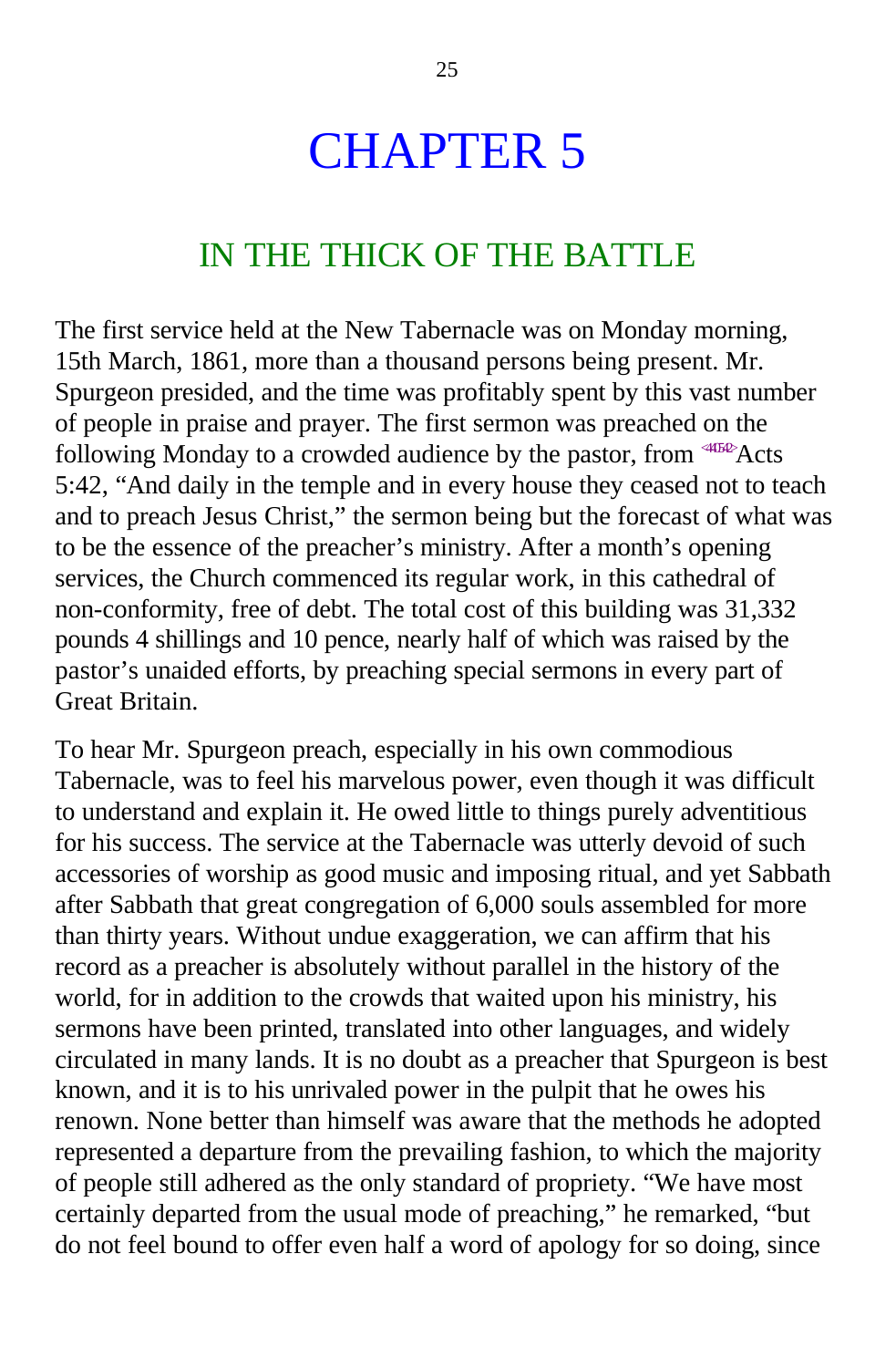we believe ourselves free to use any manner of speech which is calculated to impress the truth upon our hearers."

That Mr. Spurgeon was thoroughly conscientious in his pulpit ministrations was evidenced by the remarkable sermon he preached on "Baptismal Regeneration." Wherever he saw sin he rebuked it, or a wrong he condemned it. This sermon raised a storm of reproach against the champion of the truth. Having delivered his soul upon this vital question, he was perfectly regardless as to consequences. No less than two hundred thousand copies of this sermon was sold.

A large volume might be made up of the various special services which Mr. Spurgeon from time to time was engaged in. During the renovation of the Tabernacle in 1867, he preached in the Agricultural Hall, when it is computed that not less than 20,000 persons for five consecutive Sundays assembled to hear the greatest preacher of his time. Speaking of the literature issued from this busy pen, the Christian World says, "Including the weekly sermon, and his many articles in the Sword and Trowel, Mr. Spurgeon's printed works have probably been more voluminous than the productions of any modern author. The weekly sermon, beginning with the first week of 1855, has completed 36 yearly volumes. The average circulation has been maintained at 25,000 weekly. The monthly magazine has also completed 26 yearly volumes. Of the 'Treasury of David,' in seven volumes, something like 130,000 volumes have been sold. Of 'Lectures to my Students,' and 'Commenting and Commentaries,' between sixty and seventy thousand volumes have been disposed of. Then 'John Ploughman's Talk' and 'Pictures' together show a circulation of half a million volumes. The other works are very numerous, all being more or less popular." What a wonderful testimony do these statistics furnish of the indomitable will and heroic perseverance of the famous preacher. In these lines are given us the work of any six ordinary men, and yet, in addition to all this and very much more beside, he was to the front in every good word and work. Assuredly such a career has been altogether unselfish; there was much of self-denying in his life, but no self-seeking. Where shall we find any other teacher whose printed sermons would be read week after week, and year after year, by tens and hundreds of thousands. not only over England, Ireland, Scotland and Wales, but in the backwoods of Canada, on the prairies of America, and in the remotest corners of the civilized world? And echo answers, Where? A Herculean task like this has no parallel. Not only did he preach to his church of over five thousand members, but by these published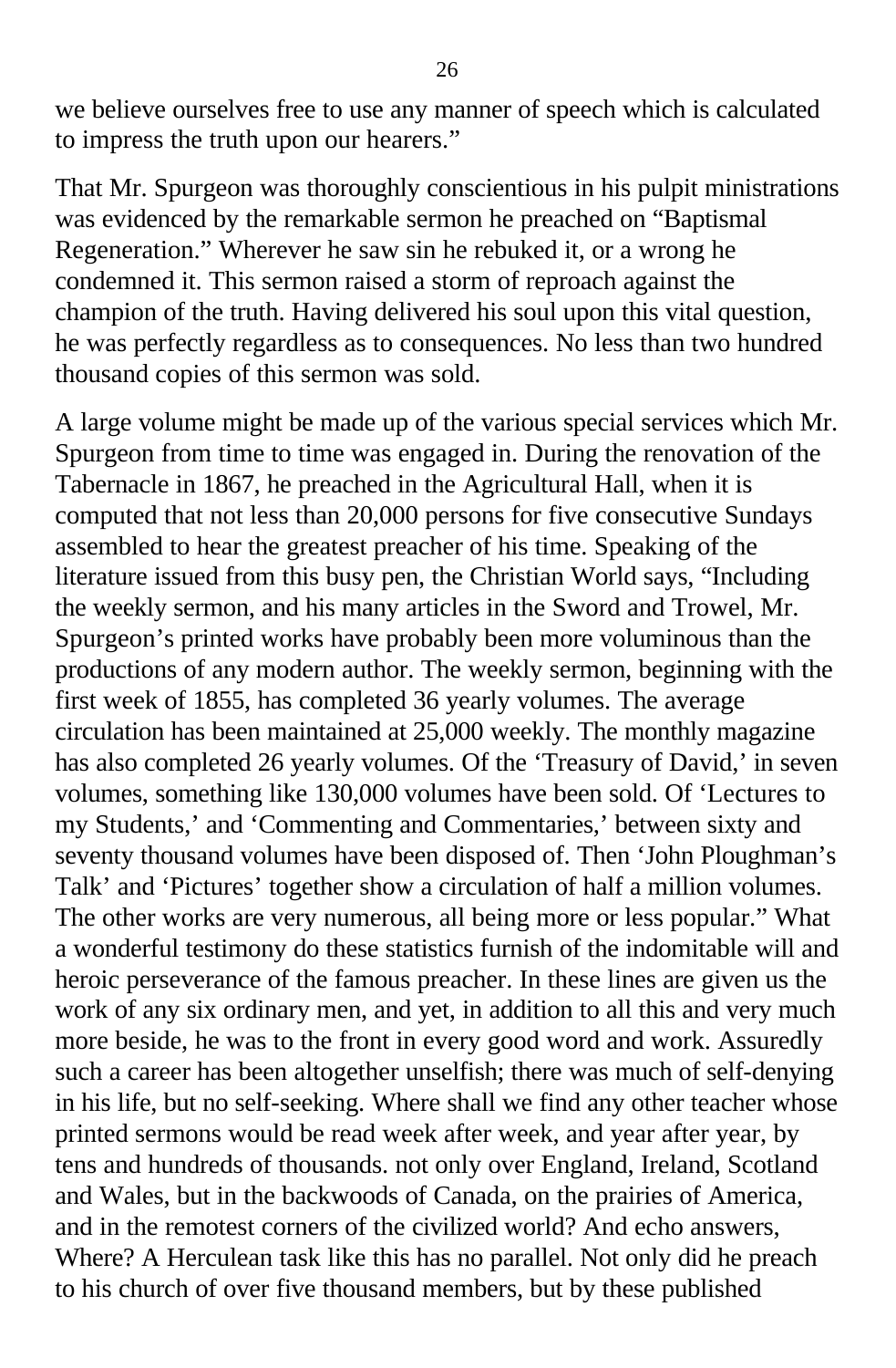sermons he has been preaching week by week, for these thirty years past, to a larger audience than could be gathered even in that spacious Tabernacle. Where his voice was never heard, where his face was never seen, in languages which he could not speak, his sermons were read; and, doubtless, he has met many in heaven whose conversion, unknown to him, has been brought about instrumentally by his words, and who, with many more, are "his joy and his crown of rejoicing."

One of the foremost enterprises of which Mr. Spurgeon was the founder, and in which he displayed a great interest, is the Pastors' College, which was commenced in 1856. Like many other great institutions, it had a small beginning. At the first one young than was placed under the tutorial care of the Rev. G. Rogers, of Camberwell; this one was soon increased to forty, who were all maintained from Mr. Spurgeon's private purse — but the numbers multiplied so rapidly that this source of income was soon found insufficient to meet the necessary expenditure. The weekly offerings system was next adopted, but even this failed to meet the demand. At one time Mr. Spurgeon's college purse had only one pound remaining to its credit. What was to be done? Mr. Spurgeon solved the difficulty with his usual promptness by declaring his intention of disposing of his horse and carriage sooner than his beloved college should suffer. But there was no need for this willing sacrifice. At this critical juncture a lady sent a cheque for 200 pound, which was followed in a few days by another gift of 100 pound from the same source. And so, the work has grown; it has never lacked for supporters. In July, 1875, Mr. Spurgeon received 5,000 pound for this deserving institution, as a legacy from the late Mr. Mathews. This is only one example of the many ways in which God has answered prayer and rewarded the faith of His servant in this important work. About 845 have gone forth from this college into the world to preach "the unsearchable riches of Christ." We cannot refrain from saying that, under God, the college owes much of its success to the earnest and devoted labors of the Rev. G. Rogers, its first tutor, and in whose home the students were originally located.

In the year 1866 Mr. Spurgeon published the following remarks in the October number of the Sword and Trowel: — "A sister in Christ has requested me to take care of 20,000 pound, which she desires to consecrate to the Lord's service by putting it in trust for the maintenance of orphan boys, with a special view to their godly education, in the hope that by Divine grace they may. be converted and become ministers and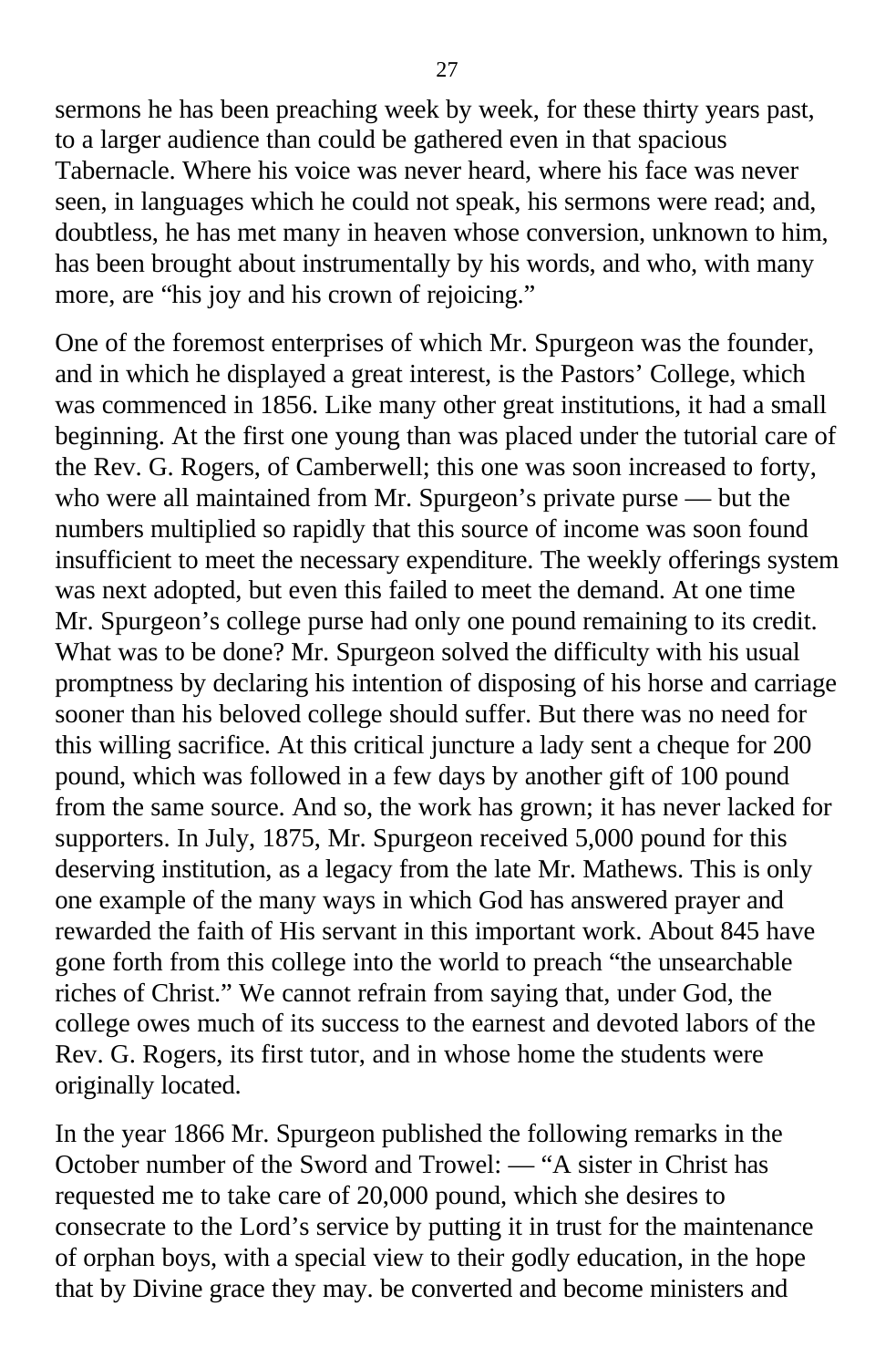missionaries m future years. Being weighed down with care, we shall hesitate in this business, but dare not do other than follow the intimation of the Divine hand."

The donor of this munificent gift was the widow of a clergyman, and an entire stranger to Mr. Spurgeon. Her letter, in which the generous offer was made, fairly took him by surprise, and he was somewhat doubtful of its genuineness. It seemed too good to be true. A friend suggested he should call upon the lady. An interview was arranged. The abode of the donor not giving any evidence of wealth, Mr. Spurgeon said he had called respecting the two hundred pounds she wished to place at his disposal. "Dear me," replied the lady, "did I write two hundred? I meant twenty thousand." Assuring her that she had actually named in her letter the latter sum, Mr. Spurgeon accounted for the discrepancy by saying, "Concluding that there might be a nought or two too many, I thought I would avoid offense by being on the right side and saying two hundred pounds." Thus the Boys' Orphanage was started. One of the most pleasing features of the orphanages is, that they are entirely unsectarian. An orphanage has also been provided for girls. The cost of maintaining these orphanages is about 12,000 a year.

In reference to the Pastors' College, there are two names associated with it that we feel we must mention, showing as it does that if only these two men had through its training and tuition been raised to the high and honorable position they now occupy, as successful pastors of successful churches, its work has not been in vain.

The Rev. W. Cuff, the energetic pastor of the Shoreditch Tabernacle, says, "Pray let me bear a personal testimony to my beloved friend, Mr. Spurgeon. Today I feel poor, and sad, and lonely, because he has gone. I owe to him, under God, all I am, all I have done, or shall do in the days that remain. He took me from obscurity into his college when I could scarcely read or write. With marvelous love and untiring patience he nurtured my early faith in Christ and love to men. He touched all the sources of my being, and developed all my character. Whatever I am he made me, and I rejoice to say so.... I claim to know him, for I was with him much in the years gone by, and I say without reserve that he was the most unselfish, generous soul I ever knew. I speak of him as I found him, in all the changing circumstances of all the years, in change in doctrine, in forms of worship, and of controversy. He was always the same definite, kind,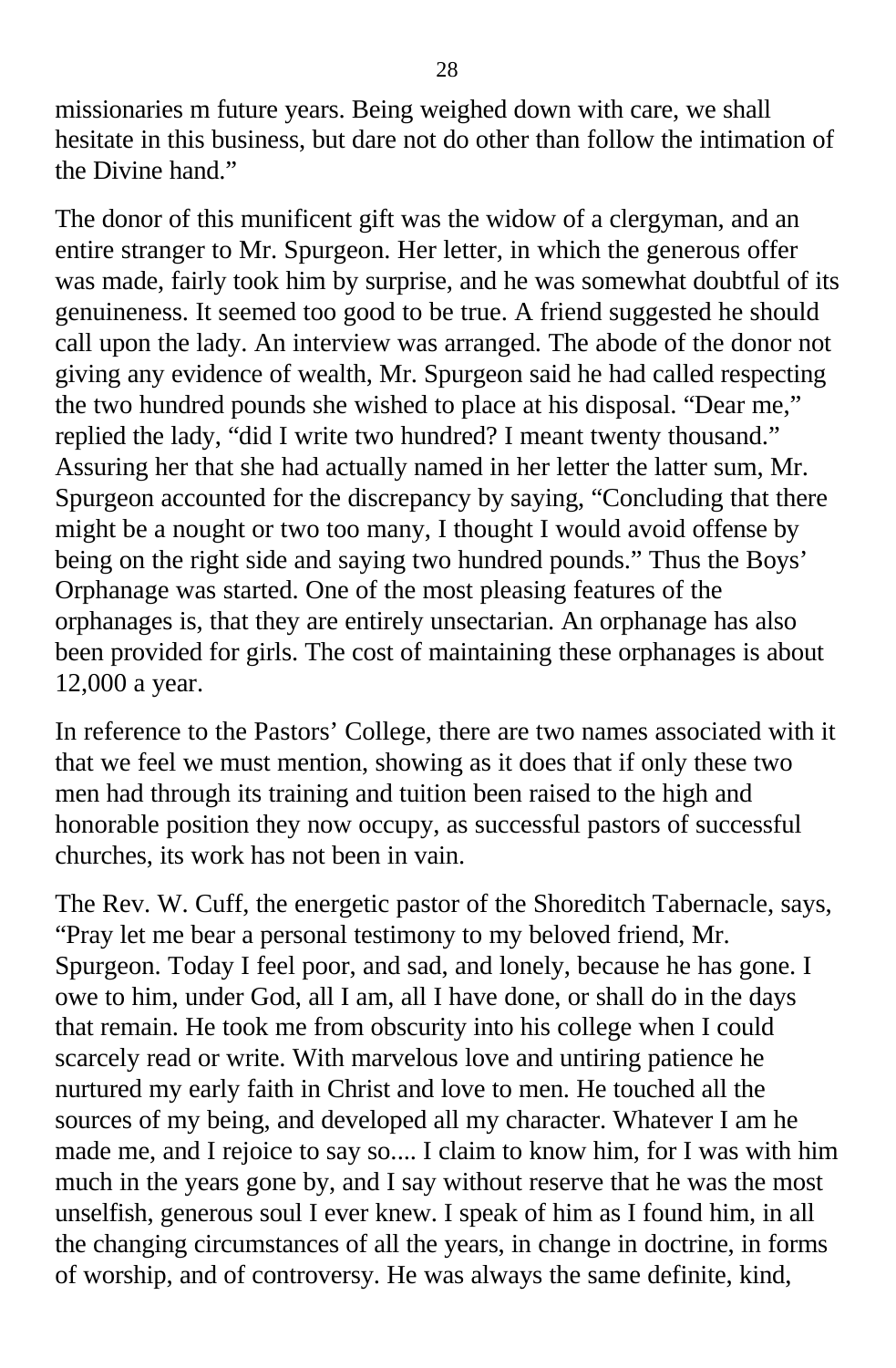firm, generous man..... Never did I appeal to him in vain, and his help was ever given in such a manner as to make one feel it was a delight to him to help all who were in distress. I have abundant proof of this in his letters which I have preserved. The last he wrote me I value beyond gold, and it must be amongst the very last he wrote, for it was written at Mentone only a few days before his fatal illness, and bears date 9th Jan., 1892..... My heart aches and I weep as I write over a loss that can never be replaced in a life of struggle and hard work for God and the good of men."

The Rev. Archibald G. Brown (whose work in the east of London is only second to that of Mr. Spurgeon in the south), the pastor of the East London Tabernacle, said, "He remembered, in much trembling, going to the Metropolitan Tabernacle to ask Mr. Spurgeon if he would allow him to enter his college, and he seemed to hear again the very sentence the pastor uttered as they entered the vestry, 'Oh, Brown, I have been looking for you.'.... They would not wonder how he revered Mr. Spurgeon's memory, if they knew all he had been to him in trouble. Some sixteen years ago, when broken with a sore grief, he went over to the Metropolitan Tabernacle, and how surprised he was to find that Mr. Spurgeon had taken the trouble to prepare a sermon on purpose for him After the sermon Mr. Spurgeon came down to him, and with a grip of the hand, said, 'I have said all I could for you, poor fellow.' God was an awful reality to Spurgeon..... He lived before God; he acted before God; he spoke before God, and it was not left for the pulpit. He had never known himself spend half-an-hour with Mr. Spurgeon, and how many had he spent, without being brought into the very presence of the Lord Himself.... God satisfied him. The Elijah of the nineteenth century had the characteristic of his forerunner, that of being one who consciously stood before God. Again Jesus was so absolutely and so manifestly his heart's Lord — wonderfully so..... He never knew a man who had the tear so near the surface for his Lord as Mr. Spurgeon.... It was wonderful how he lingered at Calvary, — how he would go on talking about the Lord's unknown agony, the big tears running down his cheeks as he spoke."

These instances might be multiplied, but space forbids. They need no comment. They teach their own lesson. We regret we can only mention "The Colportage Association;" "The County Mission;" "The Evangelical Society;" "The Alms' Houses;" "The Tract Society," and a multitude of other good works, all formed directly or indirectly by Charles Haddon Spurgeon.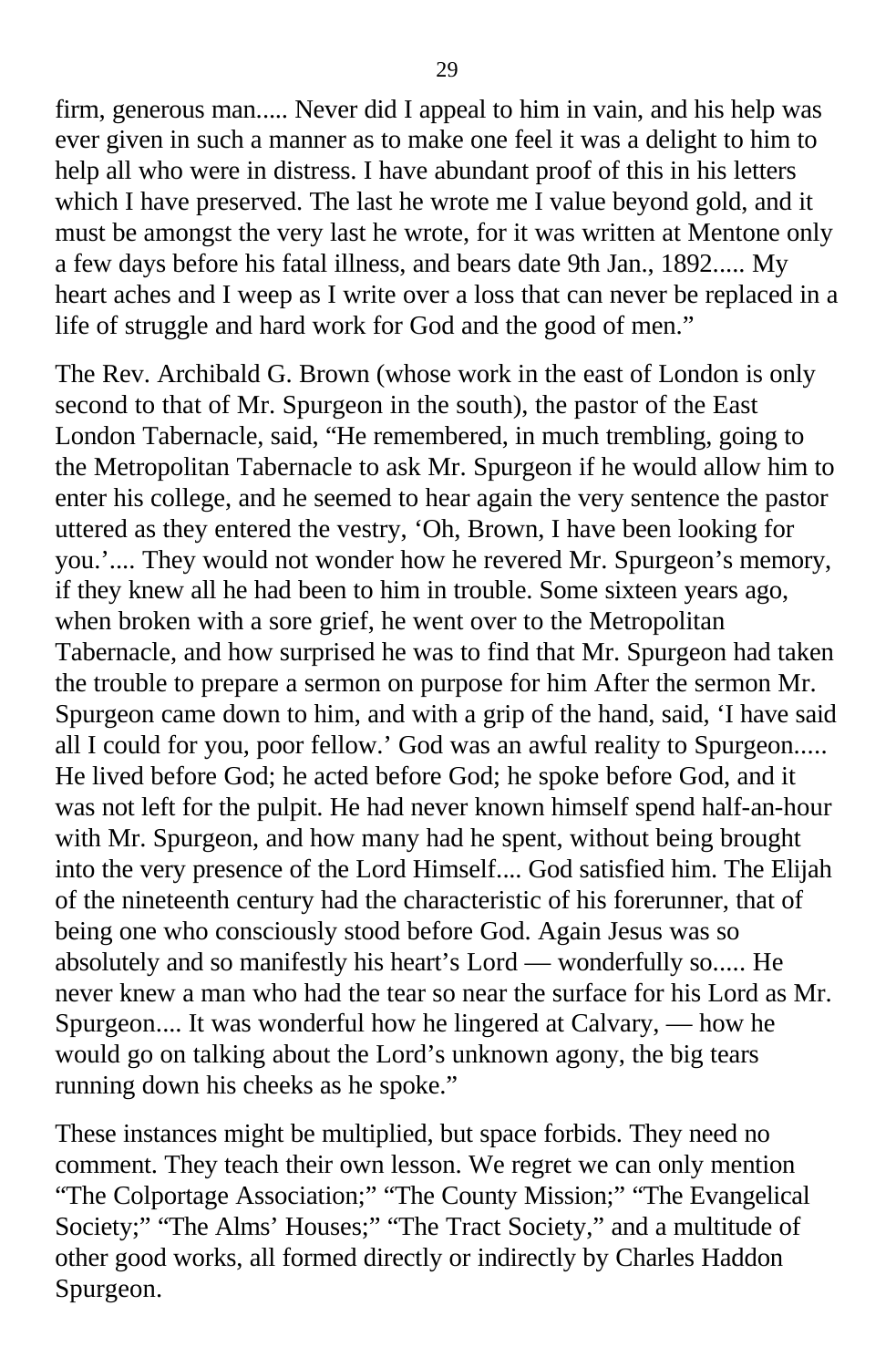## CHAPTER 6

#### SCARRED AND WOUNDED

We now come to one of the most painful episodes in the life of the great preacher. It was no light trial that he passed through; it was no puny conflict that he engaged in when fighting the great battle for right and truth, in that which is now so well known as the "Down Grade Controversy" He could do no other than what he did. For the firm unflinching stand he took he has earned the eternal gratitude of Evangelical Christendom. No watchman, according to the best of his ability, ever sounded an alarm in Zion, concerning the growing evils of the time when it was more needed. No uncertain sound concerning departures from the faith came from his voice. And was there not a cause for this? Verily there was. When we find the Atonement scouted; the Inspiration of the Bible denied; the Holy Spirit degraded into an influence; the punishment of sin turned into fiction, and the resurrection into a myth; surely it was time that someone should show himself jealous for the honor of the Lord of Hosts! Nobly did he champion the orthodox faith; righteously did he contend for that faith once delivered to the saints!

Writing only a few months since, Mr. Spurgeon said: — "We live in perilous times; we are passing through a most eventful period; the Christian world is convulsed; there is a mighty upheaval of the old foundations of faith; a great over-hauling of old teaching. The Bible is made to speak today in an unknown tongue. Gospel teachings, the proclamation of which made men fear to sin and dread the thought of eternity, are being shelved Calvary is being robbed of its glory, sin of its horror, and the power of the Gospel weakened. There is no use in mincing matters; there are thousands of us in all denominations who believe that many ministers have seriously departed from the truths of the Gospel, and a sad decline of spiritual life is manifest in our churches.... The case is mournful. Certain ministers are making infidels. Avowed atheists are not a tenth as dangerous as those preachers who scatter doubt and stab at faith. A plain man told us the other day that two ministers had derided him, because he thought we should pray for rain.... Have these advanced thinkers filled their own chapels? Have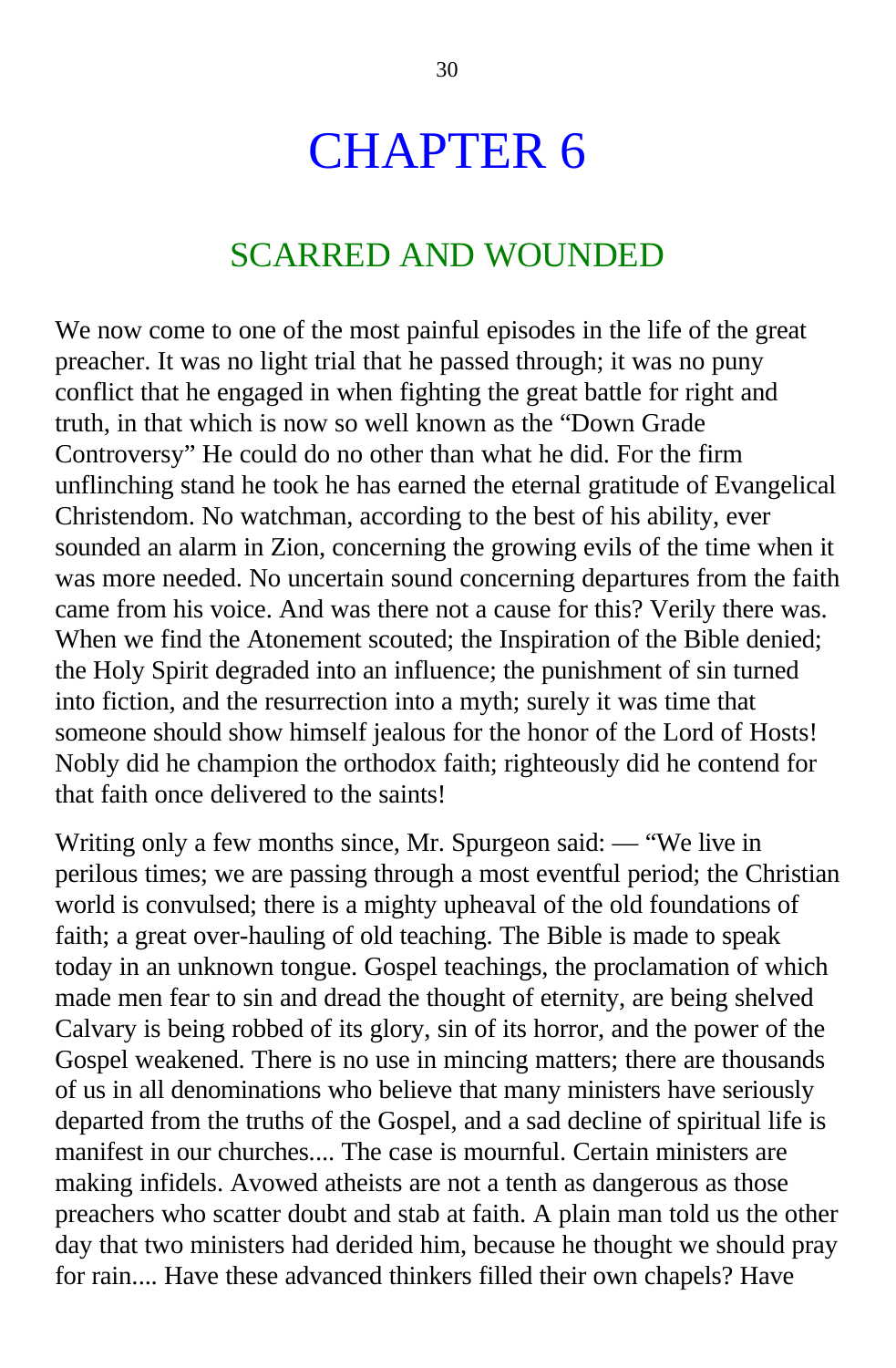they, after all, prospered through discarding the old methods? The places which the old Gospel filled, the new nonsense has emptied and will keep empty."

Mr. Spurgeon never appeared more truly grand than when he was willing to fling up and sacrifice all for the truth; willing to forfeit a thousand friendships and suffer the loss of the help of thousands in his work. Mr. Archibald Brown says, "That Mr. Spurgeon did speak strongly none could deny. But he lived in his utterances, he lived in the truths he proclaimed, he lived in the witness he had born, and the battle must go on. The champion had fallen, he had gone to his rest, but the fight continued. The truth was not less precious because dear Spurgeon was dead. He never had a shadow of a doubt of the step he took. Most distinctly let it be understood, that he never for a moment regretted the step that he was led of God to take for the Honor of Gods Truth. The last time I saw him he said, 'If I had not come out when I did, I should have come out half-a-dozen times since.' If he had not come out when he did, he would have come out today. He maintained the perfectly verbal inspiration of the Bible from beginning to end, and that the Bible does not simply contain the Word of God, but that it is the Word of God."

He was scarred and wounded in this terrible conflict, but nobly did he fight. He has gone to his well- earned rest and reward. The sword he so well wielded has fallen from that hand for ever. Now he wears the victor's crown, now he sings the conqueror's song. He was a martyr for Truth's sake. He has now received the martyr's prize.

Speaking at the memorial service in the Tabernacle, his private secretary, Mr. Harrald, said, "Within that olive casket lies all the remains of a martyr for Truth's sake. That great controversy killed him. 'Even though an almost fatal illness was part of the cost,' he said himself in the Sword and Trowel, and now we may leave out the almost."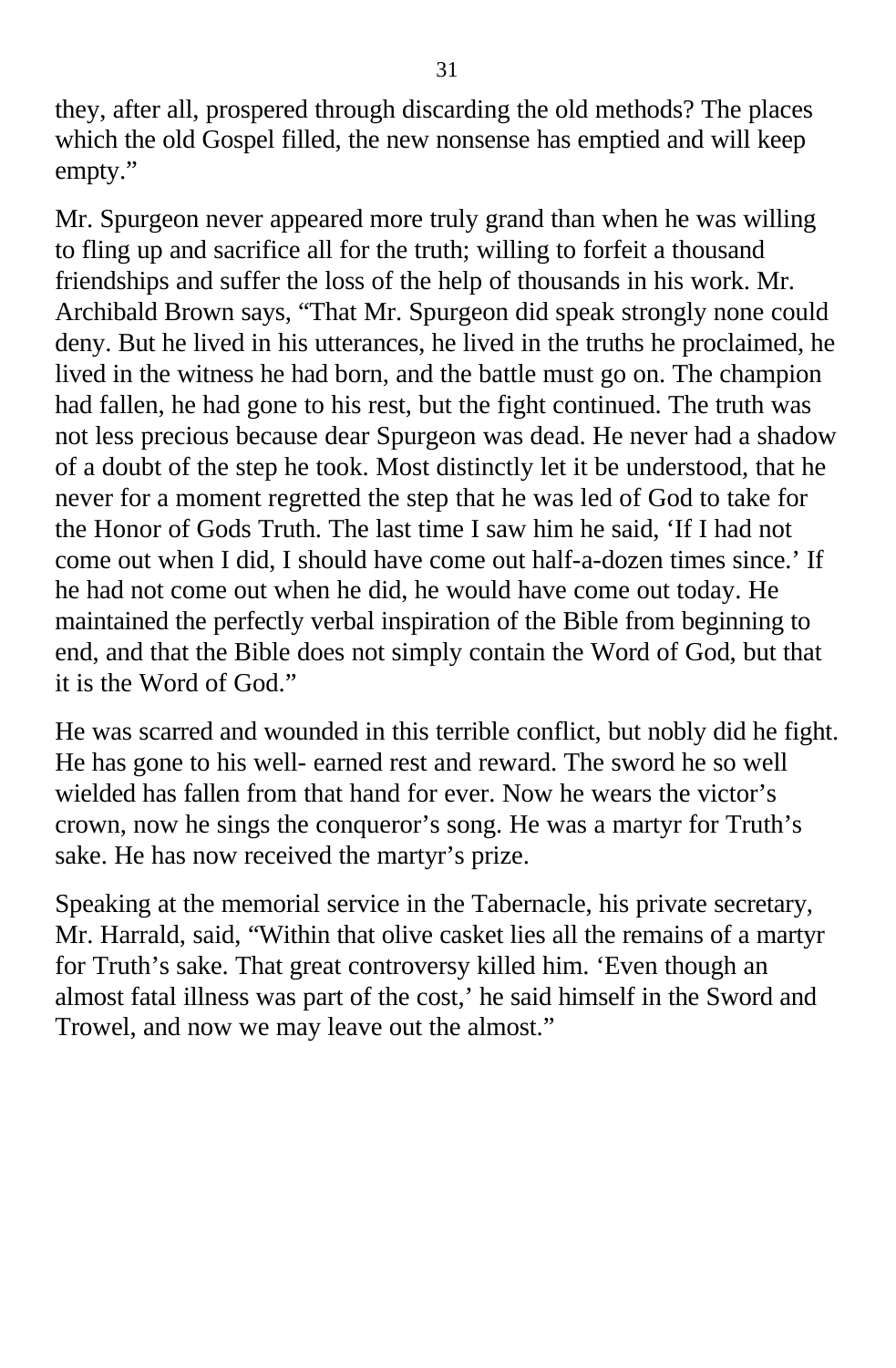## CHAPTER 7

#### WESTWOOD

This little sketch of the great preacher's life and work would not be complete without a glimpse of the home circle and its surroundings. Mr. Spurgeon was married in 1856 to Miss Susannah Thompson, daughter of Mr. Robert Thompson, of Falcon Square, London. Twin boys, Charles and Thomas Spurgeon are the only additions to their family. They were born in Nightingale Lane, Balham, near London, on 20th September, 1857. They were both educated at Camden House School, Brighton. There they acquitted themselves honorably in the scholastic department, and succeeded in obtaining some handsome prizes.

The conversion of Charles took place under the following circumstances: — He was out riding, accompanied by a Christian friend, when their conversation turned into a religious channel. Rain came on, and they sought shelter under a tree. Dismounting, they both knelt down upon the grass, while his friend offered up a prayer. It was during this short season of communion that the sunshine of truth broke in upon his young heart. In 1879 he received a call from the congregation at South Street, Greenwich. The call was after prayerful deliberation accepted, and he entered upon his first pastorate there at the age of twenty-three. The building, which was almost empty, is now filled with nearly a thousand hearers, and the church rejoices in many tokens of spiritual prosperity.

Mr. Thomas Spurgeon, after being for some years pastor of the Auckland Tabernacle, New Zealand, is now following the work of an evangelist, his labors being abundantly blessed.

A bond of filial love and affection bound the hearts of these two sons to their revered and sainted father. In him they ever found a ready counselor, a willing helper, a trusted friend, one to whom they could ever turn for advice or consolation. What really was the hallowed relationship that existed between this spiritual Goliath and his offspring is best told in the words of Charles Spurgeon himself. He writes, "There is only one other who can write the words, 'My father,' after the illustrious name of Charles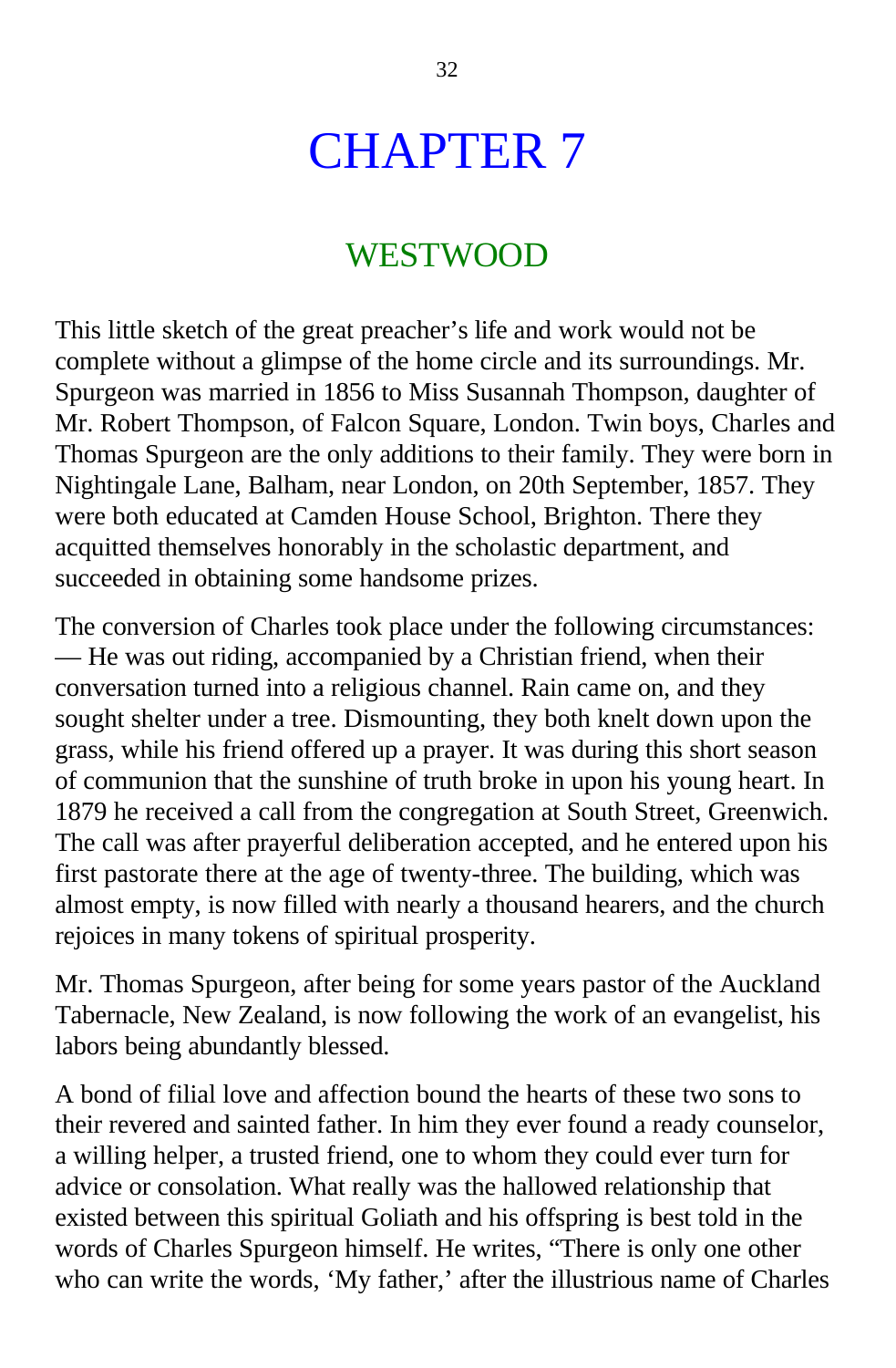Haddon Spurgeon. And such a father! Blessed be his dear memory! Never had any son a kinder, wiser, happier, holier, or more generous sire, than it pleased God to grant me; and now that he has gone there are no words powerful enough in my vocabulary to describe the irreparable loss. Most gratefully do I endorse the many true and kind things that have been said in reference to him; but all has not been uttered of his worth, and never can be for many a day to come. I feel that even the fullest poetic license may be granted to those who would fain do him honor, either by tongue or pen, and none would be charged with exaggeration. Do I seem to over-estimate this beloved one? Well, forgive me. I am his son; and as I have ever loved him with a deep affection, now that he is 'waiting on the other side,' I feel to love him more. He was what he was 'by the grace of God,' and I do but magnify the Master in speaking well of the servant. All glory be to God for such a life! and we take the crown of our esteem and lay it at Jesus' feet."

What a noble testimony from such a loving heart to departed worth and goodness! Well may such a one exclaim in this hour of sadness and of grief, "My father, my father, the chariots of Israel, and the horsemen thereof" May the spirit of the departed Elijah rest in a mighty measure upon his Elishas.

One word, and one word only, in reference to her who had been the close companion of his life, the choice "helpmate" in his toils, and the sharer of his sufferings Precious and beloved as a mother, too intensely dear and affectionate as a wife, for words to adequately express, she is left for a little while — the loving and the loved wife — until the summons comes, when she shall meet her beloved in that land "where congregations ne'er break up, and Sabbaths have no end." For several years Mrs. Spurgeon, although herself a great invalid, has in the kindness of her generous heart distributed 130,000 volumes among poor ministers of all denominations. How it has cheered our hearts to know that in this hour of her widowhood, she has been remembered by all classes, from the Heir-Apparent and his Consort to the peasant in his cot.

Mr. Spurgeon's home life was ideal. No one could be an hour under his roof without perceiving the fragrance of domestic affection that pervaded the home. 'To his invalid wife he always spoke with a mingled gaiety and affection that was very touching. Her life was given up by an eminent physician many years since, but God has spared her to be her husband's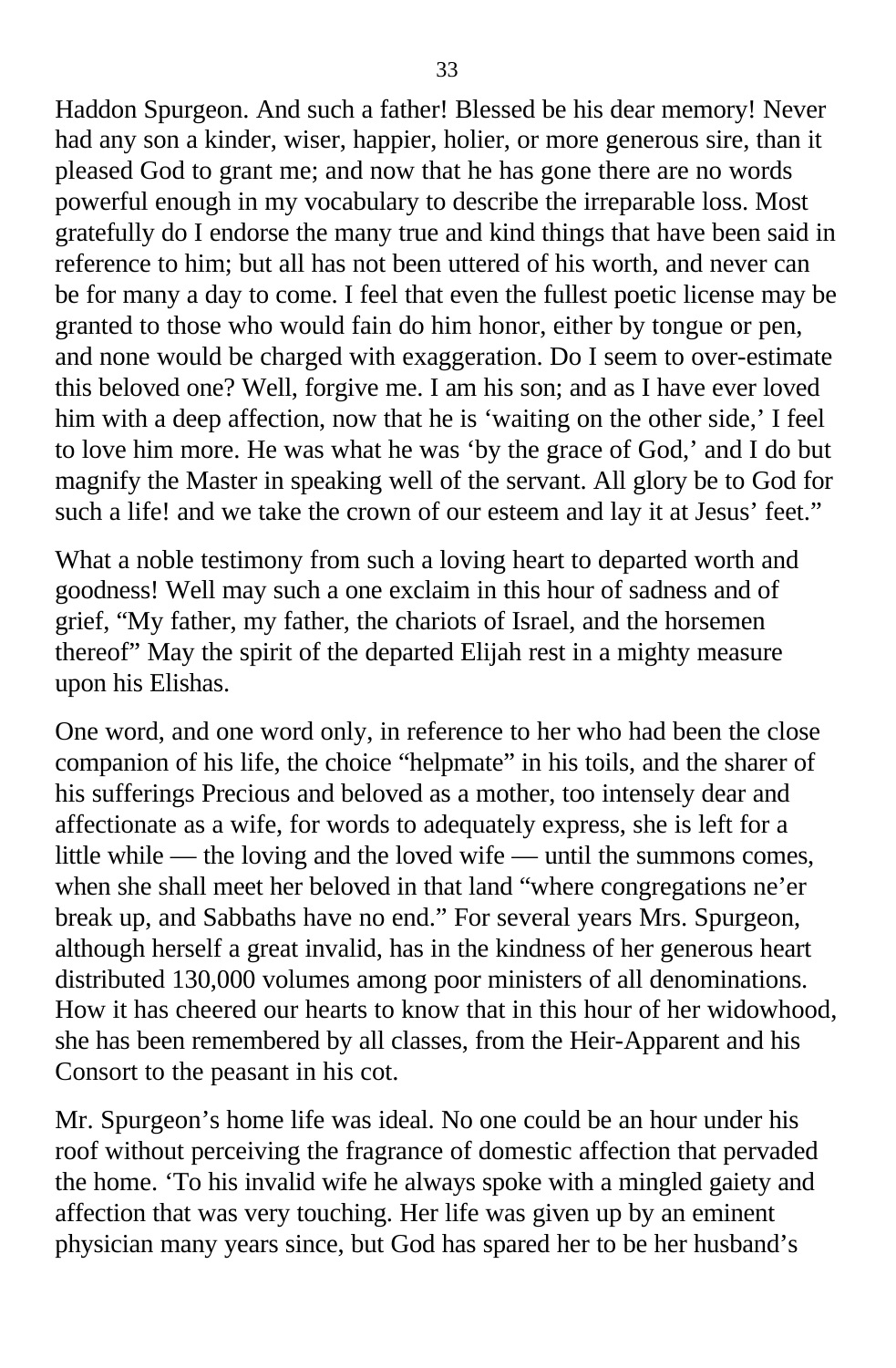chief aid in graceful, incessant, and increasing work at his side for the poor servants of Christ.

None enjoyed an outing at Westwood more than the hardly-worked students. It was indeed a cheerful break in the monotony of their lives. Westwood and its master, ay, and mistress too, had a charm for them that words cannot very well express. How they enjoyed walking round that exquisite garden, or gathering a lesson from the feathered songsters or the busy bees, or making the acquaintance of "Snowdrop" and "Daphne" and Mrs. Spurgeon's other orphanage cows. Oh, what a delight and freedom there was in it all to be sure! And then how champed they were with the simple, unpretending talk of the beloved host of "Beulah." How he sowed at will pearls of wit and wisdom, proverb and epigram in handful, yet always ready to listen to others, and prompt to acknowledge with hearty appreciation any good thing they might utter. None enjoyed more than he his beautiful garden and grounds, and he manifested an equal pleasure in exhibiting these beauties of nature to others. Mr. Spurgeon once said, in answer to an overdrawn description in the public press of his house and gardens, "My Master, I am sure, does not grudge me the enjoyment of my garden. I owe it to Him. It is about the only luxury in which I indulge. I am very hard worked. I have no social intercourse on account of the limited time at my disposal. I have neither tithe nor strength to move about and find refreshment in variety and change as others do; but I have my garden, with its flowers and its fine prospects, and I praise Him for it."

And now, the earthly "Beulah" is exchanged for the heavenly one where

#### *"Everlasting spring abides And never withering flowers."*

Mr. Spurgeon has died comparatively a poor man though he enjoyed ample opportunities of making money. Indeed, the sums which he has given away at different times would have been a fortune to most men. "I never expected," he once remarked, "anything but food and raiment; and when my income was forty-five pounds a-year, I was heartily content. It is much the same with me now. When I have a spare five pounds, the college or orphanage or something else requires it, and away it goes." This is not a matter of surprise when we know that the six thousand pounds which he received as a "silver wedding" testimonial, and the jubilee testimonial, on his completing his fiftieth year, of nearly five thousand pounds, was every penny of it given to the various institutions connected with the Tabernacle.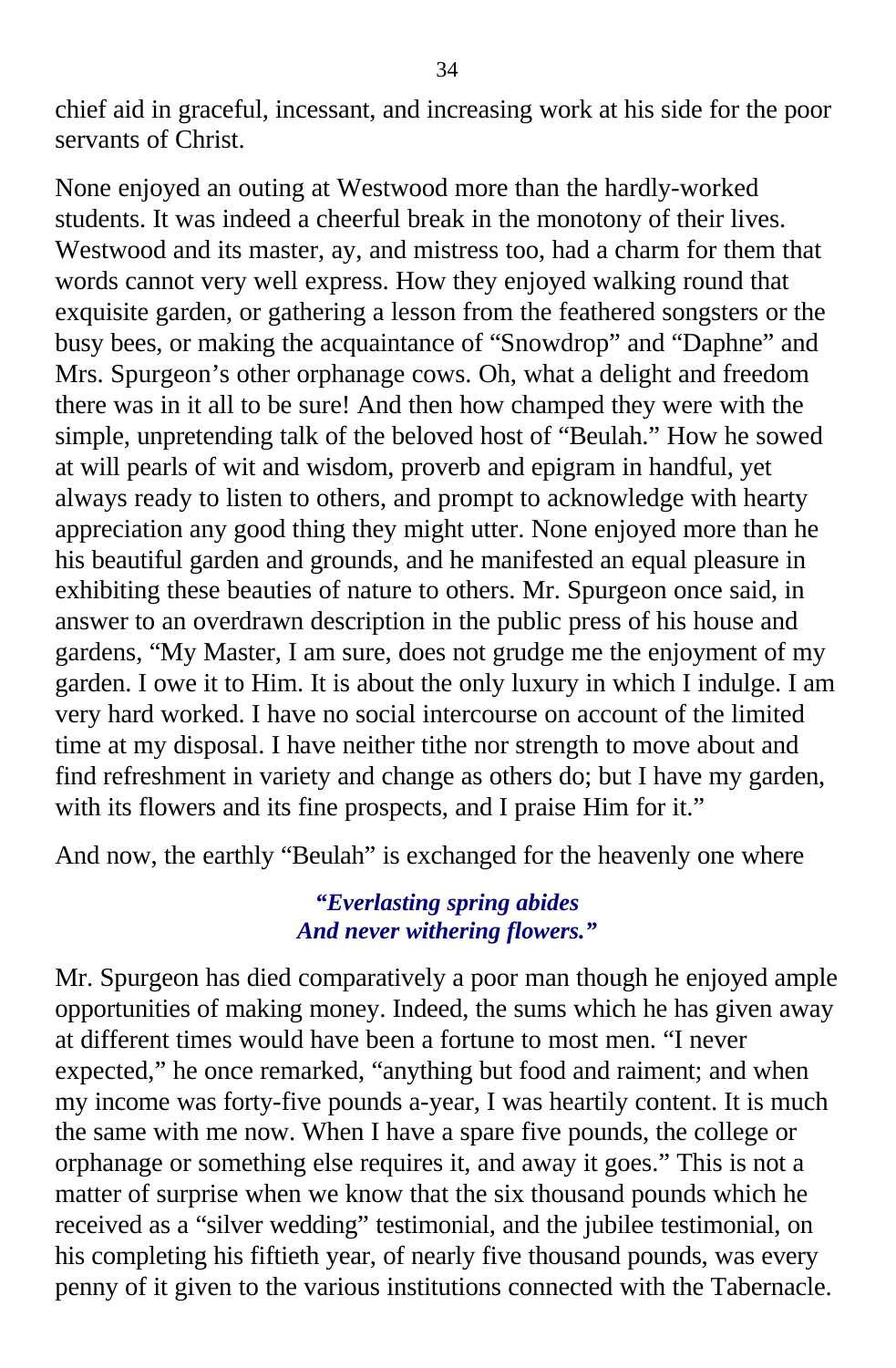And now we come to the close of this great man's life, not because we could not say more, but simply for want of space to contain records of his greatness. Surely we may say, he who is united with Christ rises into an immortality of greatness. The majesty of the enthroned Mediator overshadows the Church, which is His bride He hath made us kings with God. He distributes crowns. He will reward every man, according as his work shall be.

Charles Haddon Spurgeon has been described, and rightly so, as the Elijah of the nineteenth century. He was a mighty leader in evangelical Israel. He had but one sermon, yet it was always new. Truly in his highest, noblest, and truest sense he was great. His special gifts are possessed by none, his unwearied devotion all may emulate. By his death we have been deprived of a courageous, faithful disciple,' a man of striking power and strong personality. He was Christ's gift, a precious gift to the Church of the nineteenth century. He has gone to his well earned rest, but he has left behind him a precious legacy of hope, trust, faith, and courage.

*"To thousands of aching hearts, now his is still for ever; To thousands of throbbing brains, now his is no longer busy; To thousands of toiling hands, now his have ceased their labor; To thousands of weary feet, now his have finished their journey."*

"And I heard a voice from Heaven saying unto me, Write, Blessed are the dead which die in the Lord from henceforth: yea, saith the Spirit, that they may rest from their labors; and their works do follow them."

This honor have all His saints. Wherever the Spirit of God subdues the will of the flesh, and arms the heart to self-denying tenderness, there is greatness that awaits its coronation by the Lord of Life and Glory; a greatness which will last when the things of time and sense are passed away for ever.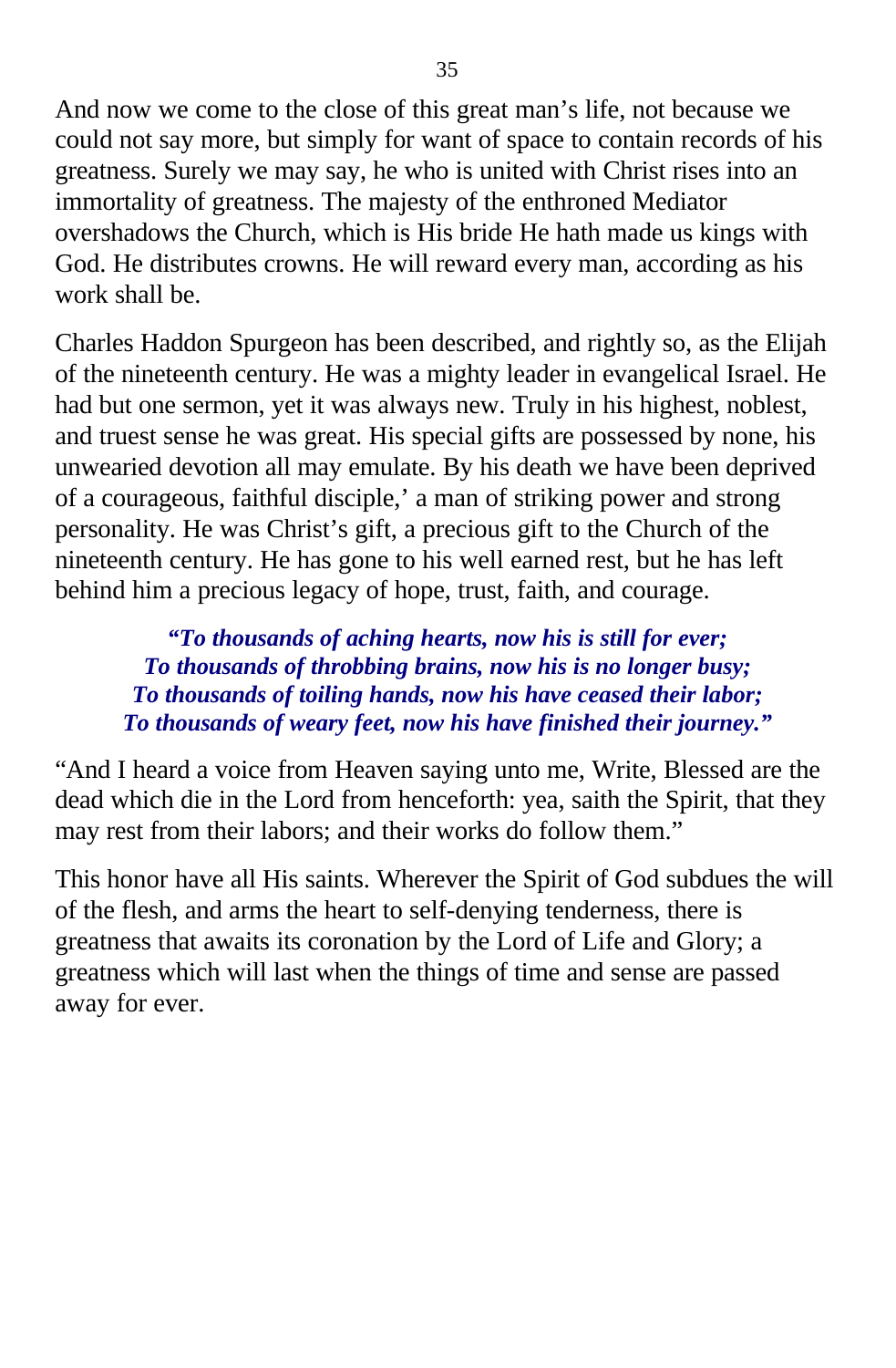## CHAPTER 8

### LAYING THE WARRIOR TO REST

As was fitting and right, they brought him home to sleep his last sleep. They have laid him amongst the comrades who fought by his side, and fell only a little time before him. Never since the days of the immortal Wesley has there been such lamentation over a prince falling in Israel. For several days prior to that memorable Sunday, the whole nation had watched with fear and anxiety by that sick bed at Mentone. Anxiously was every telegram scanned and every message analyzed. Hope and fear alternately predominated. With some that "hope deferred which maketh the heart sick," had taken possession. Whilst we anxiously waited, with every fiber of our beings strung to their utmost tension, a mighty host supplicated Him, in whose hands are the issues of life and death, that if agreeable to His will this precious life might be spared. But it was not to be. His will is always the right will. He who doeth all things well took the beloved pastor of thousands to one of His many mansions. Ere the close of Sunday, 31st January, 1892, "the laborer's work was o'er; his eyes had seen the King in His beauty," and the land of promise was his inheritance. At last the message reached our shores, and a chord of sympathy vibrated in every heart as they heard or read its import. Although sorrowful to some, yet there was a joy and hope declared that none could gainsay. It was touchingly beautiful in its simplicity. "Our beloved pastor entered heaven at 11:15 on Sunday night."

In response to a universally expressed wish, if for no other reason, it was decided to lay all that was mortal of the great chieftain in English soil. Those three days' services m the Tabernacle will never be forgotten by those who were present. Well might his able co-adjutor, Dr. Pierson, say he doubted if any one since Paul's day had entered heaven to find so many people gathered there saved by his ministry as Mr. Spurgeon. 'The vast crowds who again and again filled the Tabernacle were permeated with one common sorrow. They all sighed

> *"For the touch of a vanished hand, And the sound of a voice that is still."*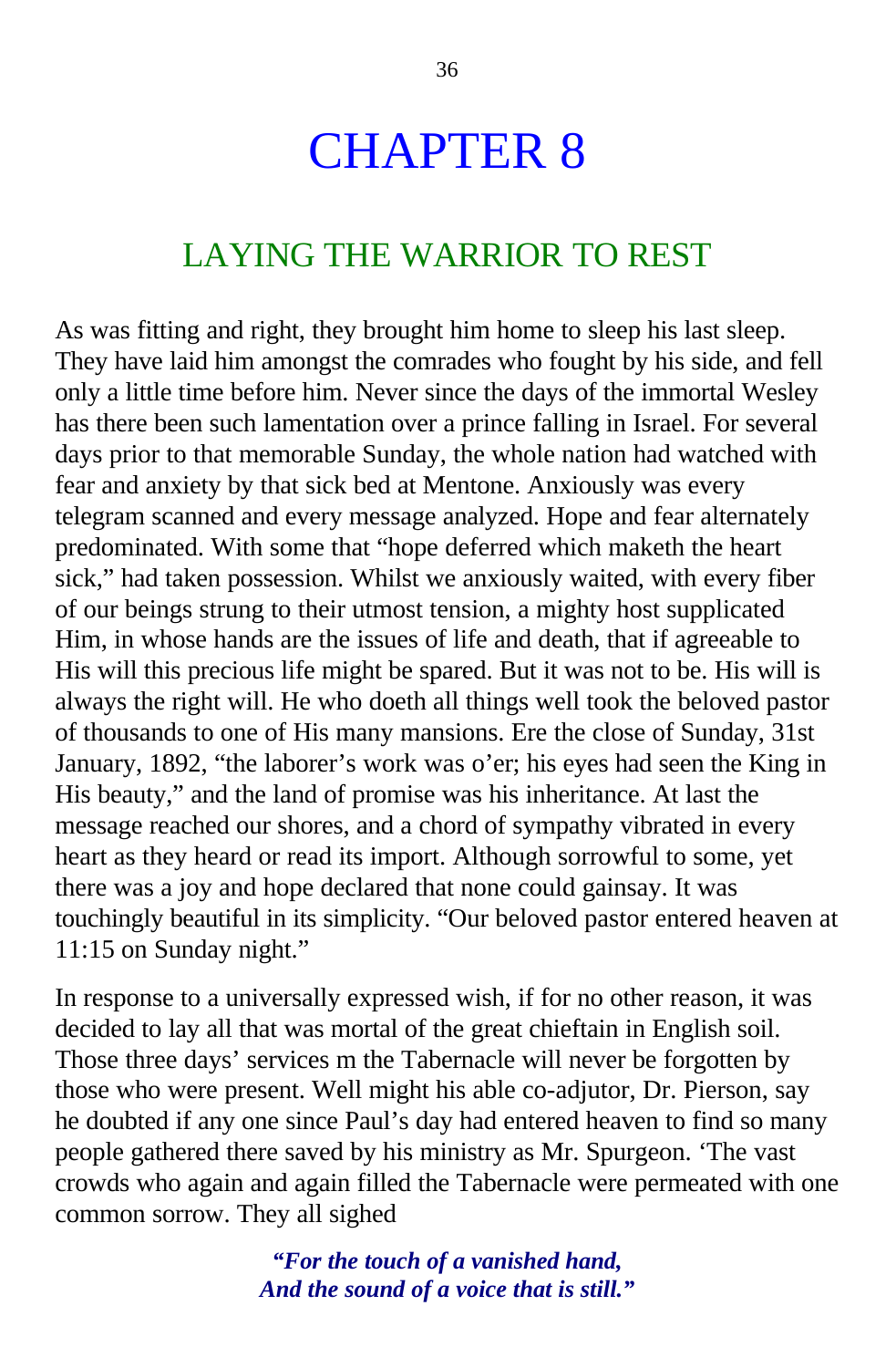They all "wept, most of all that they should see his face no more"

In the multitude of tributes offered to the memory of the great preacher at those monster gatherings, we can only notice one. Mr. Harrald, in the course of his pathetic address, said, "The beloved pastor had a last word for them, by a most remarkable over-ruling of the providence of God, in the sermon which he appointed for this very week, and which Mrs. Spurgeon had entitled, 'His own funeral sermon.' The text was, remarkable to say, 'Having served his generation by the will of God he fell on sleep.' The last message sent by the deceased pastor to his beloved church was, 'Self and wife's hearty thank-offering, 100 pound for Tabernacle general expenses fund; love to all friends.' This was the last greeting this side eternity."

In Mr. Spurgeon's desk was found by his secretary the following verse. It was in his own handwriting, which was as clear as any he ever penned, and was as follows: —

> *"No cross, no crown; no loss, no gain; They, too, must suffer who would reign. He best can part with life without a sigh, Whose daily living is to daily die. Youth pleads for age, age pleads for rest, Who pleads for heaven will plead the best."*

It was a wonderful and never-to-be forgotten sight that passed through London streets on Thursday, 11th February, 1892. Nothing was seen for miles but bared heads, closed blinds, and universal signs of grief and sorrow. It was indeed a memorable scene. What a lesson that Bible decked coffin preached to its tens of thousands as it passed through their midst! All classes, all creeds, all parties joined in the voice of mourning. The orphan children sang their last hymn to their beloved father as they bore him out of their sight for ever. But their little hymn of praise elicited no song of recognition now from him they had learnt to love so well. No, he is already singing the new song with that multitude which no man can number. Weep on, ye orphan ones, no wonder sobs choke your utterance and you can sing no more. The father's dead, yea, well we know it; but don't forget, ye desolate ones, your Heavenly Father lives and "He careth for you." Oh how loudly does "he, being dead yet speak" to this sorrowing multitude. Who will hear that message, and receive his Christ and live? Then verily, he shall not have died in vain!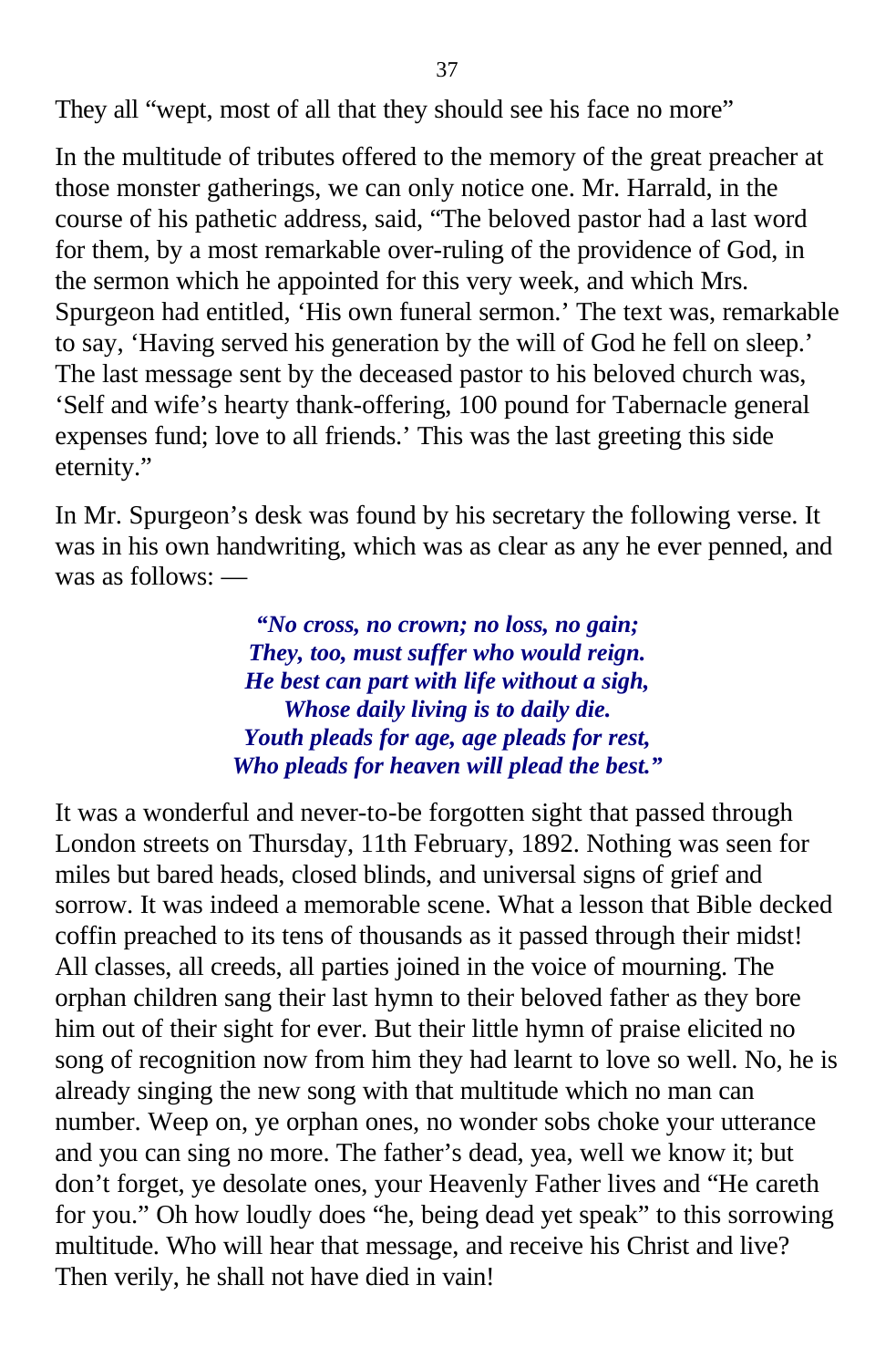Whether on the Tuesday, when more than 60,000 wended their way through the Tabernacle, silently and sadly, to view that olive-wood coffin, with its paints waving o'er it, or the next day when so many of England's greatest divines (Church of England and Nonconformist alike) paid their last tribute of respect to one whom all recognized as a leader, deep and effective must have been the sermons all this preached; long and lasting we trust the impressions trade; but the real effect of which eternity alone will reveal.

With hearts bowed with a great grief, with tender and loving hands, is that precious burden born to its last resting-place. Eight students (specially chosen for that last sad duty) from that college of which he had so long been the head and chief, deposit with reverent hands and stricken hearts that prized casket in its last resting-place. They weep. Well they may. Behold how they loved him! Their master is taken from their head today. They shall see his face no more. It is their last act of service; their last tribute of affection to him who had been so much to them. Alas! how much they have lost as yet they know not! Yet they sorrow not as those without hope. Their beloved one only sleeps, he shall rise again.

One scene more. Charles, the beloved and loving son, has a double, nay, a treble portion of duty and affection to discharge in this last trying hour. Does he not represent the other son (equally beloved) in the distant Antipodes, and her who has been so much to them all; now keeping her lonely vigil at Mentone? God help him! God bless and sustain her! May the father and husband's God put round about them each the "everlasting arms," is the prayer of many in that vast assembly Next comes the brother (J. A. Spurgeon), dearly beloved, who has labored so arduously and zealously in the battlefield. With the sleeping warrior at his feet, he can scarce control his feelings as he bids that loved one farewell.

One by one the mourners draw near to take their last look into that open grave, and speak the last good-bye. Nothing is heard save the sobs of that vast throng. Strong men weep as little children as the first notes of the hymn he loved so well rises upon the air. But hush! this must not be now. We will weep later on. It was his hymn. So for a season the tears are held in check and most of that massive gathering join in singing,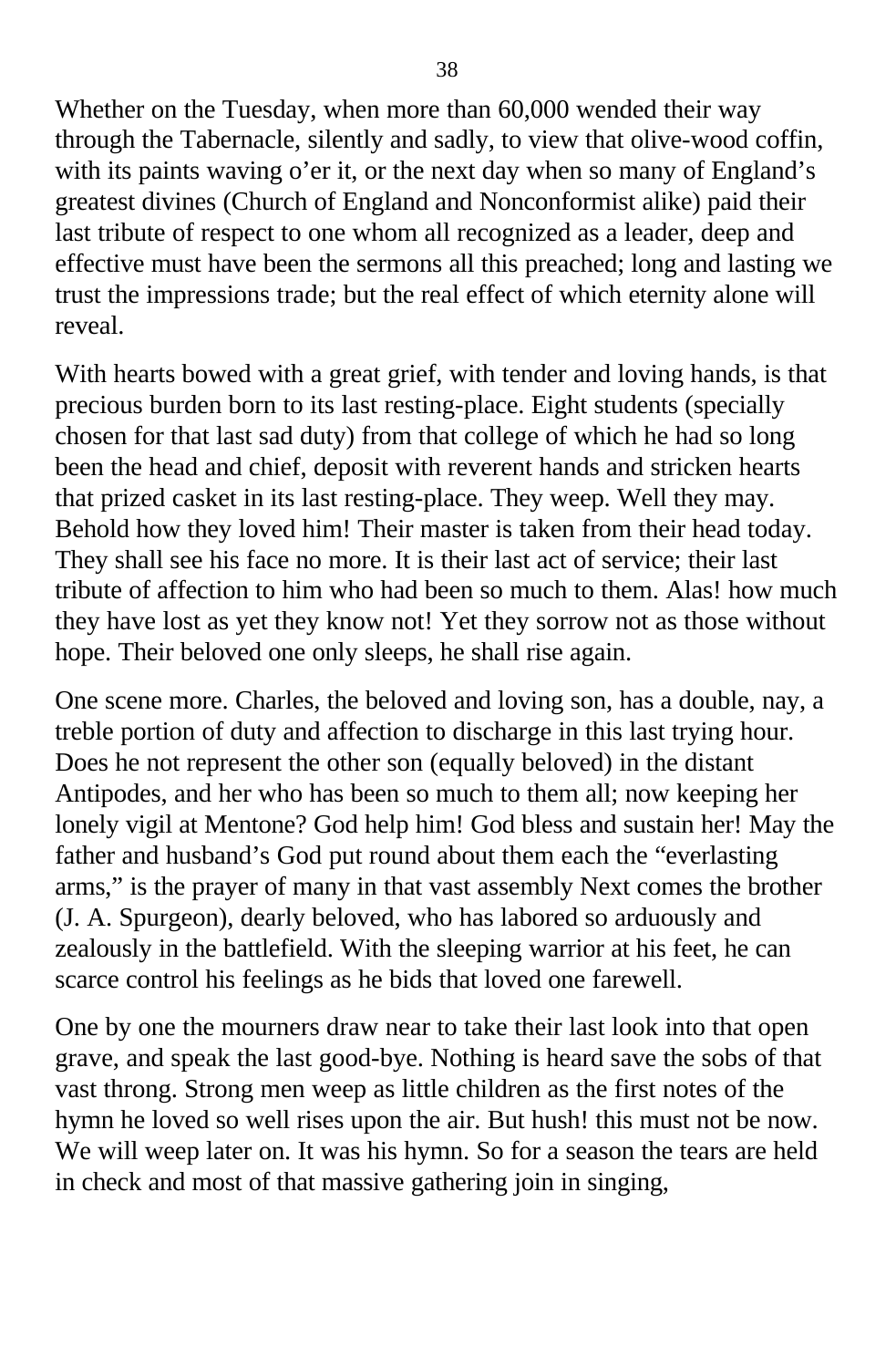#### *"Dear dying Lamb, Thy precious blood Shall never lose its power Till all the ransomed church of God Be saved to sin no more."*

A few words spoken by the dear friend of the departed, the Rev. A. G. Brown, a prayer by Dr. Pierson, and the benediction by the Lord Bishop of Rochester, brings this simple service to a close. So it was that Charles Haddon Spurgeon was laid to rest until "the trumpet shall sound, and the dead shall be raised, and we shall be changed." May the reader and writer meet him in the better land!

I know of no more fitting words to close this short biography of this great man (whose life-work we have tried to depict in these pages) than this splendid but true eulogy spoken by the Rev. A. G. Brown at the grave side:

—

"Loving president, prince of preachers, brother beloved, faithful servant, dear Spurgeon, we bid thee not 'Farewell,' but only for a little while 'Goodnight.' Thou shall rise soon, 'at the first dawn of the Resurrection day of the redeemed; but yet it is not ours to bid 'Farewell,' but thine. It is we who linger in the darkness. Thou art in God's own light. Then with thee will we greet the morning of a day that knows no end. for 'there is no night there.' Straight has been the furrow thou hast ploughed. No looking back has barred thy course. Champion of God, that battle, long and nobly fought, is over. A palm branch has taken the place of the Sword and Trowel. No longer does the helmet press thy brow; the victor's wreath from the great Commander has already proved thy full reward. Here for a little while shall rest thy precious dust, then shall thy well-beloved come and His voice shall cause thee to spring up from thy couch. Until then we will praise God for thee, and by the blood of the everlasting covenant, yet hope and expect to praise God with Thee."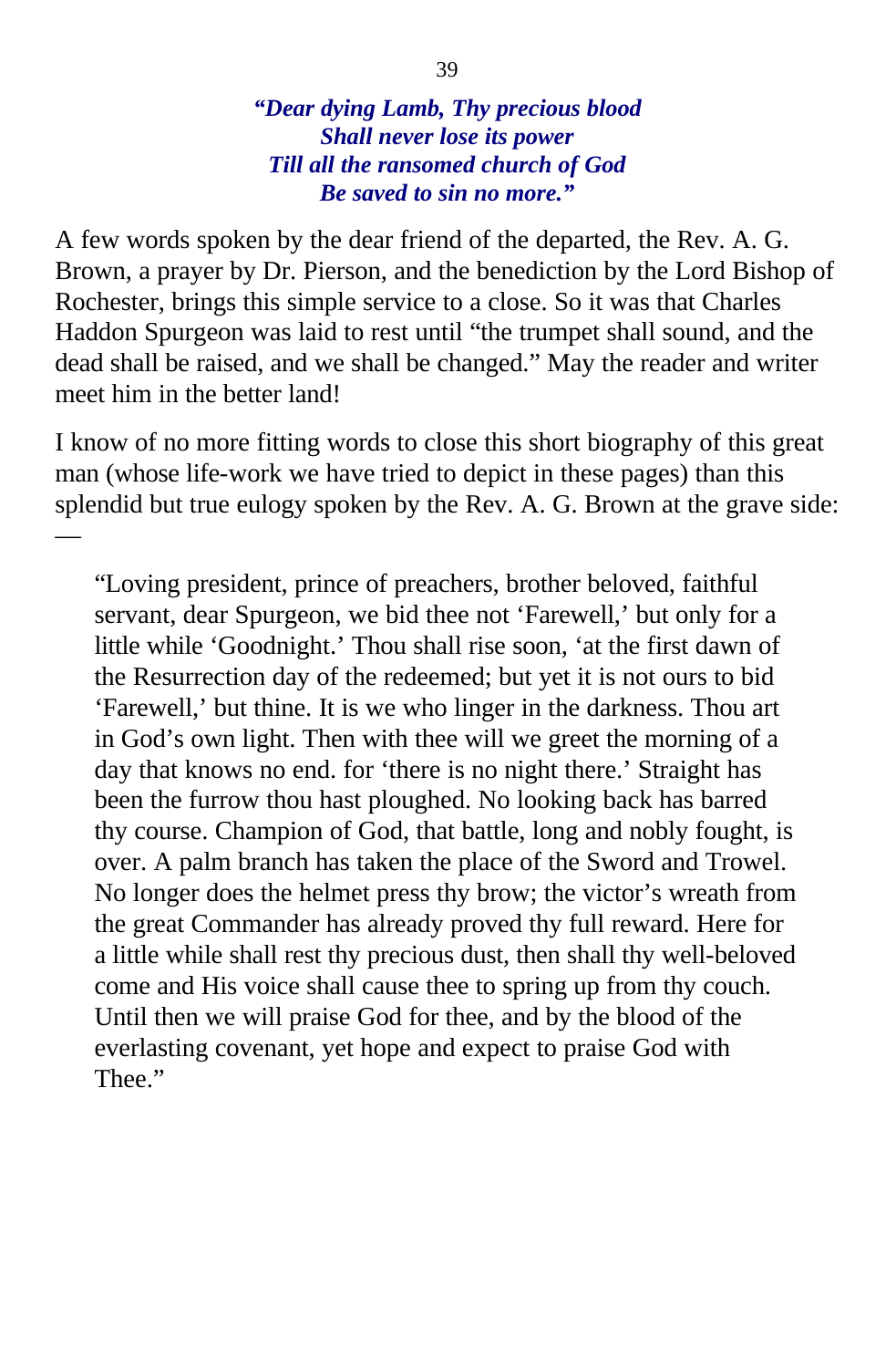## APPENDIX

It must not be supposed that the writer of the foregoing sketch had forgotten or overlooked the rich vein of humor which flowed through many of the sayings of the great preacher, as from an inexhaustible mine. Assuredly such is not the case. We were anxious in the limited space at our disposal to confine ourselves to the more serious aspects of his life and work, thinking perhaps that a small appendix, recounting one or two instances of the humorous side of Spurgeon's life, would be more acceptable to the reader, and more congenial to our own feelings. We were extremely wistful that the incidents which we have recorded in this brief memoir should be of such a character that they might lead the reader to glorify the Christ whom he so much adored. Hence our reason for appending this addition.

One has only to glance at that marvelous production, "John Ploughman's Talk," to see what a fund of humor Mr. Spurgeon possessed. In all respects he was a wonderful man. In head, heart, energy, and spirit he presented a most wonderful and striking combination. His intellectual qualities, for instance, were of the highest order and supremest kind. He seemed to live many lives. To listen to his talk on books, one would think that he had done nothing but read in the library all his life; to mark his publications, one would fancy he could have done naught but write; to look at the works he administered, it would seem as an administrator he had enough to occupy all his life; while to preach the sermons that never grew stale, and were always fresh, what a demand that must have made upon him! There were few men who were such men of business. Truly, in the combination of manifold gifts of intellect and heart, of manhood and saintliness, in the passion of practical aims, in the utter absence of cant and insincerity, and in the nobleness of his character, his life, and his consecration, he was unique. He hated cant as though he were a disciple of Carlyle, and he battled for sincerity as though he had been trained by Wordsworth.

An occasional hearer and great admirer of Spurgeon, who had made his fortune by being mixed up in some very shady business transactions, was extremely anxious that Mr. Spurgeon should name a villa that he had erected wherein to spend the remainder of his days. For some time Mr. S.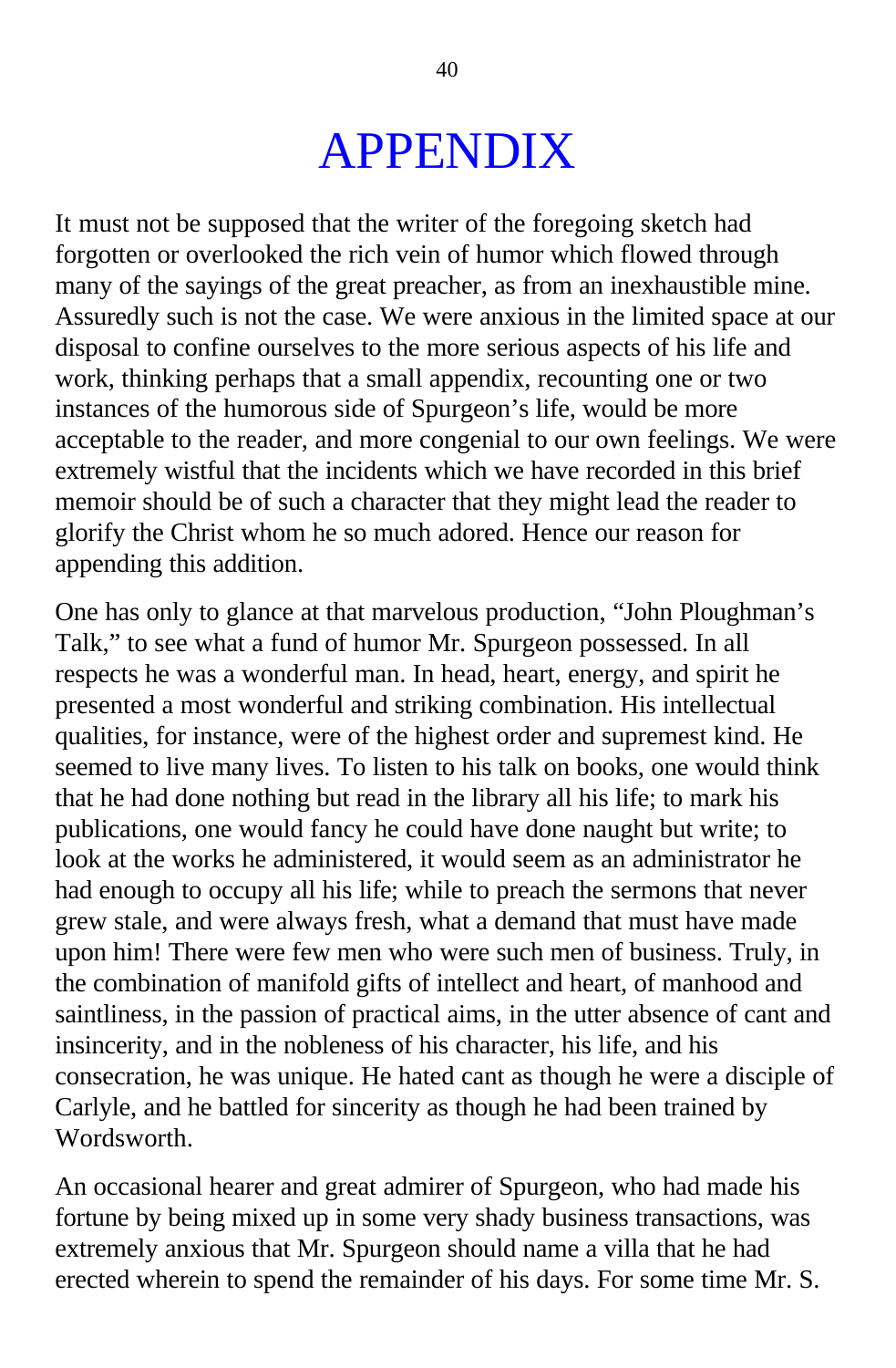warded off the continual appeals made to him by his wealthy hearer. But the man was not to be repulsed. At last, being wearied by his importunity, Mr. Spurgeon said, "What shall you name your villa? Why, if I was you, I should name it "Dun Robbin" ("Done Robbing"). Needless to add, Mr. S. was not troubled with another visit from this importunate gentleman.

Mr. Spurgeon was an adept at reading character at first interviews. A young man of the masher type applied for admission as student to the Pastor's College. After a long conversation, the great preacher brought the interview to a close by quaintly remarking, "My advice to you, my friend, is that you had better tarry at Jericho till your beard grows."

In giving these few extracts showing the humorous side of the great preacher's character, we may say that we have some sympathy with the old clergyman, who at one time took it upon him to rebuke Mr. Spurgeon for his habit of occasionally using jocular remarks while preaching. He replied by saying, "You may be right, dear brother, but you would perhaps have more sympathy for me if you knew how many I keep back."

It has been maintained by many that Mr. Spurgeon's scholarship was neither scanty nor limited, in proof of which, Mr. Williams, a friend of the late preacher, gives us the following interesting reminiscence. "'Give me a text, Williams, and I will preach you a sermon,' said Spurgeon on one occasion when we were sitting alone in a lovely glen in Scotland. 'One star differeth from another star in glory,' said I. At once he began by describing the glory of certain special stars of separate constellations, giving in each case the name and their position in the heavens, until I listened and wondered, and wished I could only write it down. But the finish up! Never have I heard him do anything more sublime, even when preaching to gathered thousands."

One instance of his large heartedness and intense sympathy: — Last year, when staying at Mentone, a poor organ-grinder played in front of the hotel where he was staying. After playing several tunes, the owner of the organ took round his hat for contributions, but met with very scanty support. Spurgeon noticing this went down at once, and began to turn the handle of the organ most vigorously. Of course the company flocked to the windows to witness such a novel sight. Spurgeon continued playing, and the man made the collection, with a most beneficial result.